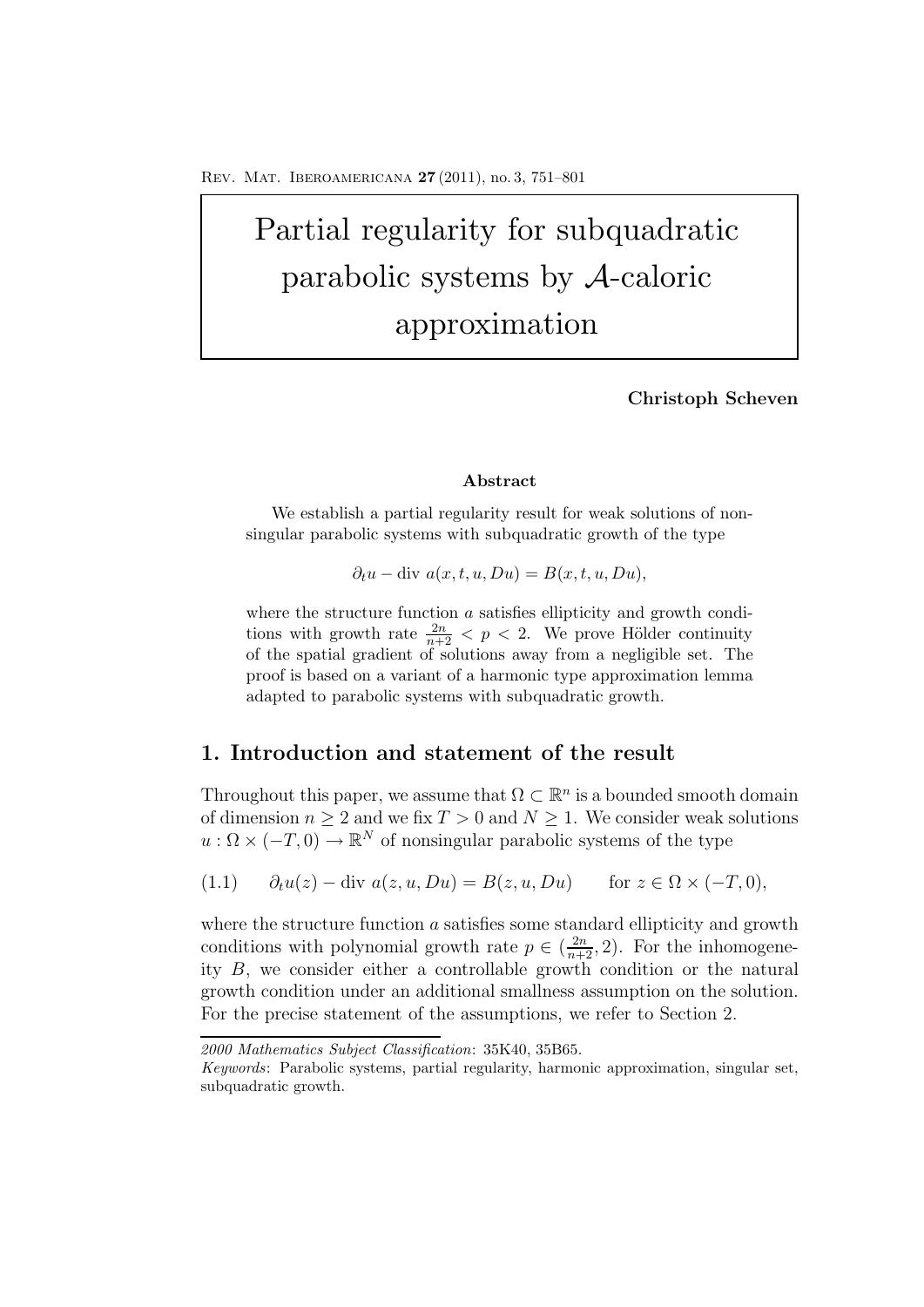In general, solutions of parabolic systems (1.1) can not be expected to be regular everywhere on the domain. Even in the elliptic case, various examples of solutions with singularities are known [15, 27, 43], see also [42, 40, 39] for some examples in the parabolic case. Everywhere regularity can only be expected for systems with special structure such as the evolutionary p-Laplacian system

$$
\partial_t u - \operatorname{div}(|Du|^{p-2}Du) = 0,
$$

for which the regularity problem was settled by the fundamental contributions of DiBenedetto and Friedman [12, 13, 11], see [32] for some further generalizations. Other situations in which an everywhere regularity result is available are the case of a low-dimensional domain [35, 28, 34] or the case of bounded solutions [41, 25]. In the general case, however, one can only expect partial regularity results, that is regularity away from a singular set that is in some sense small. Results of this type have been established for quasilinear systems with  $a(z, u, Du) = \tilde{a}(z, u)Du$ , cf. [26], or for systems of p-Laplacian type structure [33]. The partial regularity for general parabolic systems of the type (1.1) was a longstanding open problem until it was solved by Duzaar and Mingione [20] for parabolic systems with quadratic growth and by Duzaar, Mingione and Steffen [22] for systems with polynomial growth with growth rate  $p > 2$ , cf. also [17, 4, 5] for results on boundary regularity. Their proofs are based on an adaptation of the harmonic approximation method to the parabolic setting. The harmonic approximation lemma in its basic form can be found in the book of Simon [38] and goes back to ideas of de Giorgi developed for the regularity theory of minimal surfaces [14]. Until now, the technique of harmonic approximation has been developed further and adapted to various settings in the regularity theory, cf. [21] for a survey on the numerous applications of harmonic type approximation lemmas. One of the advantages of the harmonic approximation method is that it avoids the application of reverse Hölder inequalities, which are not available in the nonquadratic parabolic case due to the anisotropic scaling of the system (1.1) in the case  $p \neq 2$ , see [30] for related problems.

All results on partial regularity stated above are concerned with nondegenerate parabolic systems. The degenerate case, as treated in the elliptic setting in [18, 19, 21], contains serious difficulties that are due to the appearance of degenerate parabolic cylinders. First results in this direction were achieved in [6]. In the subquadratic case  $\frac{2n}{n+2} < p < 2$  however, the question of partial regularity remained open so far even for nonsingular parabolic systems. This case has been treated only in the elliptic setting, cf. [10, 8, 9, 16, 2]. In the present paper, we fill this gap in the theory and prove partial regularity for nonsingular parabolic systems with subquadratic growth.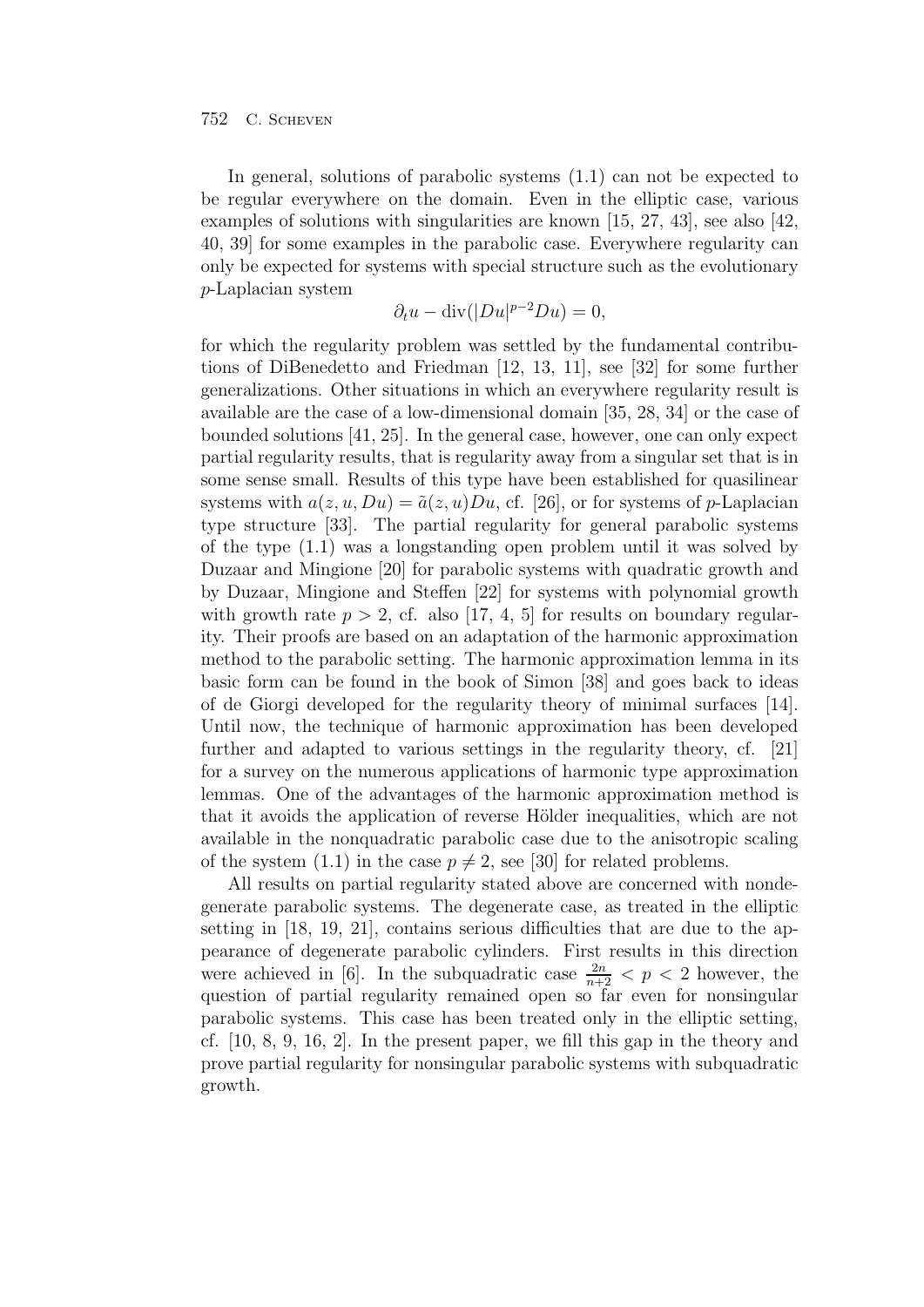Our main result is the following.

**Theorem 1.1.** Let  $u \in C^0(-T, 0; L^2(\Omega, \mathbb{R}^N)) \cap L^p(-T, 0; W^{1,p}(\Omega, \mathbb{R}^N))$  be a weak solution of the parabolic system (1.1), where the structure function satisfies the conditions (A1) to (A5) stated in Section 2, and furthermore one of the following conditions is satisfied.

- (i) (Controllable growth) The inhomogeneity B satisfies condition  $(B1)$ , or
- (ii) (Natural growth) the inhomogeneity satisfies condition  $(B2)$ , and the solution is bounded by  $\sup_{\Omega_T} |u| \leq M_u$ , where  $M_u$  is small enough to ensure  $2M_u \Lambda_1(M_u) < \nu$ .

Then there is an open subset  $\Omega^u \subset \Omega_T$  with

$$
Du \in C_{\text{loc}}^{\beta,\beta/2}(\Omega^u,\mathbb{R}^{Nn}) \qquad and \qquad |\Omega_T \setminus \Omega^u| = 0.
$$

Moreover, the solution satisfies  $u \in C^{\alpha,\alpha/2}_{\text{loc}}(\Omega^u,\mathbb{R}^N)$  for every  $\alpha \in (0,1)$ .

We point out that our proof requires only minimal assumptions on the derivative  $D_{\xi}a$  of the structure function, see (A4) and (A5). Moreover, the Hölder exponent  $\beta$  of the gradient of the solution is the optimal one that is prescribed by the Hölder exponent of the structure function. In general, no higher regularity of the solution can be expected, as demonstrated by a counterexample in [2] in the elliptic setting.

Moreover, we have the following characterization of the singular set. We use the notation  $Q_{\rho}(z_0)$  for parabolic cylinders as introduced in Section 3 below.

**Proposition 1.2.** In the situation of the preceding theorem, the singular set satisfies moreover

$$
\Omega_T \setminus \Omega^u \subset \Sigma_1^u \cup \Sigma_2^u,
$$

where

$$
\Sigma_1^u := \left\{ z_0 \in \Omega_T : \liminf_{\rho \searrow 0} \int_{Q_{\rho}(z_0)} |Du - (Du)_{z_0, \rho}|^p \, dz > 0 \right\}
$$

and

$$
\Sigma_2^u := \Big\{ z_0 \in \Omega_T \, : \, \limsup_{\rho \searrow 0} \big( |u_{z_0, \rho}| + |(Du)_{z_0, \rho}| \big) = \infty \Big\}.
$$

In the case of a structure function  $a(z, u, \xi) \equiv a(z, \xi)$  that does not depend on u, the above statement remains true if we replace the set  $\Sigma_2^u$  by

$$
\widehat{\Sigma}_2^u := \Big\{ z_0 \in \Omega_T \, : \, \limsup_{\rho \searrow 0} |(Du)_{z_0, \rho}| = \infty \Big\}.
$$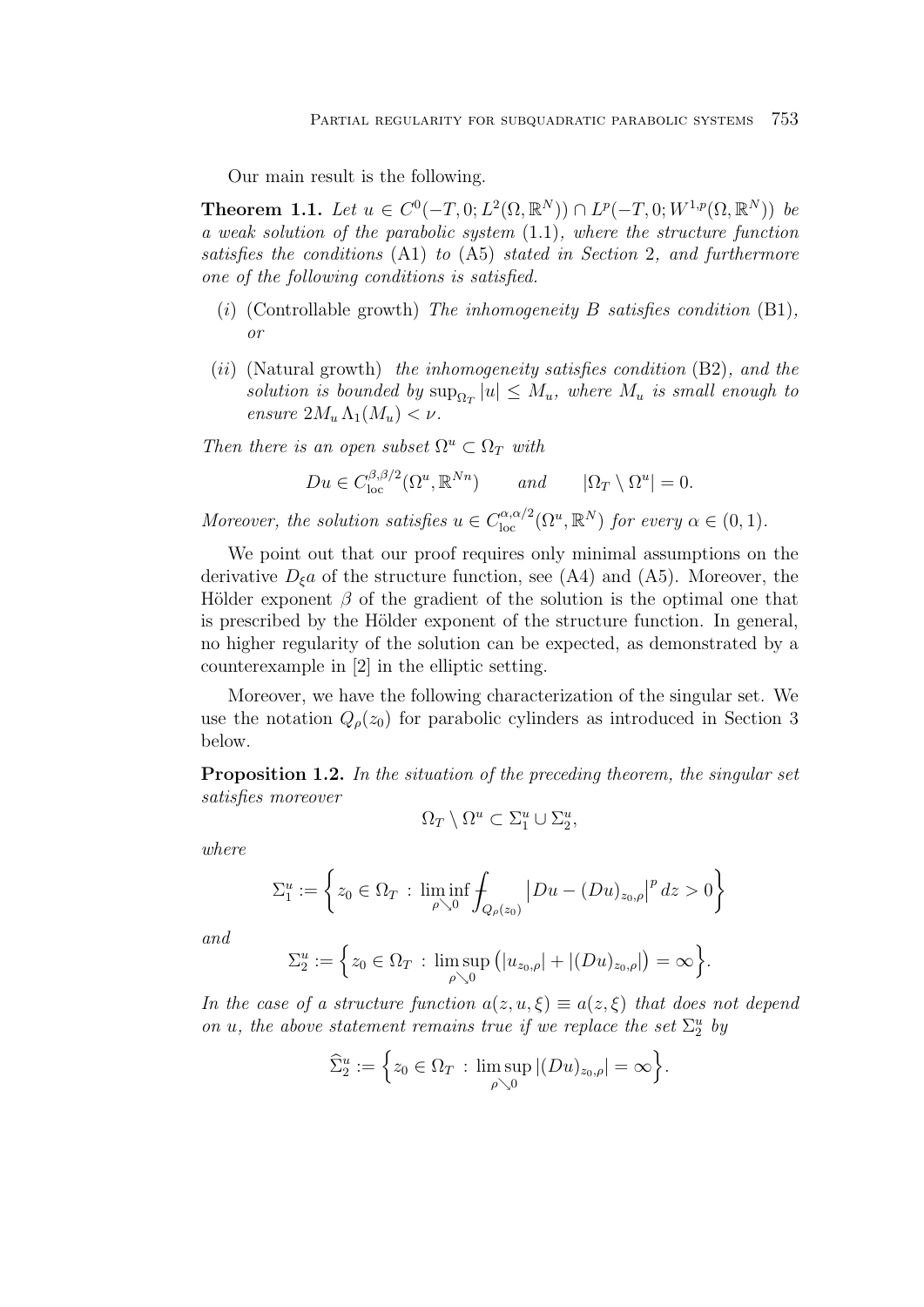Finally, we can characterize the singular set also in terms of the function

$$
V(\xi) = \xi \left(1 + |\xi|^2\right)^{\frac{p-2}{4}}.
$$

This characterization will be more useful for the dimension reduction of the singular set that we will address in a forthcoming paper [36].

**Proposition 1.3.** Under the assumptions of Theorem 1.1, there holds

$$
\Omega_T \setminus \Omega^u \subset S_1^u \cup S_2^u,
$$

where

$$
S_1^u := \left\{ z_0 \in \Omega_T : \liminf_{\rho \searrow 0} \int_{Q_{\rho}(z_0)} \left| V(Du) - [V(Du)]_{z_0, \rho} \right|^2 dz > 0 \right\}
$$

and

$$
S_2^u := \Big\{ z_0 \in \Omega_T : \limsup_{\rho \searrow 0} \big( |u_{z_0,\rho}| + |[V(Du)]_{z_0,\rho}|\big) = \infty \Big\}.
$$

Again, if the structure function a is independent from u, the set  $S_2^u$  can be replaced by

$$
\widehat{S}_2^u := \Big\{ z_0 \in \Omega_T : \limsup_{\rho \searrow 0} \big| [V(Du)]_{z_0, \rho} \big| = \infty \Big\}.
$$

Next, we shortly describe the strategy of the proof and the organization of the paper. We start by stating our general assumptions in Section 2 and by gathering some necessary basic material in Section 3. The first step in the proof is the derivation of a Caccioppoli type inequality, which will be established in Section 4. Because of the time derivative appearing in the system  $(1.1)$ , the Caccioppoli inequality holds only with the  $L^2$ -norm of u on the right-hand side, see  $(4.2)$ . This is the reason why throughout the paper, we will use the  $L^2$ -excess for the solution u itself, while the gradient  $Du$  will be measured in terms of the function V, cf. (6.1). In particular, this principle is expressed in the specific form of the A-caloric approximation lemma that we state in Section 5. In Section 6 we use a linearization argument in order to prove that weak solutions of (1.1) are approximately A-caloric provided their excess is small. Consequently, we may use the  $\mathcal{A}$ -caloric approximation lemma to find an  $\mathcal{A}$ -caloric map that is close to the solution. Using an elementary estimate for  $A$ -caloric maps from Section 7, we thus derive the crucial decay estimate in Section 8. This yields the first Regularity Theorem 8.3, which characterizes the singular set in terms of the  $L^2$ -excess of the solution. In order to conclude that the singular set is negligible, we need a Poincaré-Sobolev-type inequality for solutions which bounds the  $L^2$ -excess of u in terms of only the spatial gradient Du. This will be established in Section 9. The final characterization of the singular set, which implies in particular Theorem 1.1, is given in Section 10.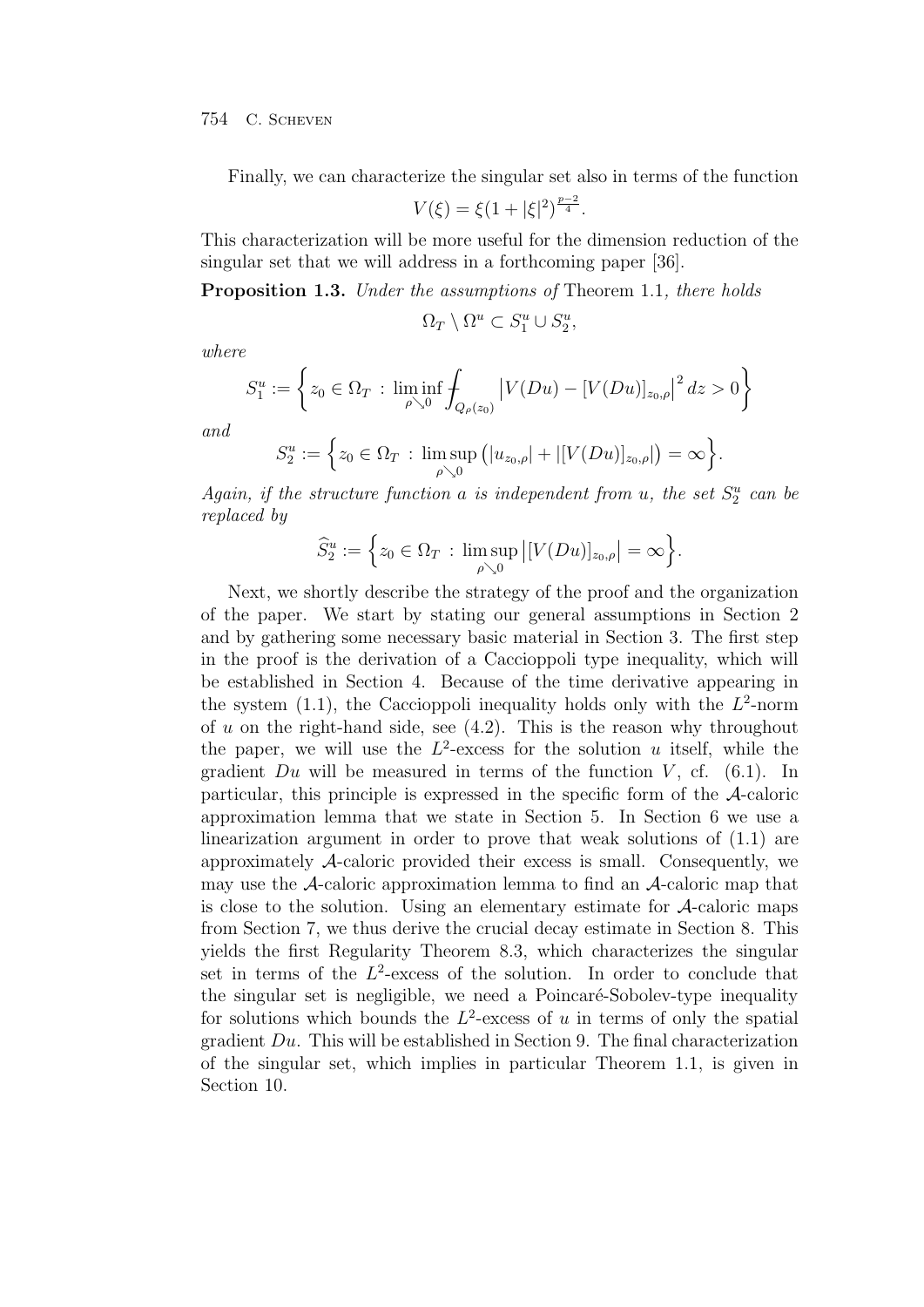## **2. General assumptions**

On a domain  $\Omega_T := \Omega \times (-T, 0)$ , where  $\Omega \subset \mathbb{R}^n$  is a bounded smooth domain and  $T > 0$ , we consider weak solutions  $u : \Omega_T \to \mathbb{R}^N$  of parabolic systems of the form

(2.1) 
$$
\partial_t u(z)
$$
—div  $a(z, u(z), Du(z)) = B(z, u(z), Du(z))$  for  $z = (x, t) \in \Omega_T$   
in the distributional sense, and when

in the distributional sense, and where

$$
a: \Omega_T \times \mathbb{R}^N \times \mathbb{R}^{Nn} \to \mathbb{R}^{Nn},
$$

$$
B: \Omega_T \times \mathbb{R}^N \times \mathbb{R}^{Nn} \to \mathbb{R}^N.
$$

Here and in the sequel, we identify  $\mathbb{R}^{Nn}$  with the space of linear functions  $\mathbb{R}^n \to \mathbb{R}^N$ . The scalar product on  $\mathbb{R}^{N_n}$  will be denoted by  $\langle \cdot, \cdot \rangle$ , while the scalar product on  $\mathbb{R}^N$  will written by a single dot.

*Assumptions on the structure function a.* We assume that the total derivative  $D_{\xi}a(z, u, \xi)$  with respect to the  $\xi$ -variable exists and impose the following ellipticity and growth conditions on a, for some  $\frac{2n}{n+2} < p < 2$ .

(A1) 
$$
\langle D_{\xi}a(z, u, \xi)\zeta, \zeta\rangle \geq \nu(1+|\xi|^2)^{\frac{p-2}{2}}|\zeta|^2
$$

(A2) 
$$
|a(z, u, \xi)| \le \Lambda (1 + |\xi|^2)^{\frac{p-1}{2}}
$$

for all  $z \in \Omega_T$ ,  $u \in \mathbb{R}^N$  and  $\xi, \zeta \in \mathbb{R}^{N_n}$ , where  $0 < \nu \leq \Lambda$  are given constants. With respect to the variables  $(z, u)$ , we assume the following continuity property. We write  $d_{par}$  for the standard parabolic distance, cf.  $(3.1)$ .

(A3) 
$$
\frac{|a(z, u, \xi) - a(z_0, u_0, \xi)|}{(1 + |\xi|^2)^{\frac{p-1}{2}}} \le 2\Lambda \theta (|u| + |u_0|, d_{\text{par}}(z, z_0) + |u - u_0|)
$$

for all  $z, z_0 \in \Omega_T$ ,  $u, u_0 \in \mathbb{R}^N$  and  $\xi \in \mathbb{R}^{N_n}$ , with a modulus of continuity

$$
\theta(y,r) = \min\left\{1, K_{\theta}(y)r^{\beta}\right\}, \quad \text{for all } y, r \in [0, \infty)
$$

for some non-decreasing function  $K_{\theta} : [0, \infty) \to [1, \infty)$  and  $\beta \in (0, 1)$ . In the following, we will frequently use the fact

$$
(2.2) \ \theta(|u|+|u_0|, d_{\text{par}}(z, z_0)+|u-u_0|) \leq K_{\theta}(2|u_0|+1)(d_{\text{par}}(z, z_0)+|u-u_0|)^{\beta},
$$

which can easily be checked by distinguishing the cases  $|u - u_0| \leq 1$  and  $|u - u_0| > 1$ . Concerning the growth of the derivative  $D_{\xi}a$ , we assume only that there is a nondecreasing function  $K_D : [0, \infty) \to (0, \infty)$  with

(A4) 
$$
|D_{\xi}a(z, u, \xi)| \leq \Lambda K_D(|u| + |\xi|)
$$

for all  $z \in \Omega_T$ ,  $u \in \mathbb{R}^N$  and  $\xi \in \mathbb{R}^{N_n}$ .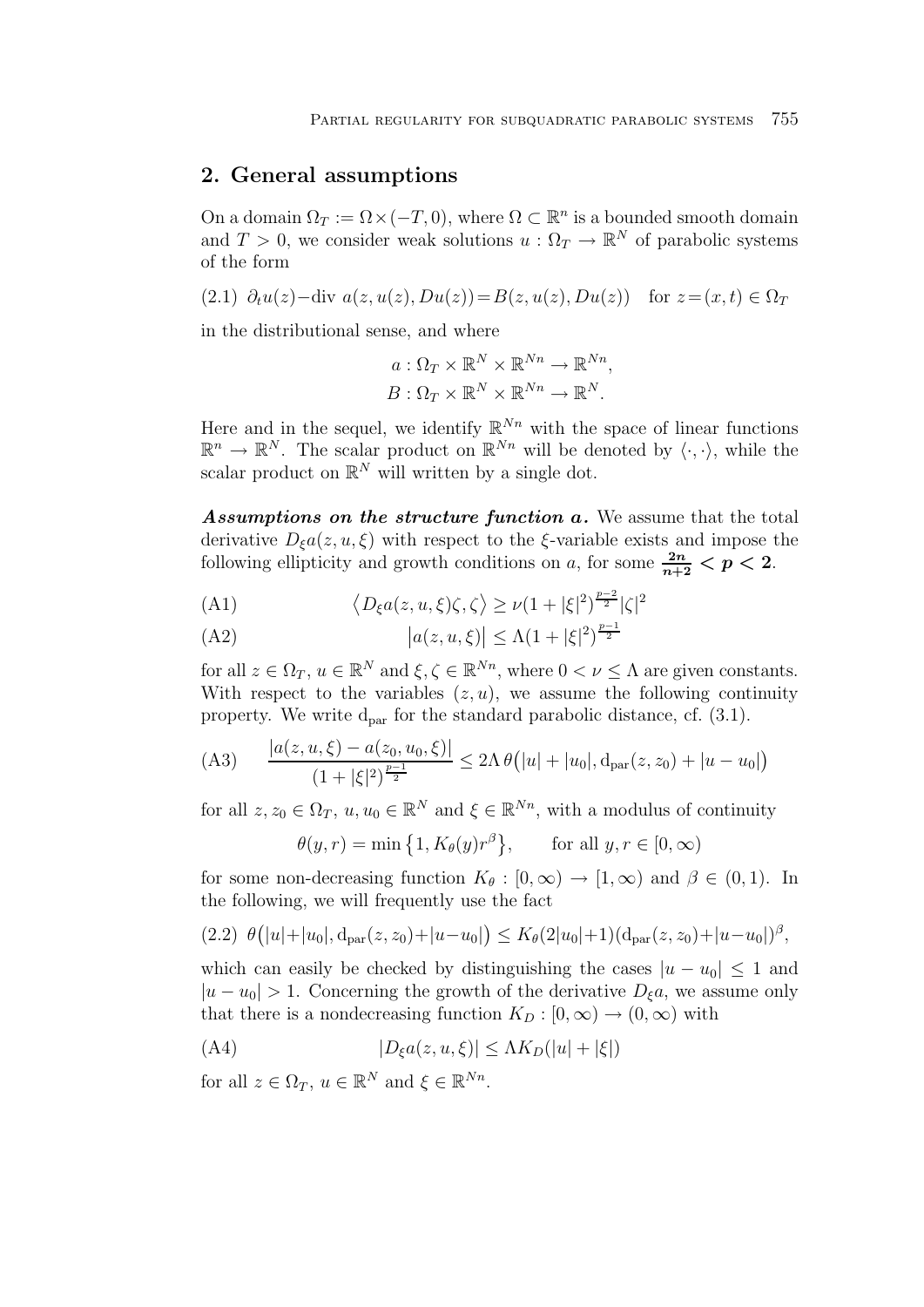Moreover we assume that the map  $(z, u, \xi) \mapsto D_{\xi} a(z, u, \xi)$  is continuous with local moduli of continuity  $\omega_M : [0, \infty) \to [0, 1]$  with  $\lim_{s \searrow 0} \omega_M(s) = 0$ for all  $M > 0$  such that

(A5) 
$$
|D_{\xi}a(z, u, \xi) - D_{\xi}a(z_0, u_0, \xi_0)| \le
$$
  
 
$$
\leq 2\Lambda K_D(M)\omega_M\left(\mathrm{d}_{\mathrm{par}}^2(z, z_0) + |u - u_0|^2 + |\xi - \xi_0|^2\right)
$$

for all  $z, z_0 \in \Omega_T$ ,  $u, u_0 \in \mathbb{R}^N$  and  $\xi, \xi_0 \in \mathbb{R}^{N_n}$  with  $|u| + |\xi| \leq M$  and  $|u_0| + |\xi_0| \leq M$ . We can assume without loss of generality that  $M \mapsto \omega_M(s)$ is non-decreasing for every  $s > 0$  and that  $s \mapsto \omega_M^2(s)$  is a concave and non-decreasing function for every fixed  $M > 0$ .

*Assumptions on the inhomogeneity B.* For the inhomogeneity, we consider one of the following two alternative conditions. We will assume that B satisfies either the controllable growth condition

(B1) 
$$
|B(z, u, \xi)| \le \Lambda (1 + |\xi|^2)^{\frac{p}{4}}
$$

for all  $z \in \Omega_T$ ,  $u \in \mathbb{R}^N$  and  $\xi \in \mathbb{R}^{N_n}$ , or the natural growth condition

(B2) 
$$
|B(z, u, \xi)| \leq \Lambda_1(M) |\xi|^p + \Lambda_2(M)
$$

for any  $M > 0$  and all  $(z, u, \xi) \in \Omega_T \times \mathbb{R}^N \times \mathbb{R}^{N_n}$  with  $|u| \leq M$ , where  $\Lambda_1(M), \Lambda_2(M) > 0$  depend only on M. In the case of the latter condition, we will need to restrict ourselves to bounded solutions of (2.1), where the bound  $M_u := \sup_{\Omega_T} |u|$  satisfies the smallness assumption

$$
(2.3) \t\t 2\Lambda_1(M_u)M_u < \nu.
$$

Such a smallness condition is necessary for a partial regularity result even in the elliptic case, see [24, Chapter VI]. In the parabolic case, a similar assumption has been used e.g. in [25, 26].

By classical results, we may assume that weak solutions exist in the function space  $C^0(-T, 0; L^2(\Omega, \mathbb{R}^N)) \cap L^p(-T, 0; W^{1,p}(\Omega, \mathbb{R}^N))$  for every given Cauchy-Dirichlet boundary data, see e.g. [31].

## **3. Preliminary material**

**Notation.** Throughout this paper, we will denote the space variable with x and the time variable with t; moreover, we will use notations like  $z = (x, t)$ or  $z_0 = (x_0, t_0)$  for points in space-time.

For  $x_0 \in \mathbb{R}^n$  and  $\rho > 0$ , we will write  $B_\rho(x_0)$  for the open ball with radius  $\rho$  and center  $x_0$  in  $\mathbb{R}^n$ . If the center is zero, we will often omit it for the sake of brevity. Furthermore, we will work with parabolic cylinders

$$
Q_{\rho}(z_0) := B_{\rho}(x_0) \times (t_0 - \rho^2, t_0),
$$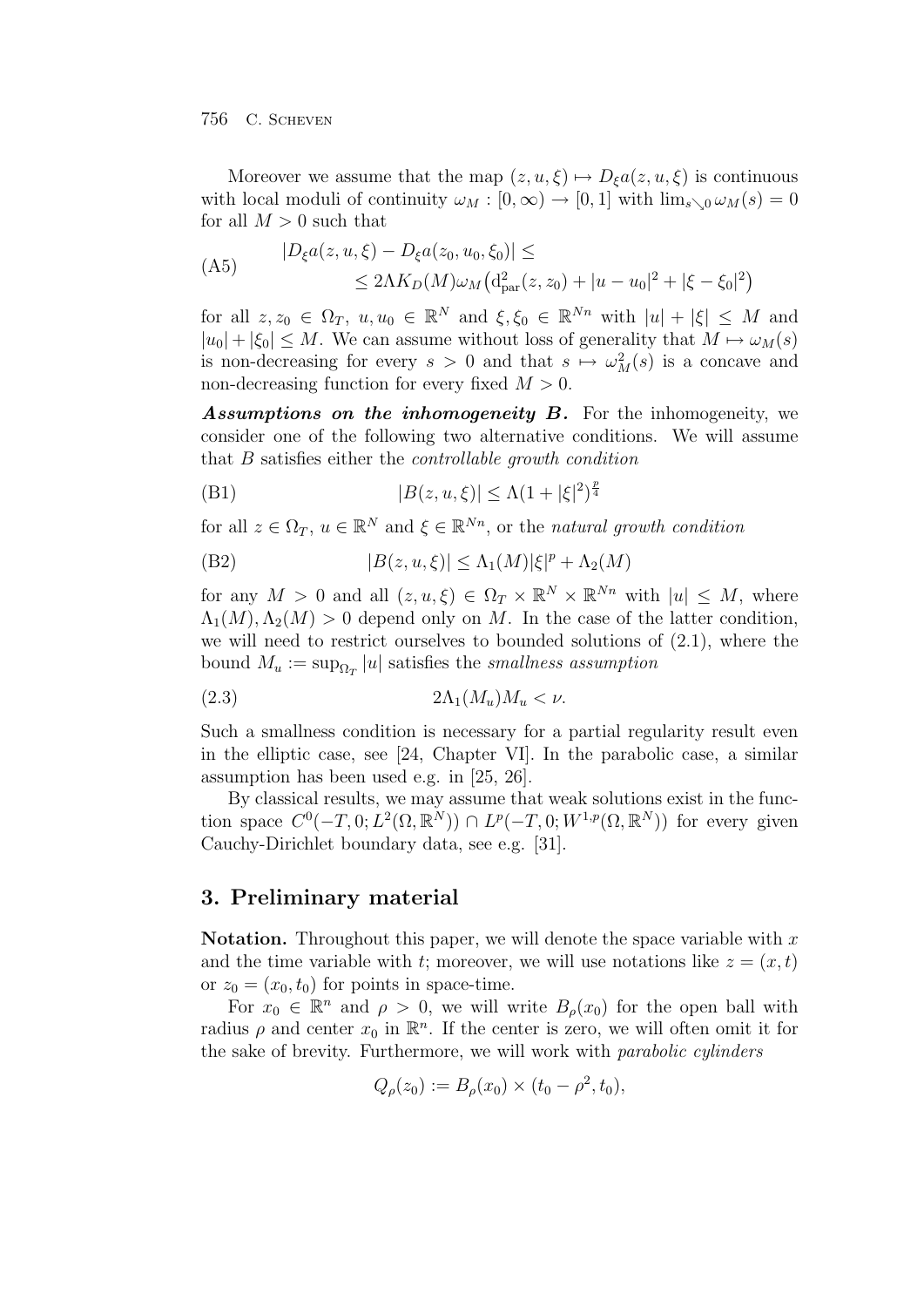where  $z_0 = (x_0, t_0) \in \mathbb{R}^n \times \mathbb{R}$ . These cylinders can be interpreted as the half-balls with respect to the parabolic metric

(3.1) 
$$
d_{par}(z_1, z_2) := max \{ |x_1 - x_2|, \sqrt{|t_1 - t_2|} \}
$$

for  $z_i = (x_i, t_i), i = 1, 2$ . For a general cylinder  $Q := B \times (s, t)$ , where  $B \subset \mathbb{R}^n$  and  $s < t$ , we write

$$
\partial_{\text{par}} Q = (B \times \{s\}) \cup (\partial B \times [s, t])
$$

for the parabolic boundary of Q, while the set  $\overline{Q}\setminus \partial_{\text{par}}Q$  is called the parabolic interior of Q.

For a function  $f \in L^1(Q_o(z_0), \mathbb{R}^k)$  we abbreviate as usually  $f_{z_0,o} :=$  $\int_{Q_\rho(z_0)} f dz$ . In the case  $z_0 = 0$  we will frequently omit the parameter  $z_0$  and  $\operatorname{simply}$  write  $f_\rho$ .

*The functions V and W.* We define functions

(3.2) 
$$
V(A) = \frac{A}{(1+|A|^2)^{\frac{2-p}{4}}}
$$
 and  $W(A) = \frac{A}{(1+|A|)^{\frac{2-p}{2}}}$ 

for all  $A \in \mathbb{R}^k$ , where  $k \in \mathbb{N}$ . First of all we note that both functions are equivalent in the sense

(3.3) 
$$
2^{\frac{p-2}{4}}|V(A)| \le |W(A)| \le |V(A)|
$$
 for all  $A \in \mathbb{R}^k$ .

The reason why we will sometimes use the function  $W$  instead of  $V$  is the fact that

(3.4) 
$$
\mathbb{R}^k \ni A \to |W(A)|^2 \quad \text{is a convex function,}
$$

cf. for example [16, Sect. 3]. We recall the following standard inequalities for later reference.

**Lemma 3.1.** ([8]). Let  $1 < p < 2$  and V as defined above. Then we have for any  $A, B \in \mathbb{R}^k$  and  $r > 0$ 

(i) 
$$
2^{\frac{p-2}{4}} \min\{|A|, |A|^{p/2}\} \le |V(A)| \le \min\{|A|, |A|^{p/2}\}
$$

(*ii*) 
$$
|V(rA)| \le \max\{r, r^{p/2}\}|V(A)|
$$

$$
(iii) \frac{p}{2} \frac{|B-A|}{(1+|A|^2+|B|^2)^{\frac{2-p}{4}}} \le |V(B)-V(A)| \le c(k,p) \frac{|B-A|}{(1+|A|^2+|B|^2)^{\frac{2-p}{4}}}
$$

(*iv*) 
$$
|V(A) - V(B)| \le c(k, p)|V(A - B)|
$$

(v) 
$$
|V(A - B)| \le c(p, M)|V(A) - V(B)|
$$
 if  $|A| \le M$ ,  $B \in \mathbb{R}^k$ .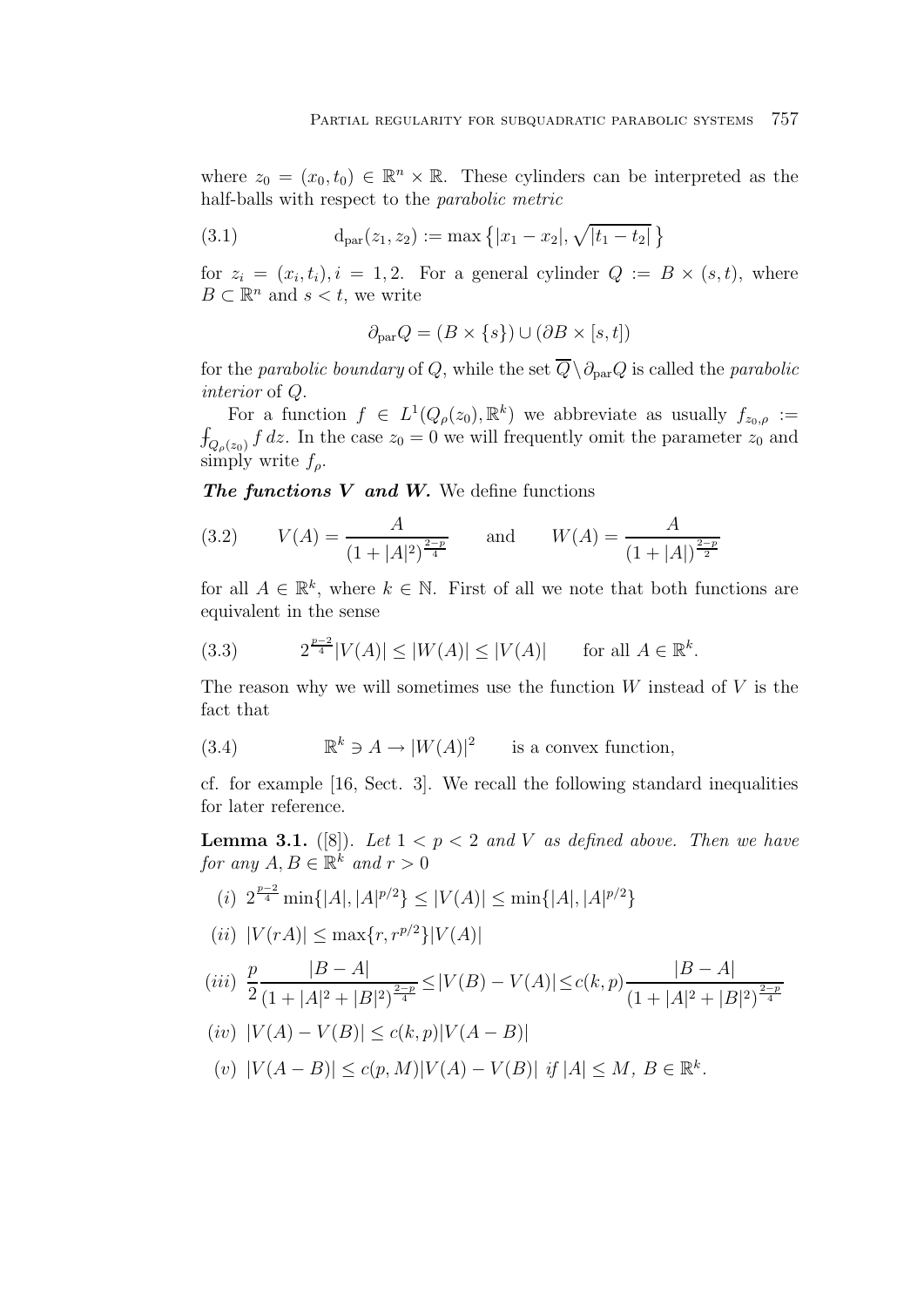The inequalities  $(i)$  and  $(ii)$  readily follow from the definition of V, the estimates (*iii*) are proved in [1, Lemma 2.2] and the claim (*iv*) is a consequence of  $(iii)$ . Finally, the proof of  $(v)$  can be found in [8, Lemma 2.1].

Furthermore, we will need the following

**Lemma 3.2.** ([1, Lemma 2.1]). For every  $1 < p < 2$  there holds

$$
1 \le \frac{\int_0^1 (1+|A+s(B-A)|^2)^{\frac{p-2}{2}} ds}{(1+|A|^2+|B|^2)^{\frac{p-2}{2}}} \le \frac{8}{p-1} \qquad \text{for any } A, B \in \mathbb{R}^k.
$$

**Affine Functions.** For a given function  $u \in L^2(Q_\rho(z_0), \mathbb{R}^N)$  we write  $\ell_{z_0,\rho}(z) = \ell_{z_0,\rho}(x)$  for the unique affine function  $\mathbb{R}^n \to \mathbb{R}^N$  minimizing the functional

$$
\ell \mapsto \int_{Q_{\rho}(z_0)} |u - \ell|^2 \, dz.
$$

We recall some properties of this function. A straightforward calculation shows that  $\ell_{z_0,\rho}(x) = u_{z_0,\rho} + A_{z_0,\rho}(x - x_0)$ , where

$$
D\ell_{z_0,\rho} = A_{z_0,\rho} = \frac{n+2}{\rho^2} \int_{Q_\rho(z_0)} u \otimes (x - x_0) \, dz.
$$

The following lemma can be proven analogously to [29, Lemma 2].

**Lemma 3.3.** For  $u \in L^2(Q_\rho(z_0), \mathbb{R}^N)$  and  $\tau \in (0, 1)$ , let  $\ell_{z_0, \rho}$  and  $\ell_{z_0, \tau \rho}$ be the affine functions  $\mathbb{R}^n \to \mathbb{R}^N$  defined as above for the radii  $\rho$  and  $\tau \rho$ , respectively. Then we have

(3.5) 
$$
\left| D\ell_{z_0,\rho} - D\ell_{z_0,\tau\rho} \right|^2 \le \frac{n(n+2)}{(\tau\rho)^2} \int_{Q_{\tau\rho}(z_0)} |u - \ell_{z_0,\rho}|^2 dz
$$

and furthermore

$$
(3.6)\ \left|D\ell_{z_0,\rho}-(Du)_{z_0,\rho}\right|^2 \leq \frac{n(n+2)}{\rho^2} \int_{Q_{\rho}(z_0)} \left|u(z) - u_{z_0,\rho}-(Du)_{z_0,\rho}(x-x_0)\right|^2 dz.
$$

Analogously to the estimate (3.5), we get

$$
(3.7) \t |u_{z_0,\rho}-u_{z_0,\tau\rho}|^2 = \left|\int_{Q_{\tau\rho}(z_0)} (u-\ell_{z_0,\rho}) dz\right|^2 \leq \int_{Q_{\tau\rho}(z_0)} |u-\ell_{z_0,\rho}|^2 dz,
$$

where we used the fact  $\int_{Q_{\rho}(z_0)} A(x-x_0) dz = 0$  for all  $A \in \mathbb{R}^{Nn}$  and Jensen's inequality. For later reference, we state the following consequence of (3.5) and (3.7).

$$
(3.8) \ (\tau \rho)^{-2} |u_{z_0, \rho} - u_{z_0, \tau \rho}|^{2} + |D\ell_{z_0, \rho} - D\ell_{z_0, \tau \rho}|^{2} \leq \left(\frac{n+1}{\tau \rho}\right)^{2} \int_{Q_{\tau \rho}(z_0)} |u - \ell_{z_0, \rho}|^{2} dz
$$
  
for all  $u \in L^{2}(Q_{\tau}(z_0), \mathbb{R}^{N})$  and  $\tau \in (0, 1)$ 

for all  $u \in L^2(Q_\rho(z_0), \mathbb{R}^N)$  and  $\tau \in (0, 1)$ .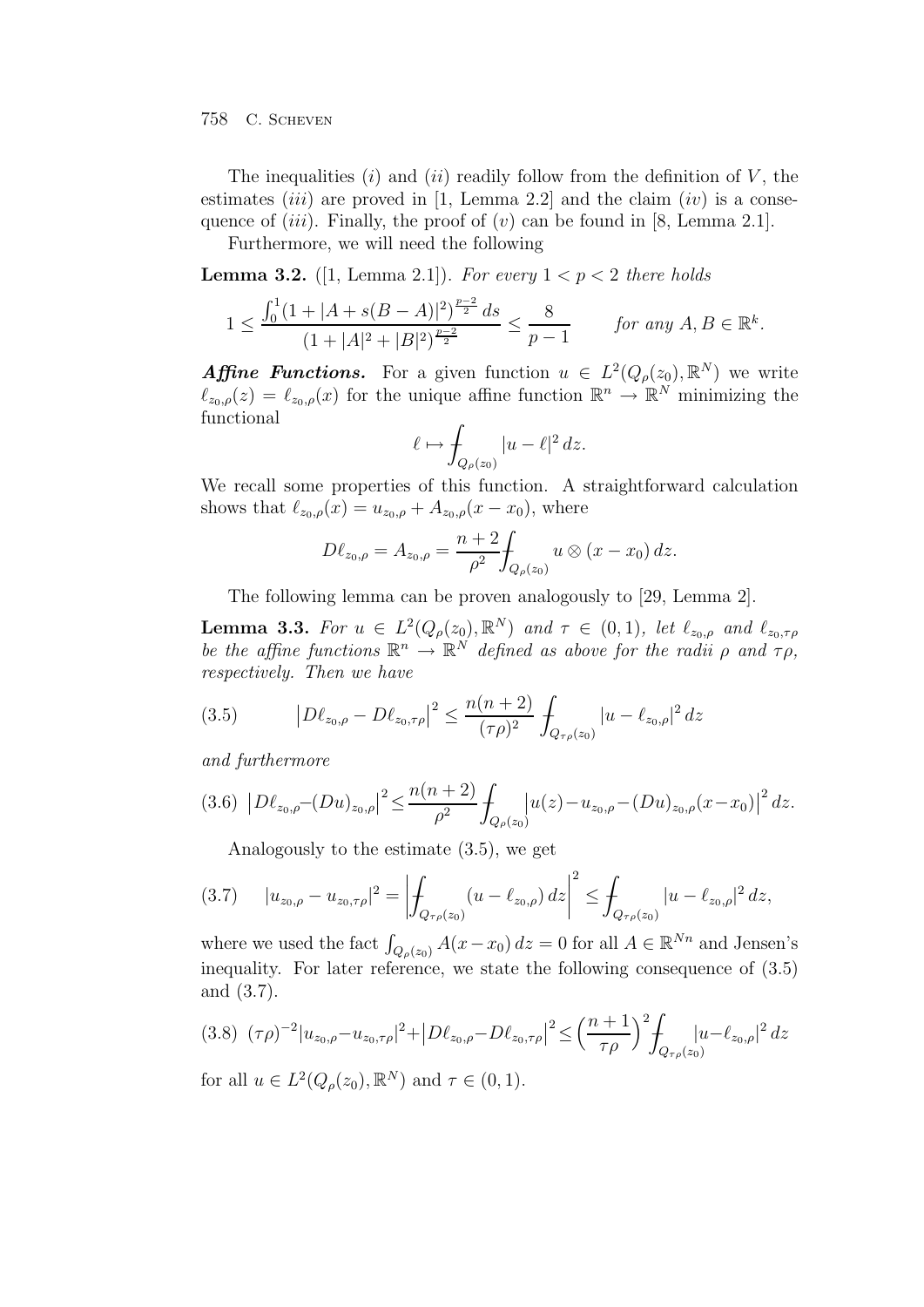Finally, we state a well-known elementary lemma which will be useful in several situations. Its proof can be found in [24, Lemma V.3.1].

**Lemma 3.4.** For  $R_0 < R_1$ , let  $f : [R_0, R_1] \rightarrow [0, \infty)$  be a bounded function and assume that for all  $R_0 < \sigma < \rho < R_1$ , there holds

$$
f(\sigma) \le \vartheta f(\rho) + \frac{A}{(\rho - \sigma)^{\alpha}} + B
$$

for nonnegative constants A, B,  $\alpha$  and a parameter  $\vartheta \in (0,1)$ . Then we have the estimate

$$
f(\sigma_0) \le c \Big(\frac{A}{(\rho_0 - \sigma_0)^{\alpha}} + B\Big)
$$

for all  $R_0 \leq \sigma_0 < \rho_0 \leq R_1$  and some constant  $c = c(\alpha, \vartheta)$ .

# **4. A Caccioppoli type inequality**

The first step in the proof of partial regularity is to establish a Caccioppoli type inequality. The same proof also yields an estimate for the  $L^2$ -norms of  $u$  on the time slices. The precise statement is as follows.

**Theorem 4.1.** Let  $M > 0$  and consider a map  $u \in C^0(-T, 0; L^2(\Omega, \mathbb{R}^N)) \cap$  $L^p(-T, 0; W^{1,p}(\Omega, \mathbb{R}^N))$  that weakly solves the system (2.1), under the assumptions (A1) to (A4). Furthermore, we require that one of the following alternatives hold.

- (i) Controllable growth. The inhomogeneity satisfies  $(B1)$ , or
- (ii) Natural growth. The inhomogeneity satisfies  $(B2)$ , and the solution u and the map  $\ell$  are bounded by  $|u|, |\ell| \leq M_u$  on  $\Omega_T$ , where the bound satisfies the smallness condition

$$
2M_u \Lambda_1(M_u) < \nu.
$$

We choose an arbitrary parabolic cylinder  $Q_{\rho}(z_0) \subset \Omega_T$  with  $\rho \in (0,1)$ , a radius  $\sigma \in [\frac{\rho}{2}, \rho)$  and an affine function  $\ell : \mathbb{R}^n \to \mathbb{R}^N$  with  $|\ell(x_0)| + |D\ell| \leq M$ . Then there holds

$$
\sup_{t \in (t_0 - \sigma^2, t_0)} \int_{B_{\sigma}(x_0)} \left| \frac{u(x, t) - \ell(x)}{\sigma} \right|^2 dx + \int_{Q_{\sigma}(z_0)} |V(Du - D\ell)|^2 dz
$$
\n
$$
\leq \frac{c_0 \rho^2}{(\rho - \sigma)^2} \int_{Q_{\rho}(z_0)} \left| \frac{u - \ell}{\rho} \right|^2 dz + c_0 \rho^{2\beta}.
$$

Here, the constant  $c_0$  depends only on  $M, K_\theta(\cdot), K_D(\cdot), n, N, p, \Lambda$  and  $\nu$ , and in the case of (ii) additionally on  $M_u, \Lambda_1(M_u)$  and  $\Lambda_2(M_u)$ .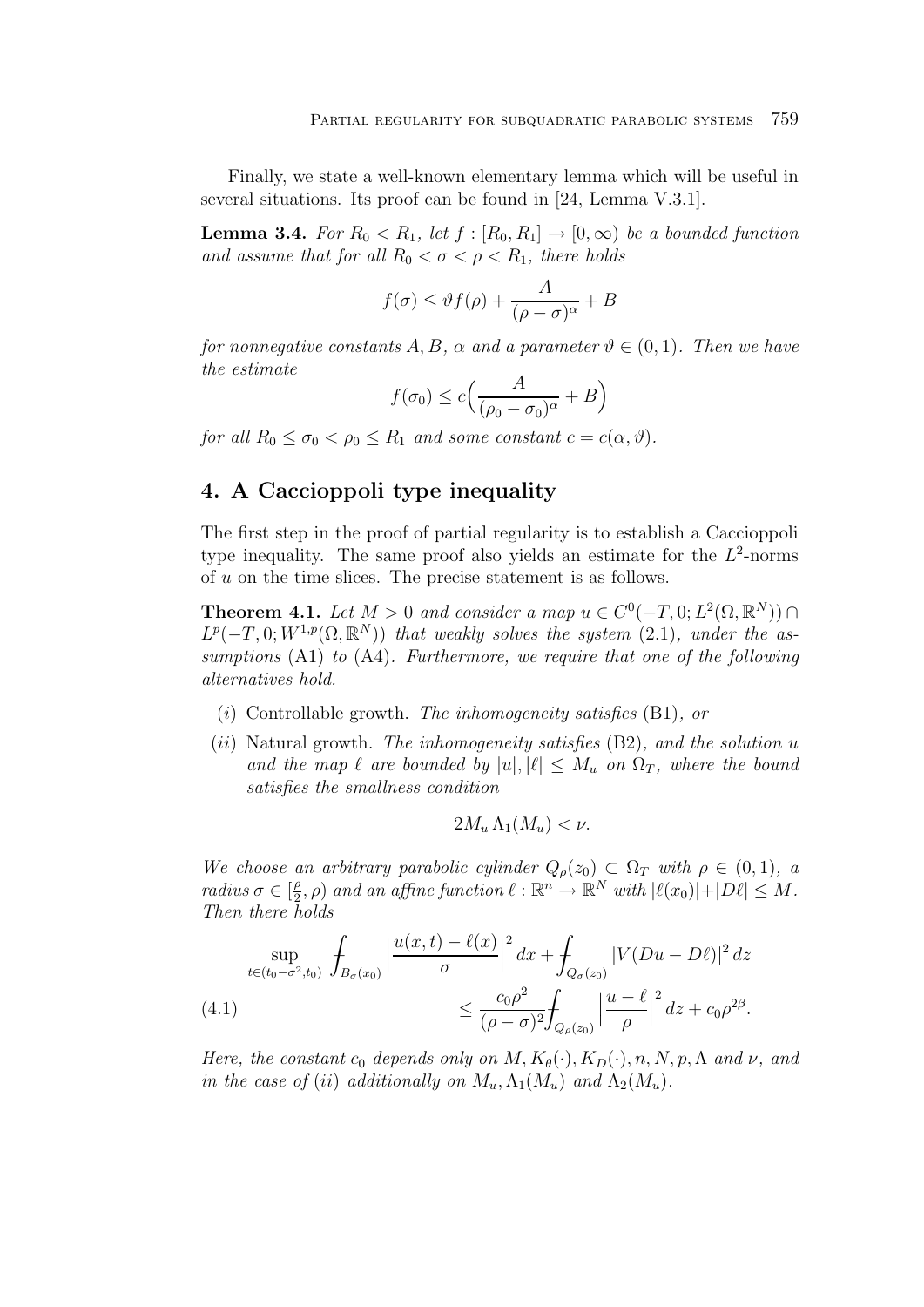If in the case of (i), the structure function  $a(z, u, \xi) \equiv a(z, \xi)$  does not depend on u, the above estimate holds for all affine maps  $\ell : \mathbb{R}^n \to \mathbb{R}^N$ satisfying the weaker assumption  $|D\ell| \leq M$ .

**Remark 4.2.** In particular, the estimate from the above lemma implies the following Caccioppoli type inequality on any parabolic cylinder  $Q_{\rho}(z_0) \subset \Omega_T$ .

(4.2) 
$$
\int_{Q_{\rho/2}(z_0)} |V(Du - D\ell)|^2 dz \leq 4c_0 \int_{Q_{\rho}(z_0)} \left| \frac{u - \ell}{\rho} \right|^2 dz + c_0 \rho^{2\beta},
$$

where the constant  $c_0$  may depend on  $\ell$ . This inequality is weaker than the corresponding statement in the elliptic case, where instead of  $|\frac{u-\ell}{\rho}|^2$ , the term  $|V(\frac{u-\ell}{\rho})|^2$  appears on the right-hand side, see [8, 16, 2]. However, the evolutionary term in the parabolic system (1.1) enforces a term which is quadratic in  $u$ , so that  $(4.2)$  can not be expected to be improved. At this point the assumption  $p > \frac{2n}{n+2}$  is crucial in order to guarantee that the right-hand side in (4.2) is finite.

The peculiar form (4.2) of the Caccioppoli inequality makes it natural to work with the standard  $L^2$ -excess solution u, while for the gradient  $Du$ , we will define the excess by means of the function  $V$  as introduced in  $(6.1)$ below.

**Proof.** Unless stated differently, we write c for constants that depend at most on the structure constants listed in the theorem. In order to facilitate the notation, we may assume  $z_0 = 0$ . We fix an affine function  $\ell : \mathbb{R}^n \to \mathbb{R}^N$ with  $|\ell| + |D\ell| \leq M$ .

The idea is to test the system (2.1) with functions of the form

$$
\varphi(x,t) := \zeta_{\varepsilon}(t)\psi^2(x)\big(u(x,t) - \ell(x)\big),
$$

where  $\psi \in C_{\rm cpt}^{\infty}(B_{\rho}, [0,1])$  is a cut-off function in space with  $\psi \equiv 1$  on  $B_{\sigma}$  and  $|D\psi| \leq \frac{2}{\rho-\sigma}$  on  $B_{\rho}$ , while  $\zeta_{\varepsilon} \in C^{\infty}(\mathbb{R})$ , for any  $s \in (-\sigma^2, 0)$  and  $\varepsilon \in (0, \sigma^2 + s)$ , is a Lipschitz-continuous cut-off function in time with the following properties.

$$
\begin{cases} \zeta_{\varepsilon} \equiv 0 & \text{on } (-\infty, -\rho^2] \\ |\zeta_{\varepsilon}'| \leq \frac{2}{(\rho - \sigma)^2} & \text{on } (-\rho^2, -\sigma^2] \\ \zeta_{\varepsilon} \equiv 1 & \text{on } (-\sigma^2, s - \varepsilon] \\ \zeta_{\varepsilon}(t) = -\frac{1}{\varepsilon}(t - s) & \text{on } (s - \varepsilon, s] \\ \zeta_{\varepsilon} \equiv 0 & \text{on } (s, \infty) \end{cases}
$$

These test functions are formally not admissible since they are not smooth, and not even weakly differentiable in the time direction. Nevertheless, their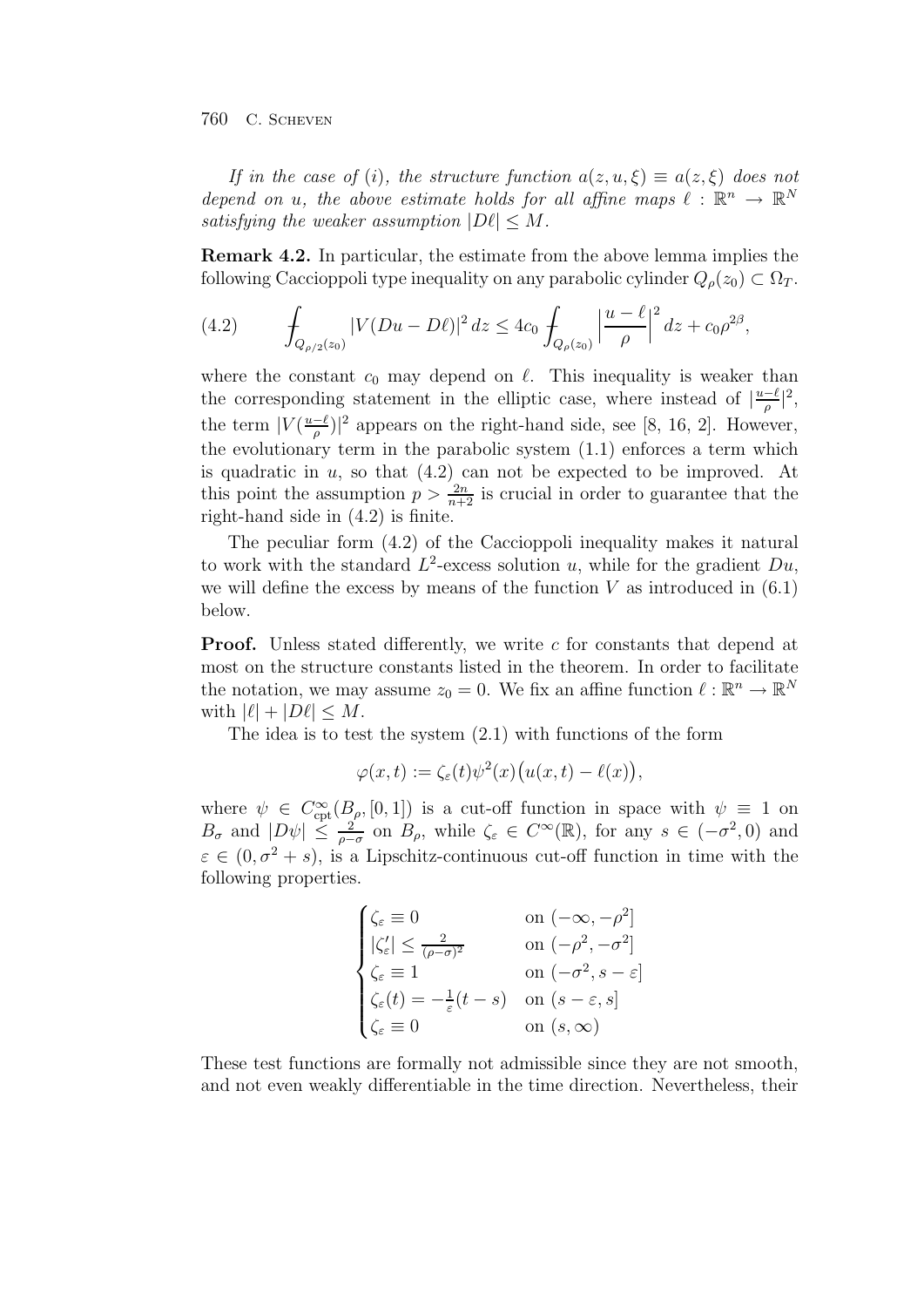use as test function can be justified by standard approximation techniques or by the use of Steklov averages. Here we will shortly sketch the first method. For any function f and  $\delta > 0$ , we write  $f_{\delta}$  for the mollification of f by a standard symmetric mollifier with smoothing radius  $\delta$ . For sufficiently small values of  $\delta$ , we may test  $(2.1)$  with

$$
\varphi_\delta:=\left[\zeta_\varepsilon\psi^2\big(u-\ell\big)_\delta\right]_\delta.
$$

Keeping in mind that  $\ell$  does not depend on  $t$ , we deduce the equation

$$
\int_{Q_{\rho}} \langle a(z, u, Du), D\varphi_{\delta} \rangle dz = \int_{Q_{\rho}} (u - \ell) \cdot \partial_{t} \varphi_{\delta} dz + \int_{Q_{\rho}} B(z, u, Du) \cdot \varphi_{\delta} dz
$$
\n
$$
(4.3) \qquad \qquad = \int_{Q_{\rho}} (u - \ell)_{\delta} \cdot \partial_{t} (\zeta_{\varepsilon} \psi^{2} (u - \ell)_{\delta}) dz
$$
\n
$$
+ \int_{Q_{\rho}} \left[ B(z, u, Du) \right]_{\delta} \cdot \zeta_{\varepsilon} \psi^{2} (u - \ell)_{\delta} dz.
$$

Here we compute for the first integral on the right-hand side

$$
\int_{Q_{\rho}} (u - \ell)_{\delta} \cdot \partial_t (\zeta_{\varepsilon} \psi^2 (u - \ell)_{\delta}) dz =
$$
\n
$$
= \frac{1}{2} \int_{Q_{\rho}} \zeta_{\varepsilon} \psi^2 \frac{\partial}{\partial t} |(u - \ell)_{\delta}|^2 dz + \int_{Q_{\rho}} \zeta_{\varepsilon}' \psi^2 |(u - \ell)_{\delta}|^2 dz
$$
\n
$$
(4.4) \qquad \qquad = \frac{1}{2} \int_{Q_{\rho}} \zeta_{\varepsilon}' \psi^2 |(u - \ell)_{\delta}|^2 dz,
$$

by an integration by parts in the last step. Next we note that we have the following convergences as  $\delta \searrow 0$ .

$$
\varphi_{\delta} \to \zeta_{\varepsilon} \psi^2 (u - \ell) \qquad \text{in } W^{1,p}
$$

$$
(u - \ell)_{\delta} \to u - \ell \qquad \text{in } L^2 \text{ and almost everywhere}
$$

$$
[B(\cdot, u, Du)]_{\delta} \to B(\cdot, u, Du) \qquad \text{almost everywhere.}
$$

Consequently, by plugging (4.4) into (4.3) and letting  $\delta \searrow 0$ , we deduce

(4.5) 
$$
\int_{Q_{\rho}} \zeta_{\varepsilon} \psi^2 \langle a(z, u, Du), Du - D\ell \rangle dz =
$$
  

$$
= -2 \int_{Q_{\rho}} \zeta_{\varepsilon} \psi \langle a(z, u, Du), D\psi \otimes (u - \ell) \rangle dz
$$
  

$$
+ \frac{1}{2} \int_{Q_{\rho}} \zeta'_{\varepsilon} \psi^2 |u - \ell|^2 dz + \int_{Q_{\rho}} \zeta_{\varepsilon} \psi^2 B(z, u, Du) \cdot (u - \ell) dz.
$$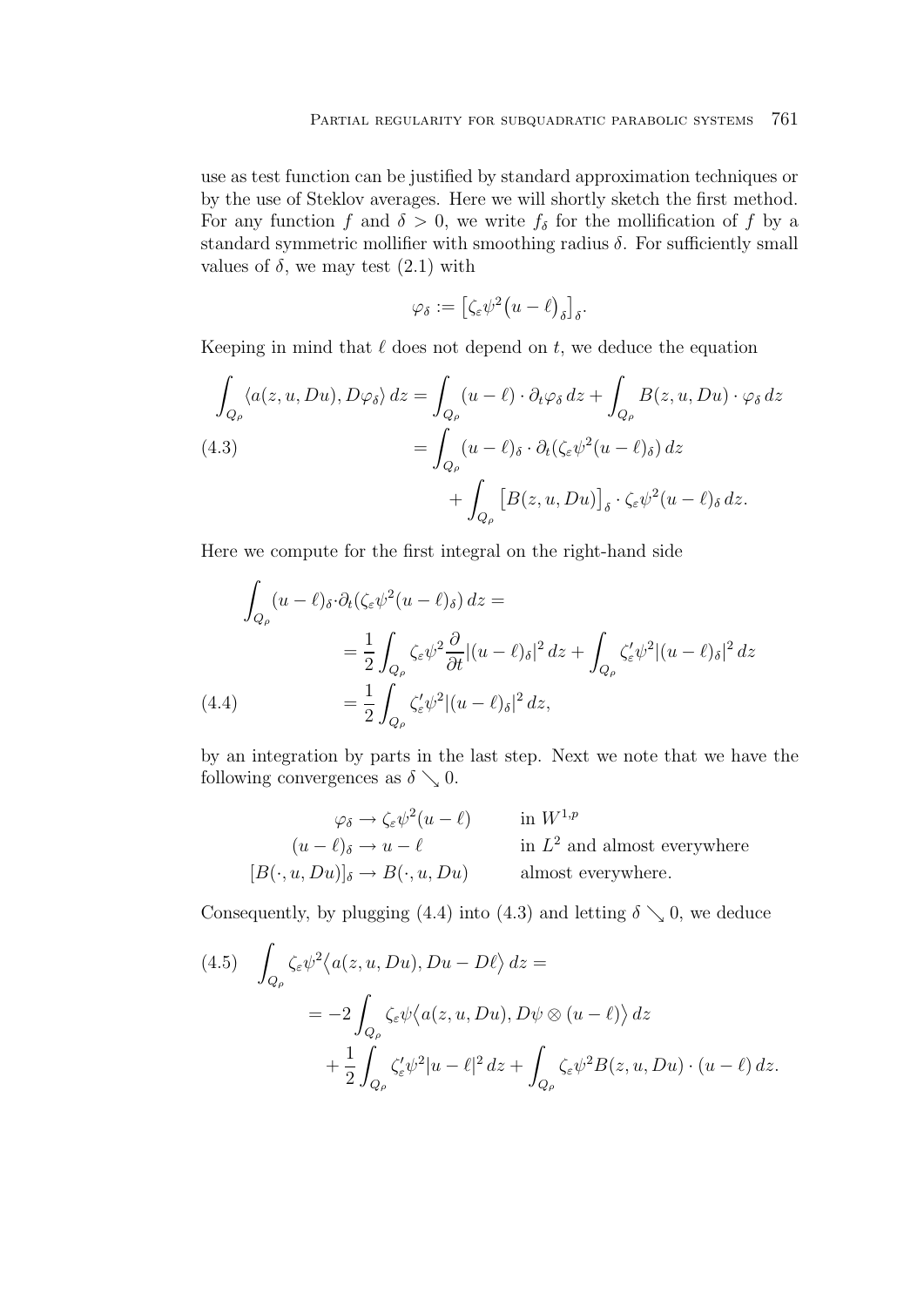Next we note that we have the following pointwise estimate, which is a consequence of the ellipticity condition  $(A1)$  on the structure function a.

$$
(4.6) \quad \langle a(z, u, Du) - a(z, u, D\ell), Du - D\ell \rangle =
$$
  
=  $\int_0^1 \langle D_\xi a(z, u, D\ell + s(Du - D\ell))(Du - D\ell), Du - D\ell \rangle ds$   
 $\ge \nu \int_0^1 (1 + |D\ell + s(Du - D\ell)|^2)^{\frac{p-2}{2}} |Du - D\ell|^2 ds$   
 $\ge \nu (1 + |D\ell|^2 + |Du|^2)^{\frac{p-2}{2}} |Du - D\ell|^2,$ 

where we used Lemma 3.2 in the last step. Writing  $\varphi := \zeta_{\varepsilon} \psi^2(u - \ell)$  and putting together (4.6) and (4.5), we infer

$$
\nu \int_{Q_{\rho}} \zeta_{\varepsilon} \psi^{2} (1 + |D\ell|^{2} + |Du|^{2})^{\frac{p-2}{2}} |Du - D\ell|^{2} dz \le
$$
  
\n
$$
\leq \int_{Q_{\rho}} \zeta_{\varepsilon} \psi^{2} \langle a(z, u, Du) - a(z, u, D\ell), Du - D\ell \rangle dz
$$
  
\n
$$
= -2 \int_{Q_{\rho}} \zeta_{\varepsilon} \psi \langle a(z, u, Du) - a(z, u, D\ell), D\psi \otimes (u - \ell) \rangle dz
$$
  
\n
$$
- \int_{Q_{\rho}} \langle a(z, u, D\ell), D\varphi \rangle dz
$$
  
\n
$$
+ \frac{1}{2} \int_{Q_{\rho}} \zeta'_{\varepsilon} \psi^{2} |u - \ell|^{2} dz
$$
  
\n
$$
+ \int_{Q_{\rho}} \zeta_{\varepsilon} \psi^{2} B(z, u, Du) \cdot (u - \ell) dz
$$
  
\n(4.7) 
$$
=: I + II + III + IV.
$$

The rest of the proof consists of the estimation of the terms  $I$  to  $IV$ . **Estimate for** *I***.** We decompose  $I = I_1 + I_2 + I_3$ , where

$$
I_1 := -2 \int_{Q_\rho} \zeta_\varepsilon \psi \langle a(z, u, Du) - a(z, \ell, Du), D\psi \otimes (u - \ell) \rangle dz
$$
  
\n
$$
I_2 := -2 \int_{Q_\rho} \zeta_\varepsilon \psi \langle a(z, \ell, Du) - a(z, \ell, D\ell), D\psi \otimes (u - \ell) \rangle dz
$$
  
\n
$$
I_3 := -2 \int_{Q_\rho} \zeta_\varepsilon \psi \langle a(z, \ell, D\ell) - a(z, u, D\ell), D\psi \otimes (u - \ell) \rangle dz.
$$

For the first and the last term, we employ the continuity assumption (A3)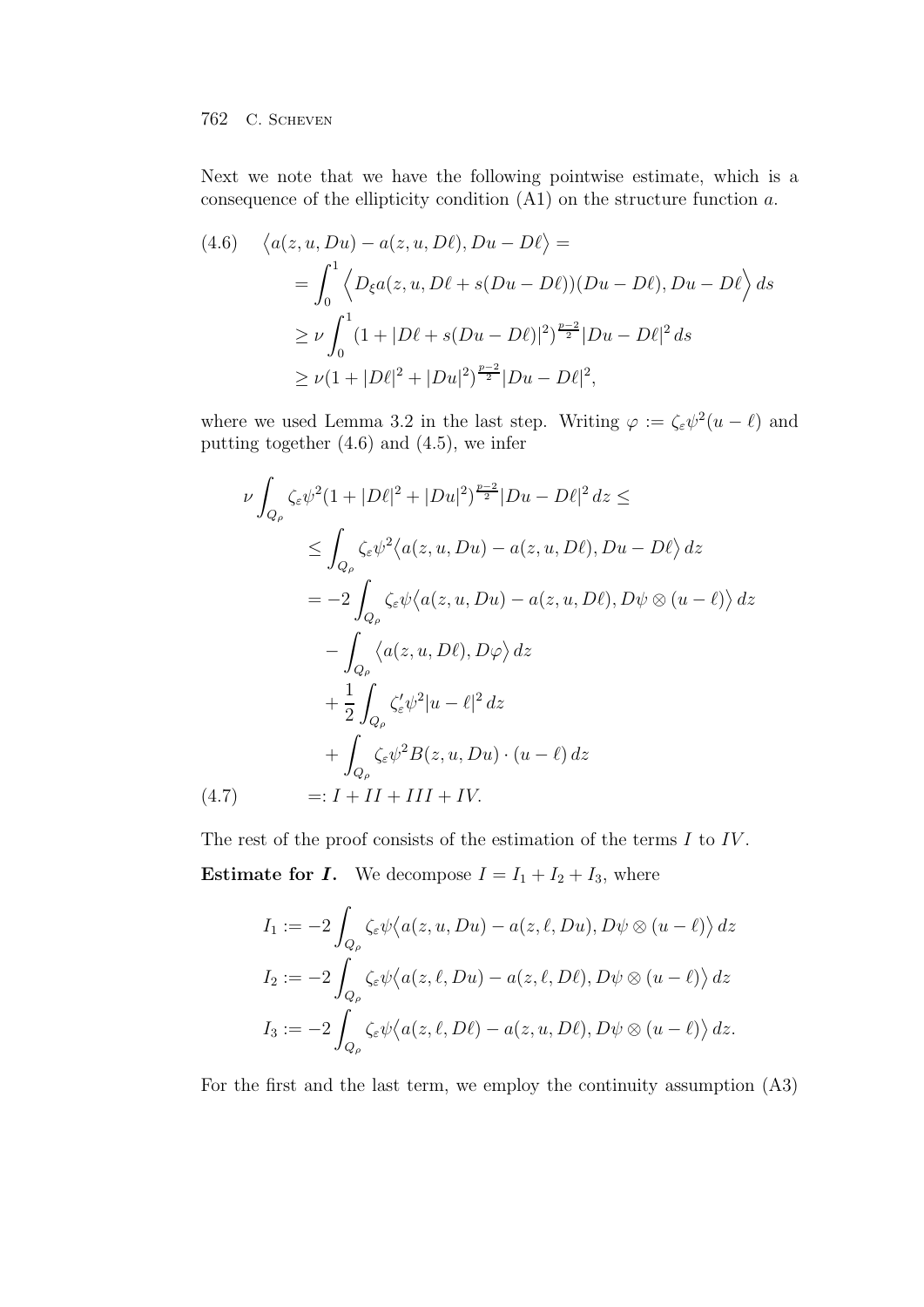on *a*, the properties of 
$$
\psi
$$
 and the assumption  $|D\ell| \le M$  in order to estimate  
\n
$$
I_1 + I_3 \le c(p) \Lambda \int_{Q_\rho} \zeta_{\varepsilon} \psi \,\theta(|u| + |\ell|, |u - \ell|) (1 + |Du|^{p-1} + |D\ell|^{p-1}) \left| \frac{u - \ell}{\rho - \sigma} \right| dz
$$
\n
$$
\le c(p) \Lambda \int_{Q_\rho} \zeta_{\varepsilon} \psi \,\theta(|u| + |\ell|, |u - \ell|) (1 + M^{p-1}) \left| \frac{u - \ell}{\rho - \sigma} \right| dz
$$
\n
$$
+ c(p) \Lambda \int_{Q_\rho \cap \{|Du - D\ell| > 1\}} \zeta_{\varepsilon} \psi \,\theta(|u| + |\ell|, |u - \ell|) |Du - D\ell|^{p-1} \left| \frac{u - \ell}{\rho - \sigma} \right| dz
$$
\n
$$
=: I' + I''.
$$

For the first integral, we use the estimate (2.2) for  $\theta$  and  $|\ell| \leq M$ , which yields

$$
I' \le c(p)\Lambda K_{\theta}(2M+1)(1+M^{p-1})\int_{Q_{\rho}}\rho^{\beta}\left|\frac{u-\ell}{\rho-\sigma}\right|^{1+\beta}dz
$$
  
(4.8) 
$$
\le c\int_{Q_{\rho}}\left(\rho^{\frac{2\beta}{1-\beta}}+\left|\frac{u-\ell}{\rho-\sigma}\right|^2\right)dz \le c\left(\rho^{2\beta}|Q_{\rho}|+\int_{Q_{\rho}}\left|\frac{u-\ell}{\rho-\sigma}\right|^2dz\right),
$$

where we used Young' inequality with exponents  $\frac{2}{1-\beta}$  and  $\frac{2}{1+\beta}$ . For the term  $I'',$  we simply estimate  $\theta \leq 1$  and get

$$
I'' \le c(p)\Lambda \int_{Q_{\rho} \cap \{|Du - D\ell| > 1\}} \zeta_{\varepsilon} \psi |Du - D\ell|^{p-1} \left| \frac{u - \ell}{\rho - \sigma} \right| dz
$$
  
\n
$$
\le c(p)\Lambda \int_{Q_{\rho} \cap \{|Du - D\ell| > 1\}} \zeta_{\varepsilon} \psi |Du - D\ell|^{p} \left| \frac{u - \ell}{\rho - \sigma} \right| dz
$$
  
\n
$$
\le c(p)\Lambda \int_{Q_{\rho}} \zeta_{\varepsilon} \psi |V(Du - D\ell)| \left| \frac{u - \ell}{\rho - \sigma} \right| dz
$$
  
\n(4.9) 
$$
\le \frac{\kappa}{2} \int_{Q_{\rho}} \zeta_{\varepsilon} \psi^{2} |V(Du - D\ell)|^{2} dz + c(p, \kappa) \Lambda \int_{Q_{\rho}} \left| \frac{u - \ell}{\rho - \sigma} \right|^{2} dz
$$

for every  $\kappa \in (0, 1)$ , where we used first  $p-1 \leq \frac{p}{2}$ , then applied Lemma 3.1 (*i*) and finally Young's inequality. For the estimate of  $I_2$ , we distinguish the cases  $|Du - D\ell| \leq 1$  and  $|Du - D\ell| > 1$ . In the first case, we employ the growth property (A4) of  $D_{\xi}a$  and the fact  $|\ell| + |D\ell| + |Du - D\ell| \leq 2M + 1$ , with the result

$$
-2\langle a(z,\ell,Du) - a(z,\ell,D\ell), D\psi \otimes (u - \ell) \rangle =
$$
  
= 
$$
-2\int_0^1 \langle D_{\xi}a(z,\ell,D\ell + s(Du - D\ell))(Du - D\ell), D\psi \otimes (u - \ell) \rangle ds
$$
  

$$
\leq 2\Lambda K_D(2M + 1) |Du - D\ell| \left| \frac{u - \ell}{\rho - \sigma} \right|
$$
  

$$
\leq c(p)\Lambda K_D(2M + 1) |V(Du - D\ell)| \left| \frac{u - \ell}{\rho - \sigma} \right|
$$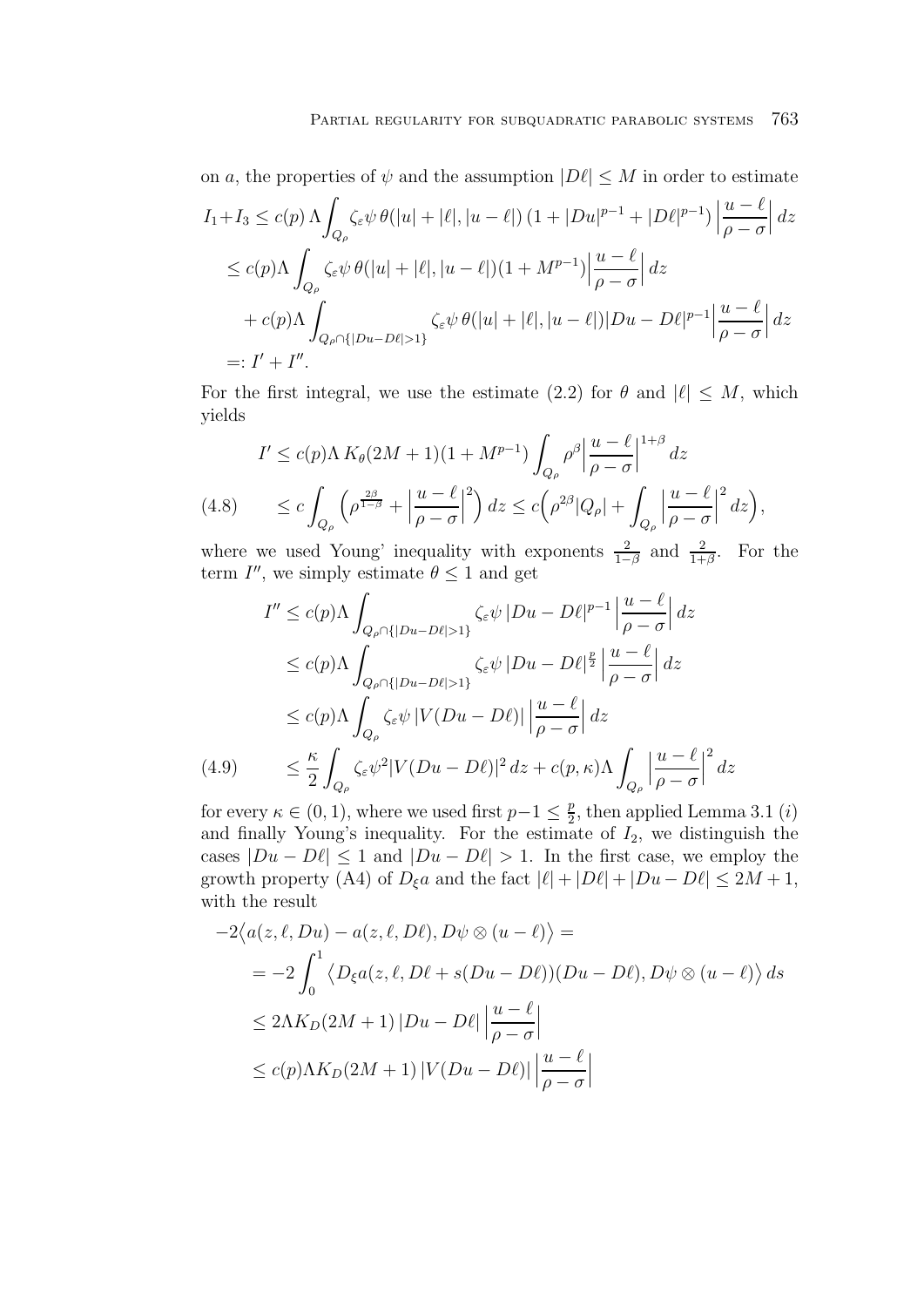by Lemma 3.1(*i*). In the case  $|Du - D\ell| > 1$ , we simply make use of the growth assumption  $(A2)$  on a in order to estimate

$$
-2\langle a(z,\ell,Du) - a(z,\ell,D\ell), D\psi \otimes (u-\ell) \rangle \le
$$
  

$$
\leq c(p)\Lambda(2+|Du|^{p-1}+M^{p-1})\left|\frac{u-\ell}{\rho-\sigma}\right|
$$
  

$$
\leq c(p)\Lambda(1+M^{p-1})|Du-D\ell|^{p-1}\left|\frac{u-\ell}{\rho-\sigma}\right|
$$
  

$$
\leq c(p)\Lambda(1+M^{p-1})|V(Du-D\ell)|\left|\frac{u-\ell}{\rho-\sigma}\right|
$$

since

$$
|Du - D\ell|^{p-1} \le |Du - D\ell|^{\frac{p}{2}} \le c(p)|V(Du - D\ell)|,
$$

provided  $|Du - D\ell| > 1$ . Putting together the last two estimates, we arrive at

$$
I_2 \le c \int_{Q_\rho} \zeta_\varepsilon \psi |V(Du - D\ell)| \left| \frac{u - \ell}{\rho - \sigma} \right| dz
$$
  
(4.10) 
$$
\le \frac{\kappa}{2} \int_{Q_\rho} \zeta_\varepsilon \psi^2 |V(Du - D\ell)|^2 dz + c(\kappa) \int_{Q_\rho} \left| \frac{u - \ell}{\rho - \sigma} \right|^2 dz
$$

by Young's inequality, for every  $\kappa \in (0,1)$ , where  $c(\kappa)$  depends only on  $\kappa$ and the data listed in the theorem. Collecting the estimates (4.8) to (4.10), we arrive at

$$
(4.11) \quad I = I_2 + I' + I''
$$
  
\n
$$
\leq \kappa \int_{Q_\rho} \zeta_\varepsilon \psi^2 |V(Du - D\ell)|^2 dz + c(\kappa) \Big( \int_{Q_\rho} \left| \frac{u - \ell}{\rho - \sigma} \right|^2 dz + \rho^{2\beta} |Q_\rho| \Big).
$$

**Estimate for** *II*. Since the test function  $\varphi$  has compact support in  $Q_{\rho}$ , integrating by parts on the time slices yields

$$
\int_{Q_{\rho}} \langle a(0, t, \ell(0), D\ell), D\varphi \rangle dx dt = 0.
$$

Consequently, we can write

$$
II = -\int_{Q_{\rho}} \langle a(z, u, D\ell) - a(z, \ell, D\ell), D\varphi \rangle dz
$$
  

$$
-\int_{Q_{\rho}} \langle a(x, t, \ell, D\ell) - a(0, t, \ell(0), D\ell), D\varphi \rangle dx dt
$$
  

$$
=: II_1 + II_2.
$$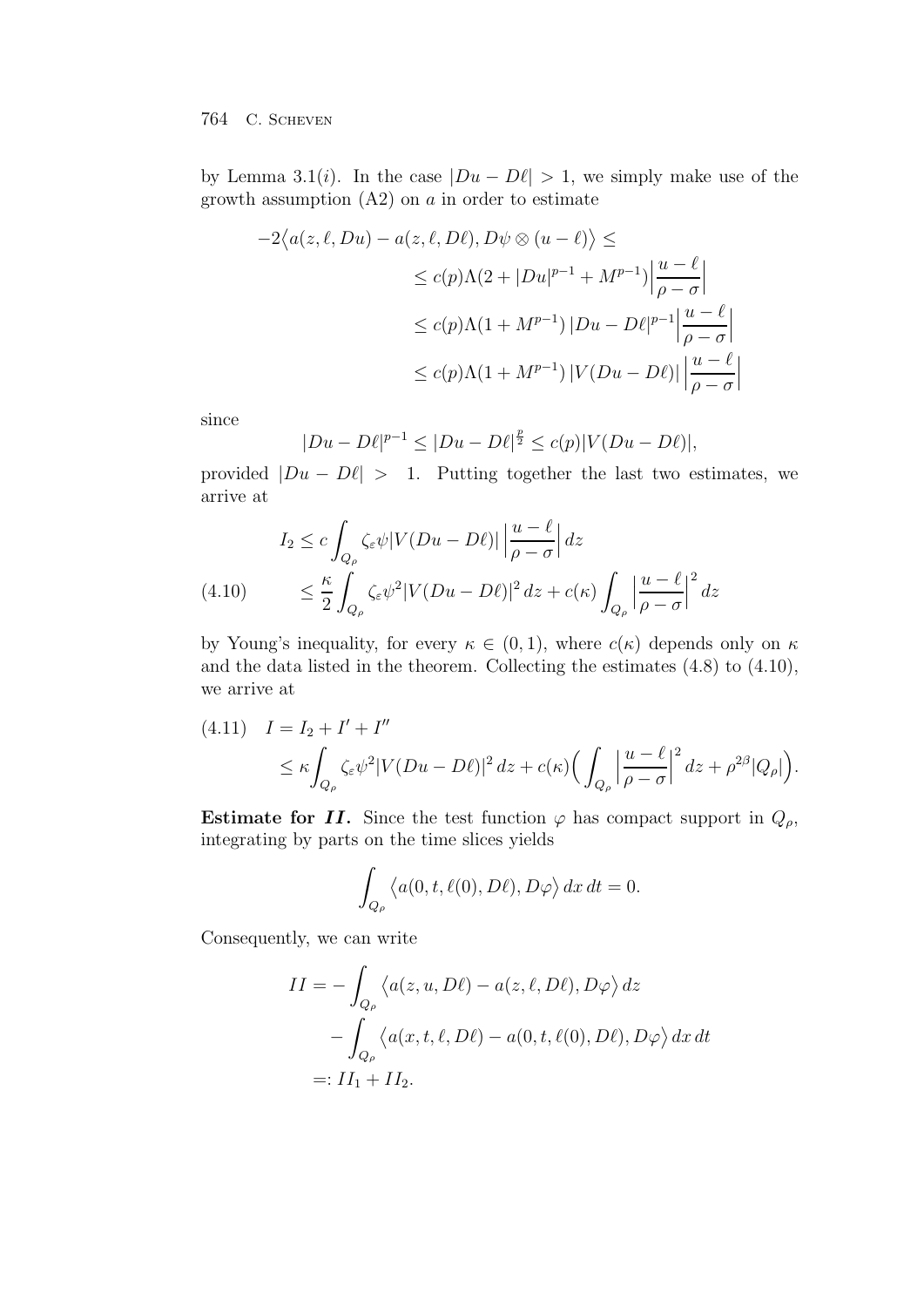For the estimate of the first term, we employ the continuity  $(A3)$  of a with respect to the second variable, together with the assumption  $|D\ell| \leq M$ , which yields

$$
II_1 \le c(p)\Lambda(1 + M^{p-1}) \int_{Q_\rho} \theta(|u| + |\ell|, |u - \ell|) |D\varphi| dz
$$
  
\n
$$
\le c \int_{Q_\rho \cap \{|u - \ell| \le 1\}} \theta(|u| + |\ell|, |u - \ell|) |D\varphi| dz + c \int_{Q_\rho \cap \{|u - \ell| > 1\}} |D\varphi| dz
$$
  
\n
$$
=: II_{1,1} + II_{1,2}.
$$

Here, we used the fact  $\theta \leq 1$  in the estimate of the last integral. For the estimate of  $II_{1,1}$ , we employ the property (2.2) of  $\theta$  and infer

$$
II_{1,1} \le cK_{\theta}(2M+1) \int_{Q_{\rho} \cap \{|u-\ell| \le 1\}} |u-\ell|^{\beta} \Big(\zeta_{\varepsilon} \psi^2 |Du - D\ell| + \left|\frac{u-\ell}{\rho-\sigma}\right|\Big) dz
$$
  

$$
\le c \int_{Q_{\rho} \cap \{|u-\ell| \le 1\}} \zeta_{\varepsilon} \psi^2 |u-\ell|^{\beta} \Big(|V(Du - D\ell)| + |V(Du - D\ell)|^{2/p}\Big) dz
$$
  

$$
+ \int_{Q_{\rho}} \rho^{\beta} \Big|\frac{u-\ell}{\rho-\sigma}\Big|^{1+\beta} dz.
$$

Here we applied Lemma 3.1(*i*), distinguishing the cases  $|Du - D\ell| \leq 1$  and  $|Du - D\ell| > 1$ . Next, we apply Young's inequality to each of the three summands. Keeping in mind that  $\frac{p}{p-1} > 2$  and  $|u - \ell| \leq 1$  on the domain of integration, we deduce

$$
II_{1,1} \leq \frac{\kappa}{3} \int_{Q_{\rho}} \zeta_{\varepsilon} \psi^2 |V(Du - D\ell)|^2 dz + c(\kappa) \int_{Q_{\rho}} |u - \ell|^{2\beta} dz
$$
  
+  $c\rho^{\frac{2\beta}{1-\beta}} |Q_{\rho}| + c \int_{Q_{\rho}} \left| \frac{u - \ell}{\rho - \sigma} \right|^2 dz$ 

for any  $\kappa \in (0,1)$ . Applying Young's inequality once more, we arrive at

(4.12) 
$$
II_{1,1} \leq \frac{\kappa}{3} \int_{Q_{\rho}} \zeta_{\varepsilon} \psi^2 |V(Du - D\ell)|^2 dz + c(\kappa) \Big( \rho^{\frac{2\beta}{1-\beta}} |Q_{\rho}| + \int_{Q_{\rho}} \Big| \frac{u - \ell}{\rho - \sigma} \Big|^2 dz \Big).
$$

The term  $II_{1,2}$  can be estimated by means of Lemma 3.1(i) and Young's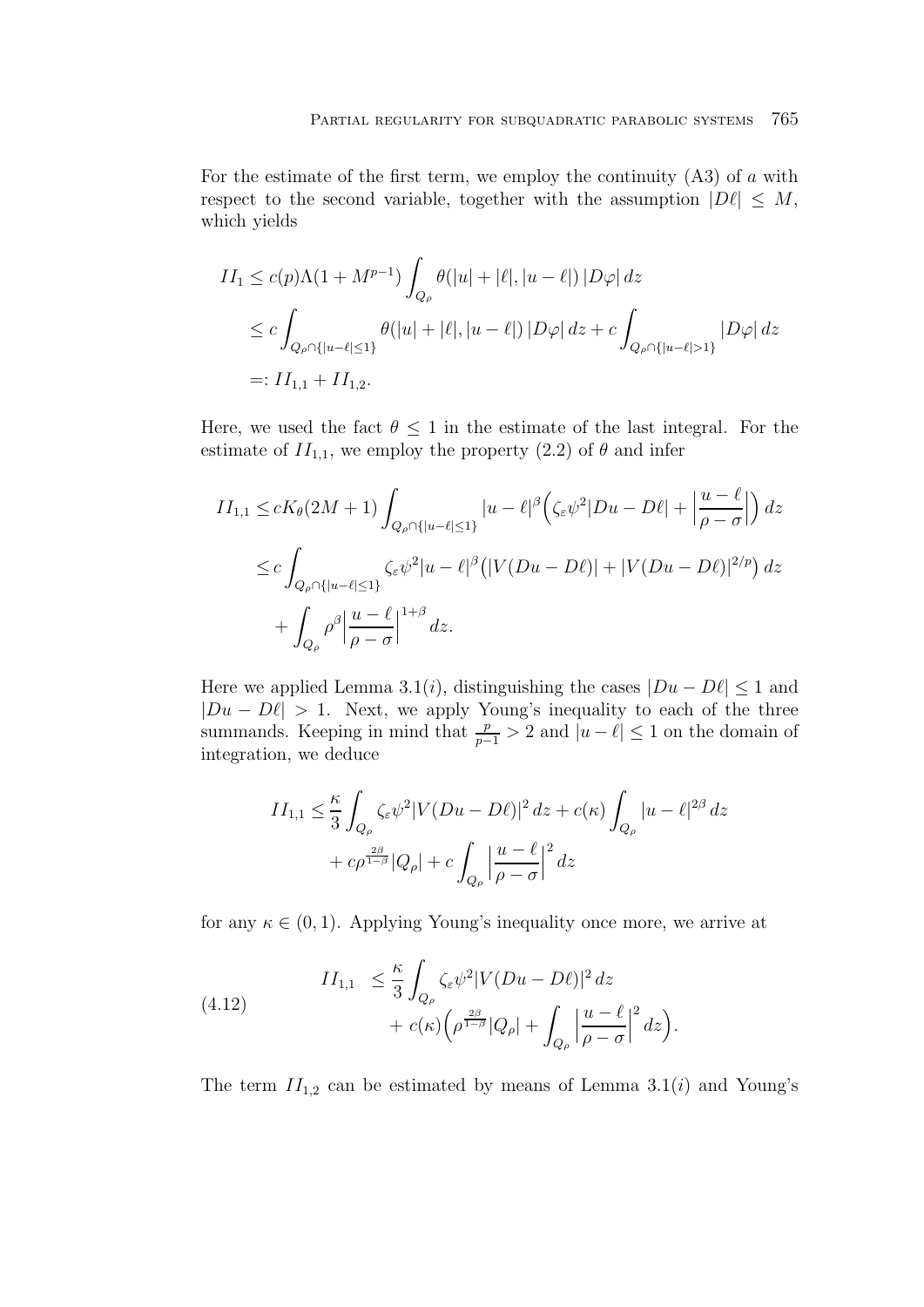inequality as follows.

$$
II_{1,2} \leq \int_{Q_{\rho} \cap \{|u-\ell|>1\}} \left( \zeta_{\varepsilon} \psi^2 |Du - D\ell| + \left| \frac{u - \ell}{\rho - \sigma} \right| \right) dz
$$
  
\n
$$
\leq \frac{\kappa}{3} \int_{Q_{\rho}} \zeta_{\varepsilon} \psi^2 |V(Du - D\ell)|^2 dz + c(\kappa) \int_{Q_{\rho} \cap \{|u-\ell|>1\}} \left( 1 + \left| \frac{u - \ell}{\rho - \sigma} \right|^2 \right) dz
$$
  
\n(4.13)  
\n
$$
\leq \frac{\kappa}{3} \int_{Q_{\rho}} \zeta_{\varepsilon} \psi^2 |V(Du - D\ell)|^2 dz + c(\kappa) \int_{Q_{\rho}} \left| \frac{u - \ell}{\rho - \sigma} \right|^2 dz.
$$

Here we used  $|u-\ell| > 1$  and  $\rho - \sigma \leq 1$  in the last step. For the term  $II_2$ , we employ again the continuity assumption (A3) and the property (2.2) with the result

$$
II_2 \le c(p)\Lambda(1+M^{p-1}) \int_{Q_\rho} \theta(|\ell| + |\ell(0)|, |x| + |\ell - \ell(0)|) |D\varphi| dz
$$
  
\n
$$
\le c \int_{Q_\rho} K_\theta(2M+1)(1+M)^\beta \rho^\beta \Big(\zeta_\varepsilon \psi^2 |Du - D\ell| + \left|\frac{u - \ell}{\rho - \sigma}\right|\Big) dz
$$
  
\n
$$
= c \Big(\int_{Q_\rho} \zeta_\varepsilon \psi^2 \rho^\beta |Du - D\ell| dz + \int_{Q_\rho} \rho^\beta \Big|\frac{u - \ell}{\rho - \sigma}\Big| dz\Big)
$$
  
\n
$$
=: II_{2,1} + II_{2,2}.
$$

Lemma  $3.1(i)$  yields, similarly as above,

$$
II_{2,1} \le c \int_{Q_{\rho}} \zeta_{\varepsilon} \psi^2 \Big( \rho^{\beta} |V(Du - D\ell)| + \rho^{\beta} |V(Du - D\ell)|^{2/p} \Big) dz,
$$

from which we infer by Young's inequality, keeping in mind that  $\rho\,\leq\,1$ and  $p \leq 2$ ,

(4.14) 
$$
II_{2,1} \le c(\kappa)\rho^{2\beta}|Q_{\rho}| + \frac{\kappa}{3}\int_{Q_{\rho}}\zeta_{\varepsilon}\psi^{2}|V(Du - D\ell)|^{2} dz.
$$

Finally, we apply Young's inequality to the term  $II_{2,2}$  with the result

(4.15) 
$$
II_{2,2} \le c \left( \rho^{2\beta} |Q_{\rho}| + \int_{Q_{\rho}} \left| \frac{u - \ell}{\rho - \sigma} \right|^2 dz \right).
$$

Combining the estimates  $(4.12)$  to  $(4.15)$ , we infer

$$
(4.16)\ \ II \le c(\kappa) \left(\rho^{2\beta} |Q_{\rho}| + \int_{Q_{\rho}} \left|\frac{u-\ell}{\rho-\sigma}\right|^2 dz\right) + \kappa \int_{Q_{\rho}} \zeta_{\varepsilon} \psi^2 |V(Du-D\ell)|^2 dz.
$$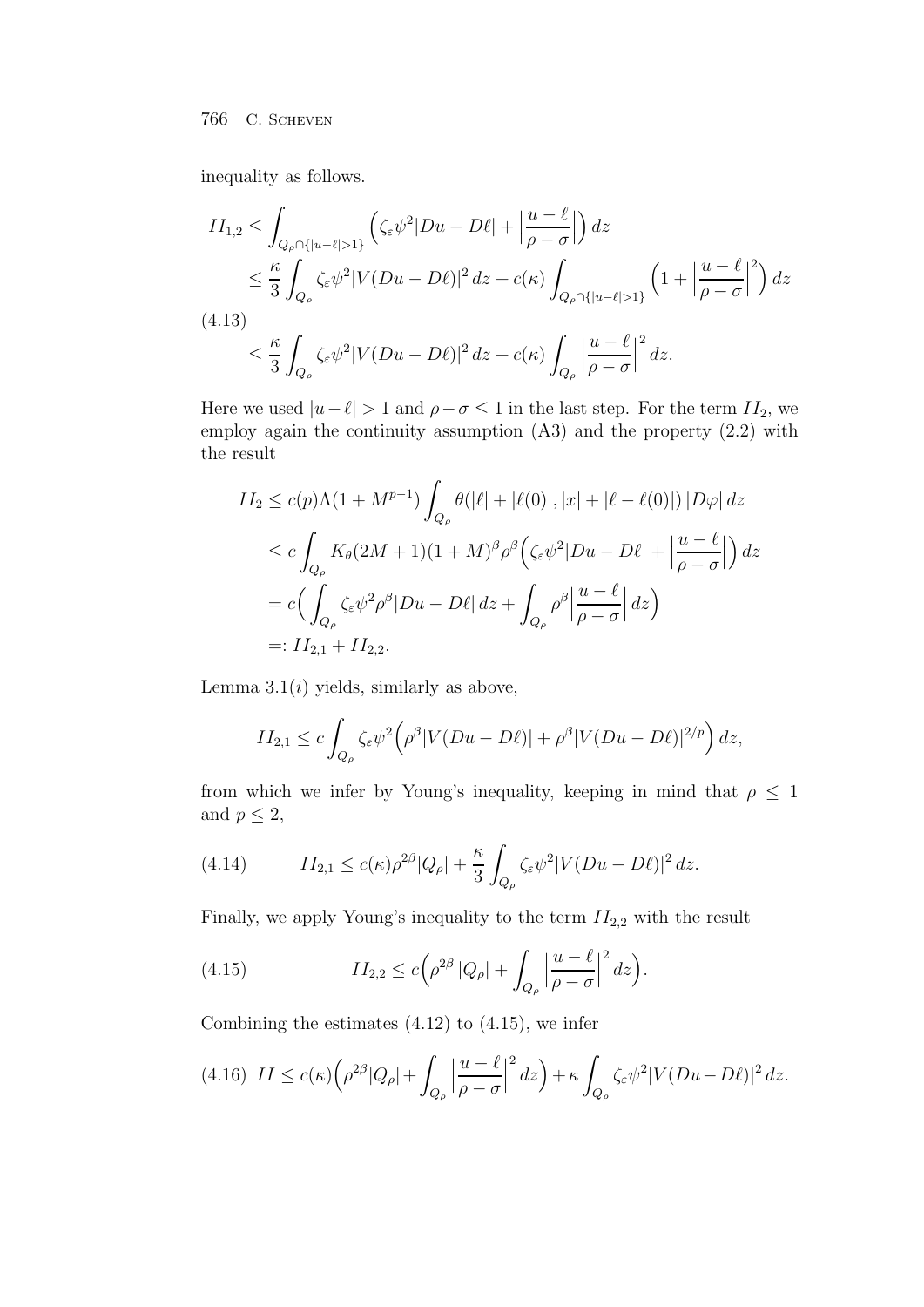**Estimate for** *III***.** By the choice of  $\zeta_{\varepsilon}$ , in particular since  $|\zeta'_{\varepsilon}| \leq \frac{2}{(\rho - \sigma)^2}$ on  $[-\rho^2, -\sigma^2]$ , we have

$$
(4.17) \qquad III \le \int_{-\rho^2}^{-\sigma^2} \int_{B_\rho} \psi^2 \left| \frac{u-\ell}{\rho-\sigma} \right|^2 dx \, dt - \frac{1}{\varepsilon} \int_{s-\varepsilon}^s \int_{B_\rho} \psi^2 |u-\ell|^2 \, dx \, dt.
$$

**Estimate for** *IV* **in the case of controllable growth.** In the case of (B1), we can estimate, using  $|D\ell| \leq M$ ,

$$
IV \leq \Lambda \int_{Q_{\rho}} \zeta_{\varepsilon} \psi^2 (1+|Du|^2)^{\frac{p}{4}} |u-\ell| \, dz
$$
  
 
$$
\leq c \int_{Q_{\rho}} |u-\ell| \, dz + c \int_{Q_{\rho} \cap \{|Du-D\ell|>1\}} \zeta_{\varepsilon} \psi^2 |Du-D\ell|^{\frac{p}{2}} |u-\ell| \, dz.
$$

Keeping in mind the estimate  $|Du - D\ell|^{\frac{p}{2}} \leq c(p)|V(Du - D\ell)|$ , which holds under the assumption  $|Du - D\ell| > 1$  according to Lemma 3.1(*i*), we deduce after an application of Young's inequality

$$
(4.18)\ IV \leq \kappa \int_{Q_{\rho}} \zeta_{\varepsilon} \psi^2 |V(Du - D\ell)|^2 dz + c(\kappa) \Big( \int_{Q_{\rho}} \left| \frac{u - \ell}{\rho - \sigma} \right|^2 dz + \rho^2 |Q_{\rho}| \Big),
$$

for any  $\kappa \in (0,1)$ .

**Estimate for** *IV* **in the case of natural growth.** In this case we use the assumption  $|u| \leq M_u$  in order to estimate

$$
(4.19) \quad IV \leq \int_{Q_{\rho}} \zeta_{\varepsilon} \psi^2 |B(z, u, Du)| \, |u - \ell| \, dz
$$
  
 
$$
\leq \Lambda_1(M_u) \int_{Q_{\rho}} \zeta_{\varepsilon} \psi^2 |Du|^p \, |u - \ell| \, dz + \Lambda_2(M_u) \int_{Q_{\rho}} |u - \ell| \, dz.
$$

Here we estimate by Young's inequality for an arbitrary  $\delta > 0$ 

$$
(4.20)
$$

$$
|Du|^p \le (1+|D\ell|^2+|Du|^2)^{\frac{p}{2}}
$$
  
\n
$$
\le [1+(1+\delta)|Du-D\ell|^2+(2+\delta^{-1})|D\ell|^2] \left(1+|D\ell|^2+|Du|^2\right)^{\frac{p-2}{2}}
$$
  
\n
$$
\le (1+\delta)|Du-D\ell|^2 \left(1+|D\ell|^2+|Du|^2\right)^{\frac{p-2}{2}}+(2+\delta^{-1})(1+M^2)^{\frac{p}{2}},
$$

where we used the assumption  $|D\ell| \leq M$  and  $p \leq 2$  in the last step. We determine  $\delta > 0$  by requiring that  $\tilde{\nu} := (1 + \delta) 2M_u \Lambda_1(M_u)$  is the arithmetic mean of  $2M_u\Lambda_1(M_u)$  and  $\nu$ , that is

$$
\delta := \frac{\nu - 2M_u \Lambda_1(M_u)}{4M_u \Lambda_1(M_u)}.
$$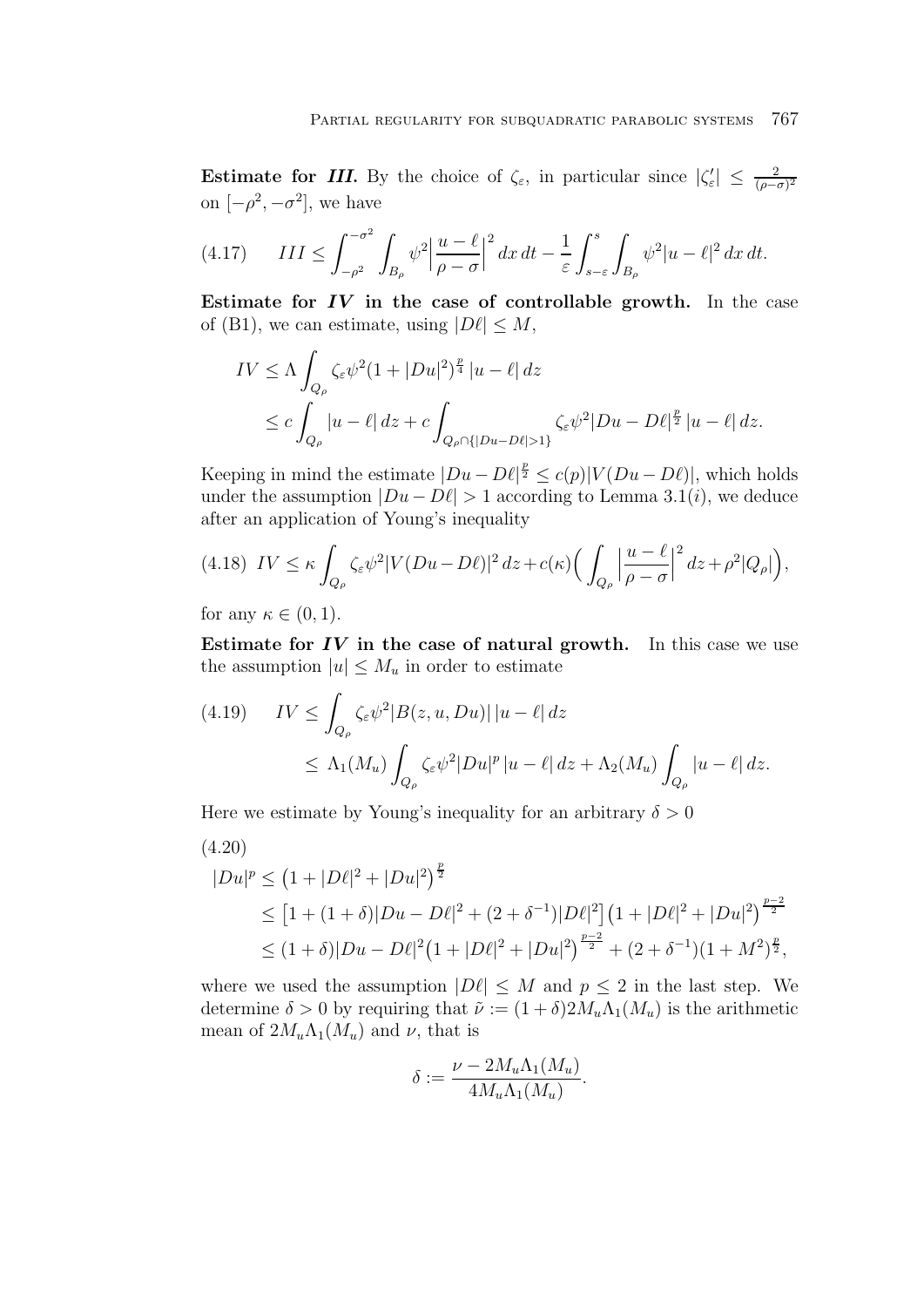Note that  $\delta > 0$  because of the smallness condition (2.3), and furthermore there holds  $\tilde{\nu} < \nu$ . We apply the estimate (4.20) with this choice of  $\delta$  and plug it into (4.19). Keeping in mind that  $|u - \ell| \leq 2M_u$  by assumption, we infer

$$
IV \leq (1+\delta)2M_u \Lambda_1(M_u) \int_{Q_\rho} \zeta_{\varepsilon} \psi^2 (1+|D\ell|^2 + |Du|^2)^{\frac{p-2}{2}} |Du - D\ell|^2 dz
$$
  
+  $c \int_{Q_\rho} |u - \ell| dz$   

$$
\leq \tilde{\nu} \int_{Q_\rho} \zeta_{\varepsilon} \psi^2 (1+|D\ell|^2 + |Du|^2)^{\frac{p-2}{2}} |Du - D\ell|^2 dz
$$
  
(4.21) +  $c \Big( \int_{Q_\rho} \left| \frac{u - \ell}{\rho} \right|^2 dz + \rho^2 |Q_\rho| \Big),$ 

where the constant c depends on  $p, M, \Lambda_1(M_u), \Lambda_2(M_u)$  and  $\nu$ .

**Final conclusion in the case of controllable growth.** Recalling the estimate  $(4.7)$ , the estimates  $(4.11)$ ,  $(4.16)$ ,  $(4.17)$  and  $(4.18)$  yield

$$
\frac{1}{\varepsilon} \int_{s-\varepsilon}^s \int_{B_\rho} \psi^2 |u-\ell|^2 \, dz + \nu \int_{Q_\rho} \zeta_\varepsilon \psi^2 (1+|D\ell|^2 + |Du|^2)^{\frac{p-2}{2}} |Du-D\ell|^2 \, dz \le
$$
\n
$$
(4.22) \le c(\kappa) \left( \rho^{2\beta} |Q_\rho| + \int_{Q_\rho} \left| \frac{u-\ell}{\rho-\sigma} \right|^2 dz \right) + 3\kappa \int_{Q_\rho} \zeta_\varepsilon \psi^2 |V(Du-D\ell)|^2 \, dz.
$$

Here we can estimate the left-hand side from below by means of Lemma 3.1 (*iii*) and (*v*). Keeping in mind the assumption  $|D\ell| \leq M$ , we deduce the pointwise bound

$$
\nu(1+|D\ell|^2+|Du|^2)^{\frac{p-2}{2}}|Du-D\ell|^2 \ge c(Nn,p,\nu)|V(Du)-V(D\ell)|^2
$$
  

$$
\ge c(Nn,p,\nu,M)|V(Du-D\ell)|^2.
$$

Plugging this into (4.22) and choosing  $\kappa \in (0,1)$  small enough, depending on  $Nn, p, \nu$  and M, we can absorb the last integral appearing in (4.22). Letting  $\varepsilon$  tend to zero, we thus deduce

$$
\int_{B_{\sigma}\times\{s\}} |u-\ell|^2 dx + \int_{-\sigma^2}^s \int_{B_{\sigma}} |V(Du-D\ell)|^2 dz \le
$$
\n
$$
\leq \int_{B_{\rho}\times\{s\}} \psi^2 |u-\ell|^2 dx + \int_{-\sigma^2}^s \int_{B_{\rho}} \psi^2 |V(Du-D\ell)|^2 dz
$$
\n
$$
\leq c \Big(\rho^{2\beta} |Q_{\rho}| + \int_{Q_{\rho}} \Big|\frac{u-\ell}{\rho-\sigma}\Big|^2 dz\Big)
$$

for all  $s \in (-\sigma^2, 0)$ . After taking means, this yields the desired estimate.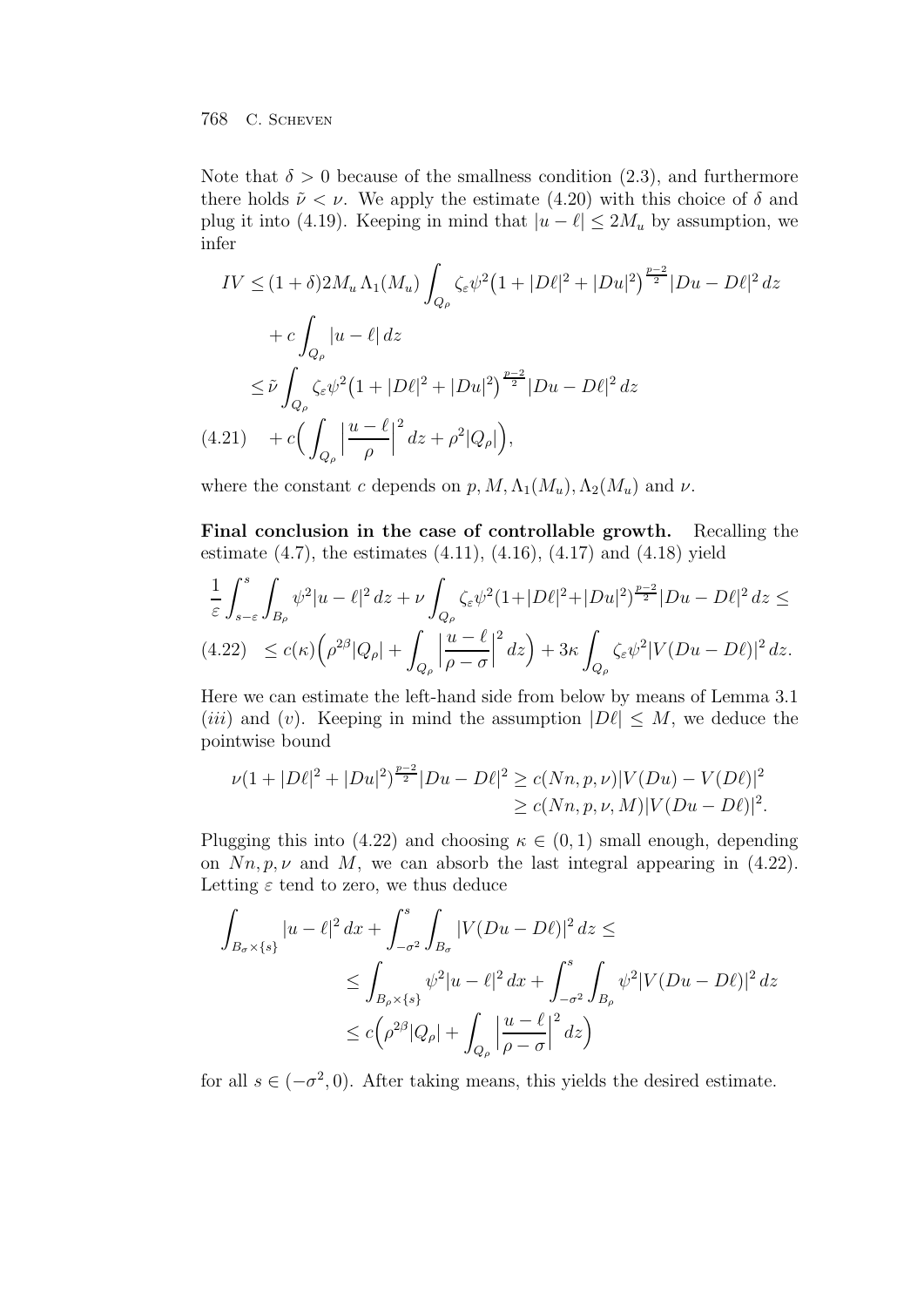**Final conclusion in the case of natural growth.** In this case we employ  $(4.21)$  in order to estimate  $IV$ , and as above the estimates  $(4.7)$ ,  $(4.11)$ ,  $(4.16)$  and  $(4.17)$ . This yields, similarly to  $(4.22)$ ,

$$
\frac{1}{\varepsilon} \int_{s-\varepsilon}^{s} \int_{B_{\rho}} \psi^2 |u - \ell|^2 dz + \nu \int_{Q_{\rho}} \zeta_{\varepsilon} \psi^2 (1 + |D\ell|^2 + |Du|^2)^{\frac{p-2}{2}} |Du - D\ell|^2 dz
$$
  
\n
$$
\leq c(\kappa) \left( \rho^{2\beta} |Q_{\rho}| + \int_{Q_{\rho}} \left| \frac{u - \ell}{\rho - \sigma} \right|^2 dz \right) + 2\kappa \int_{Q_{\rho}} \zeta_{\varepsilon} \psi^2 |V(Du - D\ell)|^2 dz
$$
  
\n(4.23) 
$$
+ \tilde{\nu} \int_{Q_{\rho}} \zeta_{\varepsilon} \psi^2 (1 + |D\ell|^2 + |Du|^2)^{\frac{p-2}{2}} |Du - D\ell|^2 dz.
$$

Here, the last integral can be absorbed since  $\tilde{\nu} < \nu$  by the choice of  $\tilde{\nu}$ . The remaining integrals can be treated exactly in the same way as in the case of controllable growth above, and we arrive at the same estimate, now with a constant that may depend additionally on  $M_u, \Lambda_1(M_u)$  and  $\Lambda_2(M_u)$ .

In the case of a system without  $u$ -dependence, a careful inspection of the proof shows that we do not need a bound on  $|\ell(x_0)|$ . This is due to the fact that the functions  $K_{\theta}$  and  $K_D$  in the assumptions (A3) and (A4) can be chosen independently from  $u$  in this case.

# **5. Subquadratic** *A***-caloric approximation**

The technique of the  $\mathcal{A}$ -caloric approximation has been developed in [20, 22] for the proof of partial regularity for parabolic systems. We also refer to [3] for a higher-order analogue. Here we give a version of an A-caloric approximation lemma that is tailored to the case of subquadratic growth.

We consider bilinear forms  $\mathcal A$  on  $\mathbb R^{N_n}$  that are positive and bounded in the sense

(5.1) 
$$
\mathcal{A}(\xi,\xi) \ge \lambda |\xi|^2 \quad \text{and} \quad \mathcal{A}(\xi,\eta) \le L|\xi| |\eta|
$$

for all  $\xi, \eta \in \mathbb{R}^{Nn}$ .

**Definition 5.1.** A map  $h \in L^1(t_0 - R^2, t_0; W^{1,1}(B_R(x_0), \mathbb{R}^N))$  is called A-caloric iff it satisfies the linear parabolic system

(5.2) 
$$
\int_{Q_R(z_0)} \left( h \cdot \partial_t \varphi - \mathcal{A}(Dh, D\varphi) \right) dz = 0,
$$

for arbitrary  $\varphi \in C_0^{\infty}(Q_R(z_0), \mathbb{R}^N)$ .

By classical results, A-caloric maps are smooth, cf. Section 7. The main result in this section is the following lemma, which will provide suitable A-caloric comparison maps. Similar results have been proven in the case  $p \ge 2$  in [20, 22] and in the elliptic case for  $p < 2$  in [16].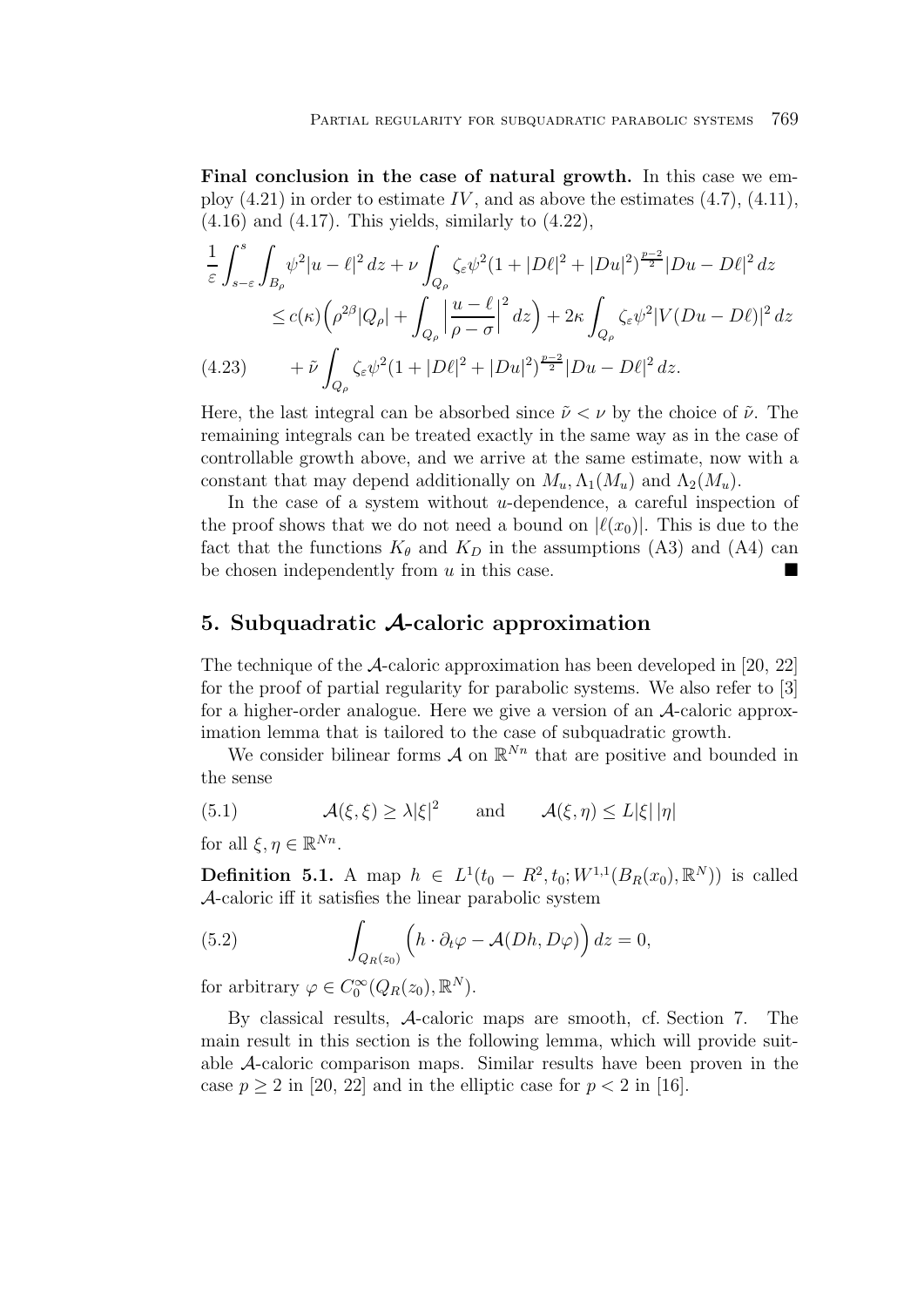**Lemma 5.2.** Let  $0 < \lambda < L$  be given. Then for any  $\varepsilon > 0$  there is a  $\delta > 0$ , depending on p, n, N,  $\lambda$ , L and  $\varepsilon$ , such that the following holds. Assume that A is a bilinear form on  $\mathbb{R}^{Nn}$  with the properties (5.1) and assume that  $w \in L^{\infty}(t_0 - \rho^2, t_0; L^2(B_{\rho}(x_0), \mathbb{R}^N)) \cap L^p(t_0 - \rho^2, t_0; W^{1,p}(B_{\rho}(x_0), \mathbb{R}^N))$  is approximately A-caloric in the sense

(5.3) 
$$
\left| \int_{Q_{\rho}(z_0)} \left( w \cdot \partial_t \varphi - \mathcal{A}(Dw, D\varphi) \right) dz \right| \leq \delta \sup_{Q_{\rho}(z_0)} |D\varphi|
$$

for all  $\varphi \in C_0^{\infty}(Q_{\rho}(z_0), \mathbb{R}^N)$ . If furthermore, w satisfies

(5.4) 
$$
\sup_{t \in (t_0 - \rho^2, t_0)} \int_{B_{\rho}(x_0)} \left| \frac{w(x, t)}{\rho} \right|^2 dx + \int_{Q_{\rho}(z_0)} |V(Dw)|^2 dz \le 1,
$$

then there exists an A-caloric map  $h \in C^{\infty}(Q_{\rho/2}(z_0), \mathbb{R}^N)$  with

$$
\int_{Q_{\rho/2}(z_0)} \left( \left| \frac{h}{\rho/2} \right|^2 + |V(Dh)|^2 \right) dz \le 2^{n+5}
$$

and

$$
\int_{Q_{\rho/2}(z_0)}\Big|\frac{w-h}{\rho/2}\Big|^2\,dz\leq \varepsilon.
$$

**Remark 5.3.** We point out that if the map  $w$  solves a parabolic system and thus satisfies a Caccioppoli inequality as in Theorem 4.1, an analogous statement holds if (5.4) is replaced by the weaker assumption

$$
\rho^{-2} \int_{Q_{\rho}(z_0)} |w|^2 \, dz \le 1.
$$

In the general case however, a bound on both integrals in (5.4) is crucial in order to show strong compactness in  $L^2$  by a compactness principle of Simon [37].

**Proof.** By scaling invariance, it suffices to prove the lemma in the case  $\rho = 1$ and  $z_0 = (0, 0)$ . The general case can be deduced from this by rescaling in the way

$$
w_{z_0,\rho}(x,t) := \frac{w(x_0 + \rho x, t_0 + \rho^2 t)}{\rho}
$$
 for all  $(x,t) \in Q_1$ ,

applying the lemma on the cylinder  $Q_1$  in order to get an A-caloric map  $h_{z_0,\rho} \in C^{\infty}(Q_{1/2}, \mathbb{R}^{N})$  and scaling back by

$$
h(x,t) := \rho \, h_{z_0,\rho}\left(\frac{x - x_0}{\rho}, \frac{t - t_0}{\rho^2}\right) \qquad \text{for all } (x,t) \in Q_{\rho/2}(z_0).
$$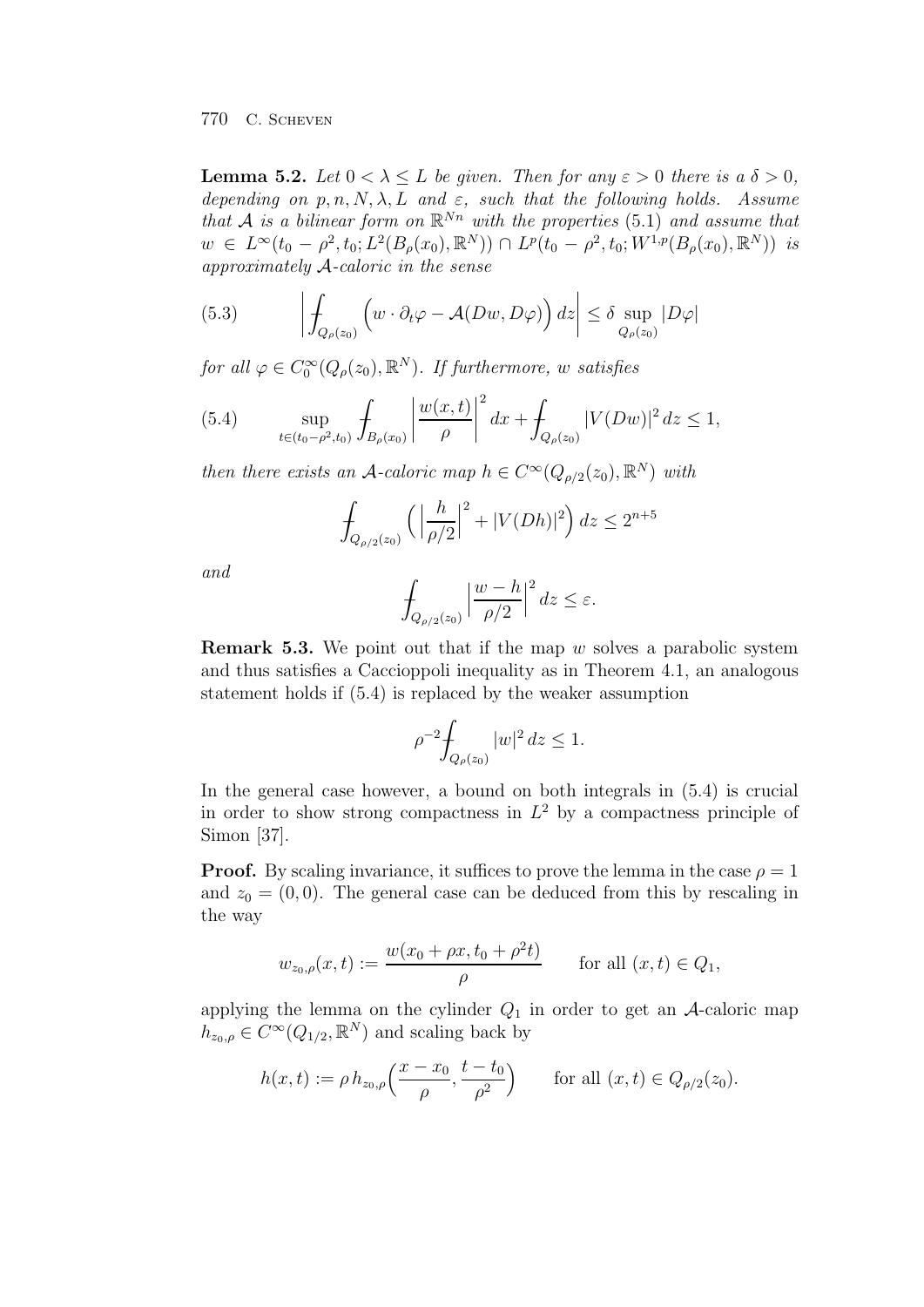Thus, we assume for contradiction that the lemma is not valid on  $Q_1$ . In that case, we could find an  $\varepsilon > 0$ , sequences  $\mathcal{A}_k$  of bilinear forms with (5.1) and maps  $w_k \in L^{\infty}(-1, 0; L^2(B_1, \mathbb{R}^N)) \cap L^p(-1, 0; W^{1,p}(B_1, \mathbb{R}^N))$  such that for every  $k \in \mathbb{N}$ , the map  $w_k$  is approximately  $\mathcal{A}_k$ -caloric in the sense

(5.5) 
$$
\left| \int_{Q_1} \left( w_k \partial_t \varphi - \mathcal{A}_k(Dw_k, D\varphi) \right) dz \right| \leq \frac{1}{k} \sup_{Q_1} ||D\varphi||_{L^{\infty}}
$$

for all  $\varphi \in C_0^{\infty}(Q_1,\mathbb{R}^N)$ , and satisfies the estimate

(5.6) 
$$
\sup_{t \in (-1,0)} \int_{B_1} |w_k(x,t)|^2 dx + \int_{Q_1} |V(Dw_k)|^2 dz \le 1,
$$

but for all  $\mathcal{A}_k$ -caloric maps  $h \in C^{\infty}(Q_{1/2}, \mathbb{R}^N)$  with

$$
\int_{Q_{1/2}} \left( 4|h|^2 + |V(Dh)|^2 \right) dz \le 2^{n+5},
$$

there holds

(5.7) 
$$
4 \int_{Q_{1/2}} |w_k - h|^2 dz > \varepsilon.
$$

By an approximation argument, we can assume that (5.5) holds for all  $\varphi \in$  $W^{1,\infty}(Q_1,\mathbb{R}^N)$  with zero boundary values. The estimate (5.6) implies in particular

(5.8) 
$$
\int_{Q_1} |w_k|^2 dz \le 1,
$$

and, in view of Lemma  $3.1(i)$ ,

$$
\int_{Q_1} |Dw_k|^p dz = \int_{Q_1 \cap \{|Dw_k| \le 1\}} |Dw_k|^p dz + \int_{Q_1 \cap \{|Dw_k| > 1\}} |Dw_k|^p dz
$$
\n(5.9) 
$$
\le c(p) \left( \int_{Q_1} |V(Dw_k)|^p dz + \int_{Q_1} |V(Dw_k)|^2 dz \right) \le c(p)|Q_1|,
$$

where we used Hölder's inequality and  $(5.6)$  in the last step. By this estimate and  $(5.8)$ , we can achieve convergence in the following sense, if necessary after passing to a subsequence. There is a map  $w \in L^2(Q_1, \mathbb{R}^N) \cap$  $L^p(-1,0;W^{1,p}(B_1,\mathbb{R}^N))$  and a bilinear form A satisfying (5.1), such that

(5.10) 
$$
\begin{cases} w_k \rightharpoonup w & \text{weakly in } L^2(Q_1, \mathbb{R}^N) \\ Dw_k \rightharpoonup Dw & \text{weakly in } L^p(Q_1, \mathbb{R}^{Nn}) \\ \mathcal{A}_k \rightharpoonup \mathcal{A} & \text{as bilinear forms} \end{cases}
$$

as  $k \to \infty$ .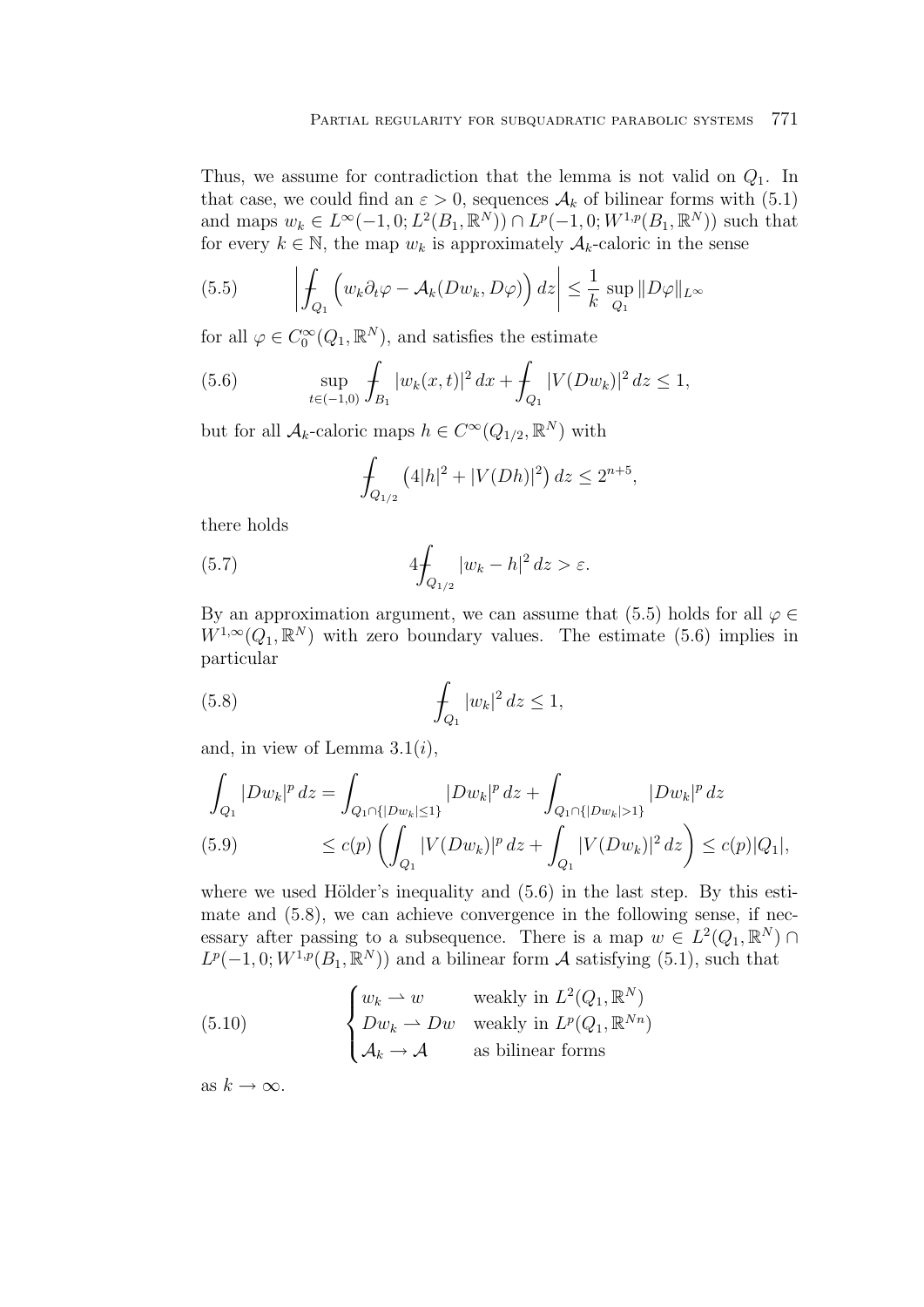By lower semicontinuity of the  $L^p$ -norm with respect to weak convergence, we infer from (5.8) and (5.9) that

$$
\int_{Q_1} (|w|^2 + |Dw|^p) dz \le c(p).
$$

First, we check that  $w$  is  $A$ -caloric. To this end, we write for an arbitrary map  $\varphi \in C_0^{\infty}(Q_1,\mathbb{R}^N)$ 

$$
\int_{Q_1} \left( w \cdot \partial_t \varphi - \mathcal{A}(Dw, D\varphi) \right) dz = \int_{Q_1} \left( \left( w - w_k \right) \cdot \partial_t \varphi - \mathcal{A}(Dw - Dw_k, D\varphi) \right) dz \n+ \int_{Q_1} \left( \mathcal{A}_k - \mathcal{A} \right) \left( Dw_k, D\varphi \right) dz + \int_{Q_1} \left( w_k \cdot \partial_t \varphi - \mathcal{A}_k(Dw_k, D\varphi) \right) dz.
$$

Letting  $k \to \infty$ , the first integral tends to zero by the weak convergence  $w_k \rightharpoonup w$  in  $L^2$  and  $Dw_k \rightharpoonup Dw$  in  $L^p$ , the second integral tends to zero by the convergence  $A_k \rightarrow A$  and the uniform bound (5.9), while the last integral vanishes in the limit because of (5.5). We arrive at

(5.11) 
$$
\int_{Q_1} \left( w \cdot \partial_t \varphi - \mathcal{A}(Dw, D\varphi) \right) dz = 0
$$

for all  $\varphi \in C_0^{\infty}(Q_1,\mathbb{R}^N)$ , which means that w is A-caloric. In particular, classical theory implies  $w \in C^{\infty}(Q_1, \mathbb{R}^N)$ .

Next we want to prove strong convergence  $w_k \to w$  in  $L^2(Q_{1/2}, \mathbb{R}^N)$ . For this we employ a technique from [20] in order to show some uniform continuity property of  $w_k$  in the time direction. For fixed times  $-1 < r <$ s < 0, we test (5.5) with functions of the form  $\varphi(x,t) = \zeta_{\kappa}(t)\psi(x)$ , where  $\psi \in C_0^{\infty}(B_1,\mathbb{R}^N)$  is arbitrary and  $\zeta_{\kappa}$  is defined by

$$
\zeta_{\kappa}(t) := \begin{cases}\n\frac{1}{\kappa}(t-s) & \text{for } s \le t \le s + \kappa \\
1 & \text{for } s + \kappa \le t \le r - \kappa \\
-\frac{1}{\kappa}(t-r) & \text{for } r - \kappa \le t \le r\n\end{cases}
$$

and extended by zero elsewhere. This defines a Lipschitz-continuous map for every  $0 < \kappa < \frac{1}{2}(r - s)$ . Plugging this choice of  $\varphi$  into (5.5) we infer, keeping in mind that  $|\zeta_{\kappa}| \leq 1$ ,

$$
\left| \int_{Q_1} w_k(x, t) \cdot \zeta_{\kappa}'(t) \psi(x) dx dt \right| \le
$$
  
\n
$$
\leq \int_s^r \int_{B_1} |\mathcal{A}_k(Dw_k, D\psi)| dx dt + \frac{|Q_1|}{k} ||D\psi||_{L^{\infty}(B_1)}
$$
  
\n
$$
\leq \left( L \int_s^r \int_{B_1} |Dw_k| dx dt + \frac{|Q_1|}{k} \right) ||D\psi||_{L^{\infty}(B_1)}
$$
  
\n
$$
\leq c(n, p, L) \left( (r - s)^{\frac{p-1}{p}} + \frac{1}{k} \right) ||D\psi||_{L^{\infty}(B_1)},
$$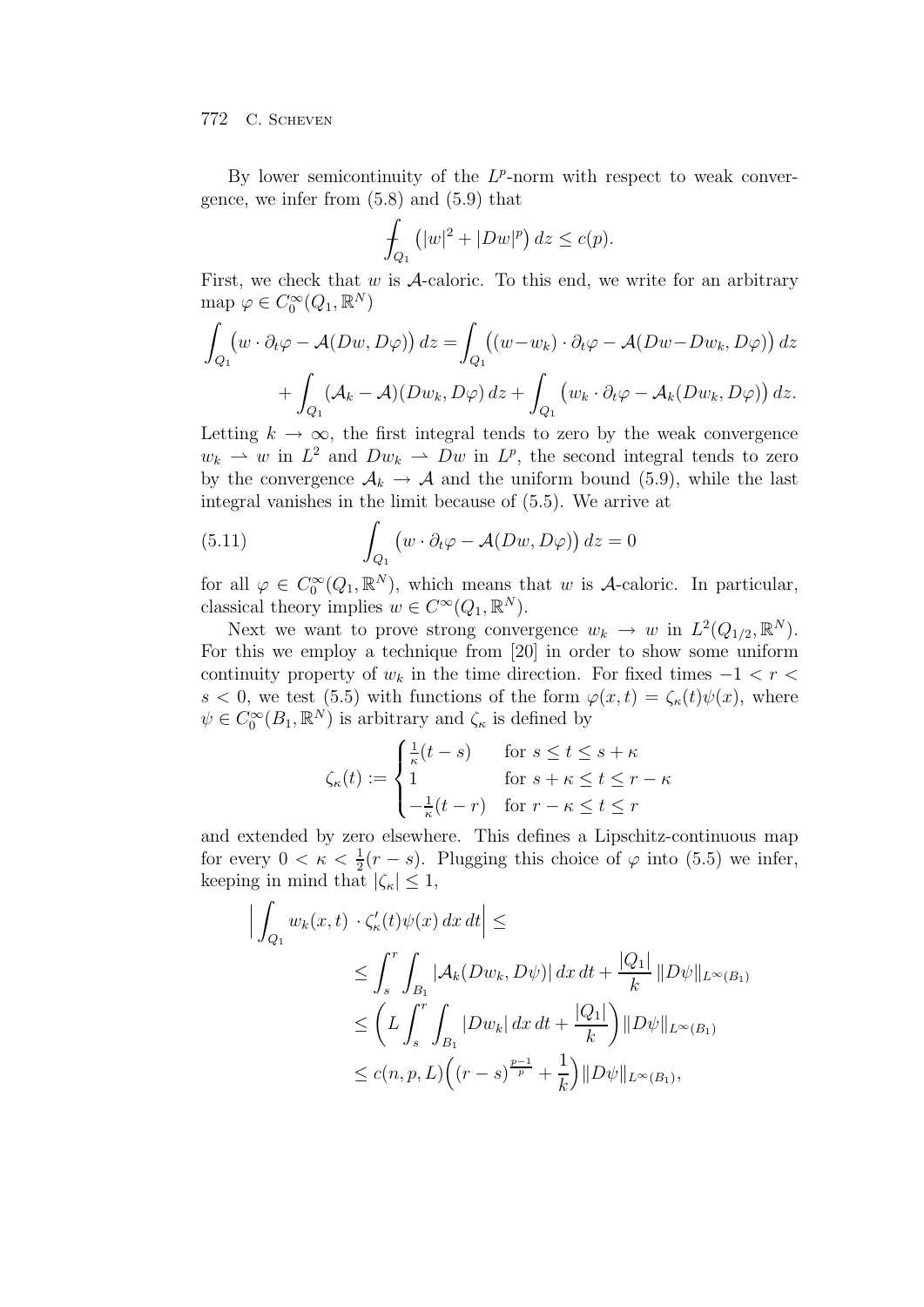where we applied Hölder's inequality and the bound  $(5.9)$  in the last step. On the other hand, the left-hand side of this inequality can be written as

$$
\left| \int_{Q_1} w_k(x, t) \cdot \zeta_{\kappa}'(t) \psi(x) dx dt \right| =
$$
  
= 
$$
\left| \int_{B_1} \left( \frac{1}{\kappa} \int_s^{s+\kappa} w_k(x, t) dt - \frac{1}{\kappa} \int_{r-\kappa}^r w_k(x, t) dt \right) \psi(x) dx \right|
$$
  

$$
\xrightarrow[\kappa \searrow 0]{} \left| \int_{B_1} (w_k(\cdot, s) - w_k(\cdot, r)) \psi dx \right|
$$

for almost all times  $-1 < s < r < 0$ . Putting together the last two formulas, we arrive at

$$
\left| \int_{B_1} \left( w_k(\cdot, s) - w_k(\cdot, r) \right) \psi \, dx \right| \le c(n, p, L) \left( (r - s)^{\frac{p-1}{p}} + \frac{1}{k} \right) \| D\psi \|_{L^{\infty}(B_1)}
$$

for every  $\psi \in C_0^{\infty}(B_1, \mathbb{R}^N)$ . Now we fix some  $l > \frac{n+2}{2}$  and employ the Sobolev embedding  $W^{l,2}(B_1,\mathbb{R}^N) \hookrightarrow W^{1,\infty}(B_1,\mathbb{R}^N)$  and the fact that  $C_0^{\infty}(B_1,\mathbb{R}^N)$  is dense in  $W_0^{l,2}(B_1,\mathbb{R}^N)$ . We deduce that the above estimate holds for every  $\psi \in W_0^{l,2}(B_1,\mathbb{R}^N)$  in the form

$$
\left| \int_{B_1} \left( w_k(\cdot, s) - w_k(\cdot, r) \right) \psi \, dx \right| \le c(n, p, L, l) \left( (r - s)^{\frac{p-1}{p}} + \frac{1}{k} \right) \|\psi\|_{W_0^{l, 2}(B_1)}.
$$

This implies in particular that for almost every  $s \in (-1,0)$  and  $h \in (0,|s|)$ , we have the estimate

$$
||w_k(\cdot,s) - w_k(\cdot,s+h)||_{W^{-l,2}(B_1)} \le c(n,p,L,l) \Big(h^{\frac{p-1}{p}} + \frac{1}{k}\Big),
$$

and consequently,

$$
\int_{-1}^{-h} \|w_k(\cdot,s) - w_k(\cdot,s+h)\|_{W^{-l,2}(B_1)}^p ds \le c(n,p,L,l) \Big(h^{p-1} + \frac{1}{k^p}\Big).
$$

This, together with the uniform estimates (5.8) and (5.9), enables us to apply a compactness principle of Simon (see [37, Thm. 5]) to the triple of Banach spaces

$$
W^{1,p}(B_1,\mathbb{R}^N)\hookrightarrow L^2(B_1,\mathbb{R}^N)\hookrightarrow W^{-l,2}(B_1,\mathbb{R}^N),
$$

where in particular the first embedding is compact because of the assumption  $p > \frac{2n}{n+2}$ . From the cited theorem we infer the compactness

$$
w_k \to w
$$
 strongly in  $L^p(-1,0; L^2(B_1,\mathbb{R}^N))$ , as  $k \to \infty$ .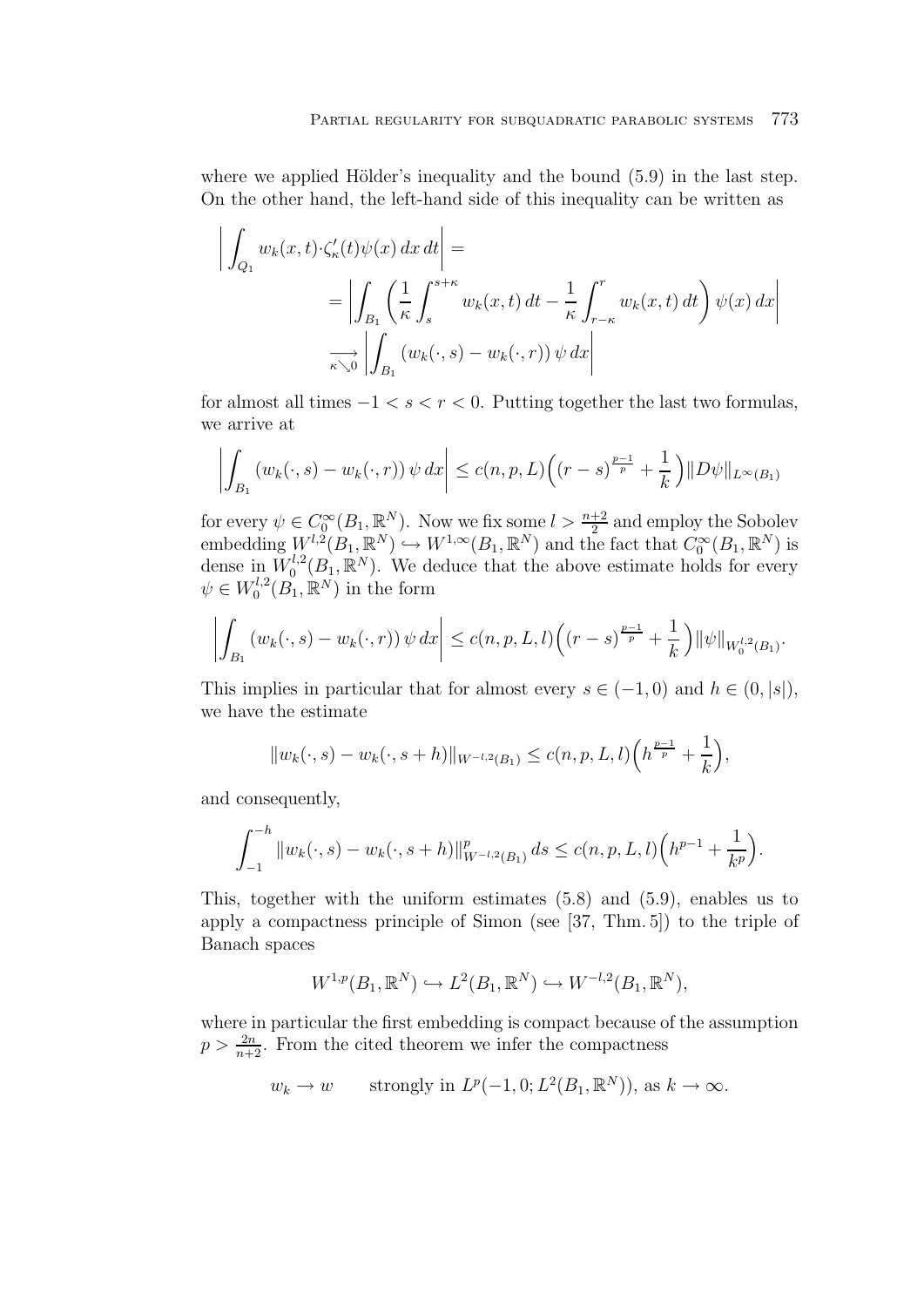Combining this with the property  $(5.6)$  of the maps  $w_k$ , we derive

$$
\int_{Q_{1/2}} |w_k - w|^2 dz \le
$$
\n
$$
\le \left( \sup_{t \in (-1/4, 0)} \int_{B_{1/2}} |w_k - w|^2 dx \right)^{1 - \frac{p}{2}} \int_{-1/4}^0 \left[ \int_{B_{1/2}} |w_k - w|^2 dx \right]^{\frac{p}{2}} dt
$$
\n
$$
\xrightarrow[k \to \infty]{} 0
$$

since the first factor on the right-hand side is bounded independently from  $k \in \mathbb{N}$  because of (5.6) and the fact that w is smooth in the parabolic interior of  $Q_1$ , while the second factor tends to zero because of the convergence  $w_k \to w$  in the  $L^p$ - $L^2$ -norm. We thus have shown

(5.12) 
$$
w_k \to w
$$
 strongly in  $L^2(Q_{1/2}, \mathbb{R}^N)$ , as  $k \to \infty$ .

The next step is the construction of  $A_k$ -caloric comparison maps. We choose the maps  $v_k \in C^0(-1/4, 0; L^2(B_{1/2}, \mathbb{R}^N)) \cap L^2(-1/4, 0; W^{1,2}(B_{1/2}, \mathbb{R}^N))$  as the unique solutions of the Cauchy-Dirichlet problems

(5.13) 
$$
\begin{cases} \int_{Q_{1/2}} \Big( v_k \cdot \partial_t \varphi - A_k(Dv_k, D\varphi) \Big) dz = 0 & \text{for all } \varphi \in C_0^{\infty}(Q_{1/2}, \mathbb{R}^N) \\ v_k = w & \text{on } \partial_{\text{par}} Q_{1/2} \end{cases}
$$

For the existence we refer to [31]. By classical results, the comparison maps satisfy  $v_k \in C^{\infty}(\overline{Q_{1/2}}, \mathbb{R}^N)$ , since w is smooth in the parabolic interior of the cylinder  $Q_1$ .

We claim that  $Dv_k \to Dw$  strongly in  $L^2(Q_{1/2}, \mathbb{R}^N)$ , as  $k \to \infty$ . Since  $v_k$ and  $w$  are smooth, we may integrate by parts with respect to the time variable in the equations (5.11) and (5.13). Testing the resulting equations with  $\varphi = v_k - w \in C^\infty(\overline{Q_{1/2}}, \mathbb{R}^N)$ , we infer, since  $v_k - w$  vanishes on the parabolic boundary of  $Q_{1/2}$ ,

$$
(5.14) \int_{Q_{1/2}} \partial_t (v_k - w) \cdot (v_k - w) \, dz + \int_{Q_{1/2}} \mathcal{A}_k (Dv_k - Dw, Dv_k - Dw) \, dz
$$
  
= 
$$
\int_{Q_{1/2}} (\mathcal{A} - \mathcal{A}_k)(Dw, Dv_k - Dw) \, dz.
$$

Furthermore, since

$$
\int_{Q_{1/2}} \partial_t (v_k - w) \cdot (v_k - w) dz = \frac{1}{2} \int_{-1/4}^0 \frac{d}{dt} \int_{B_{1/2}} |v_k - w|^2 dx dt
$$
  
= 
$$
\frac{1}{2} \int_{B_{1/2}} |v_k(\cdot, 0) - w(\cdot, 0)|^2 dx \ge 0,
$$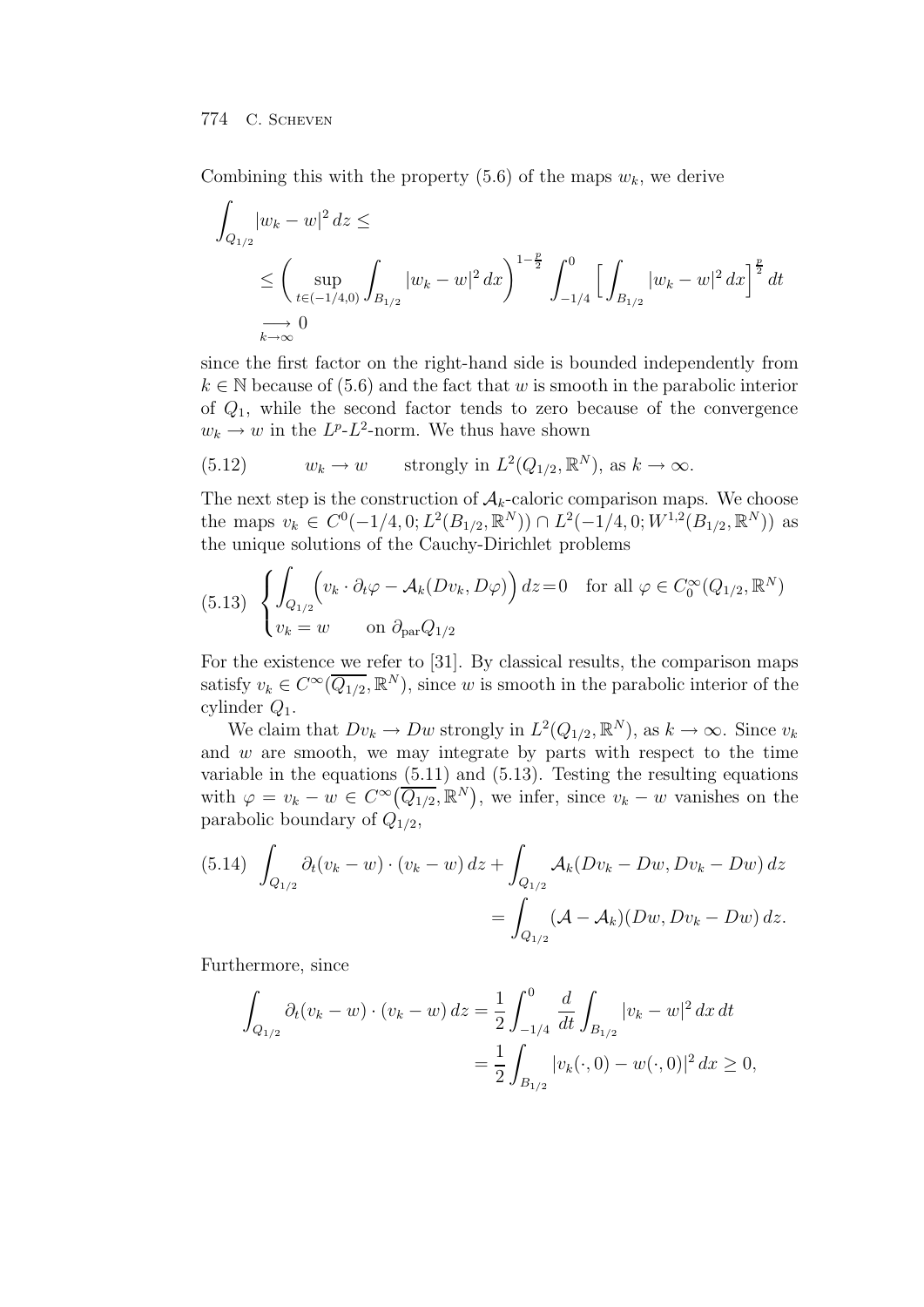we infer from (5.14) and the properties (5.1) of  $\mathcal{A}_k$ 

$$
\lambda \int_{Q_{1/2}} |Dv_k - Dw|^2 dz \le \int_{Q_{1/2}} \mathcal{A}_k (Dv_k - Dw, Dv_k - Dw) dz
$$
  

$$
\le |\mathcal{A}_k - \mathcal{A}| \int_{Q_{1/2}} |Dw| |Dv_k - Dw| dz.
$$

Applying Young's inequality and absorbing one of the resulting terms on the left-hand side, this yields

$$
\frac{\lambda}{2} \int_{Q_{1/2}} |Dv_k - Dw|^2 dz \le \frac{|\mathcal{A}_k - \mathcal{A}|^2}{2\lambda} \int_{Q_{1/2}} |Dw|^2 dz \xrightarrow[k \to \infty]{} 0.
$$

Sobolev embedding on the time slices yields furthermore

(5.15) 
$$
\lim_{k \to \infty} \int_{Q_{1/2}} (|v_k - w|^2 + |Dv_k - Dw|^2) dz = 0,
$$

which implies in turn by Lemma  $3.1(iii)$ 

(5.16) 
$$
\lim_{k \to \infty} \int_{Q_{1/2}} \left( |v_k - w|^2 + |V(Dv_k) - V(Dw)|^2 \right) dz = 0.
$$

From the equivalence of V and W and the convexity of  $|W|^2$ , stated in (3.3) respectively (3.4), we infer the following lower semicontinuity property.

$$
\int_{Q_1} (4|w|^2 + |V(Dw)|^2) dz \le 4 \int_{Q_1} (|w|^2 + |W(Dw)|^2) dz
$$
  

$$
\le 4 \liminf_{k \to \infty} \int_{Q_1} (|w_k|^2 + |W(Dw_k)|^2) dz.
$$

Because of  $|W| \leq |V|$  by (3.3) and the uniform estimate (5.6), this implies

$$
\int_{Q_1} (4|w|^2 + |V(Dw)|^2) dz \le 4.
$$

Combining this with (5.16), we deduce

(5.17) 
$$
\int_{Q_{1/2}} (4|v_k|^2 + |V(Dv_k)|^2) dz \le 2^{n+5}
$$

for all sufficiently large values of  $k \in \mathbb{N}$ . From the convergence established in (5.12) and (5.15), we know furthermore

$$
\int_{Q_{1/2}} |w_k - v_k|^2 dz \le 2 \int_{Q_{1/2}} |w_k - w|^2 dz + 2 \int_{Q_{1/2}} |w - v_k|^2 dz \le \frac{\varepsilon}{4}
$$

for large values of  $k \in \mathbb{N}$ . Because of (5.17), this estimate is in contradiction to (5.7), since  $v_k$  is an  $\mathcal{A}_k$ -caloric map. This completes the proof.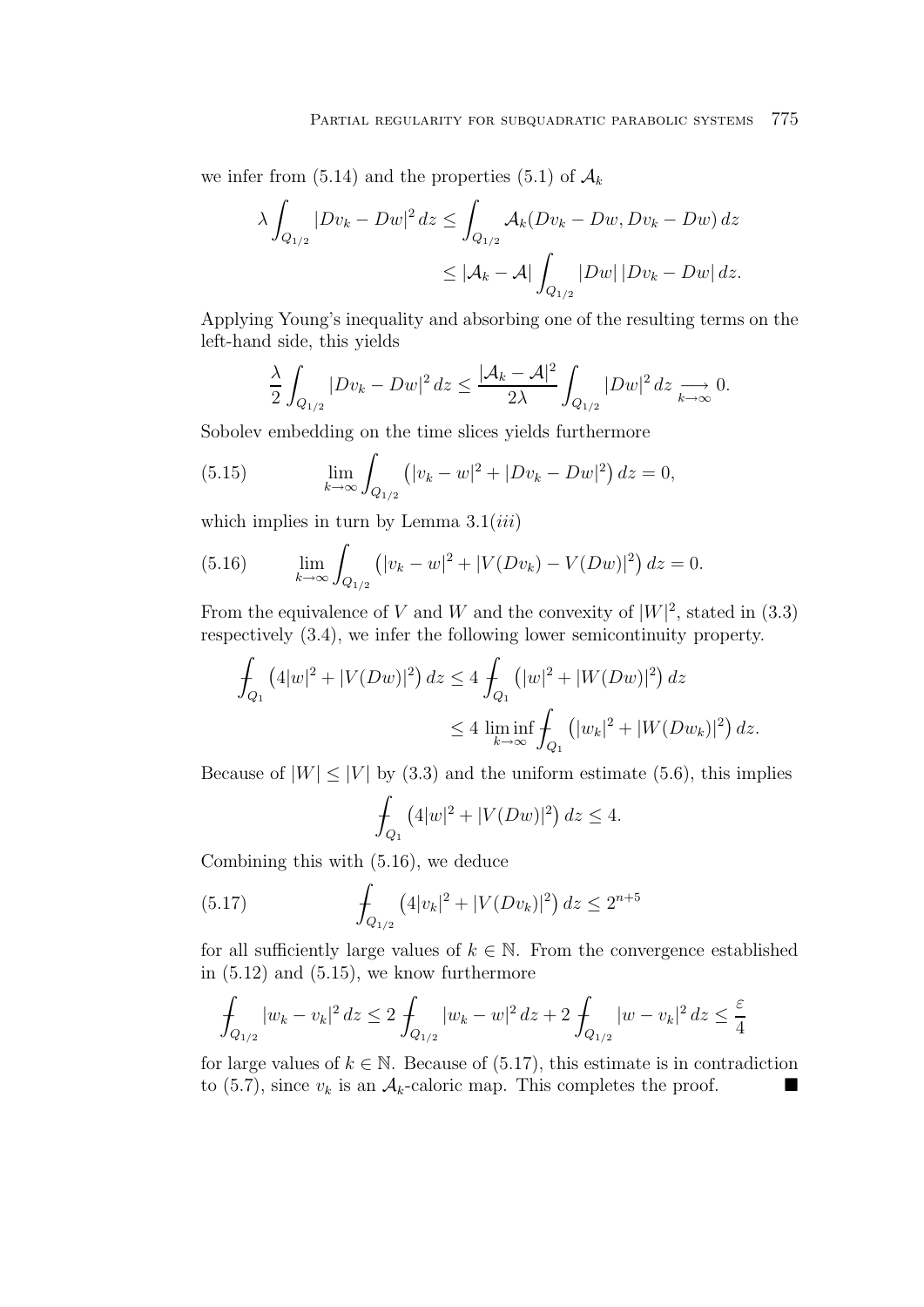# **6. Approximate** *A***-caloricity by linearization**

**Definition 6.1.** Let  $u \in L^2(Q_R(z_0), \mathbb{R}^N) \cap L^p(t_0 - \rho^2, t_0; W^{1,p}(B_\rho(x_0), \mathbb{R}^N)),$  $A: \mathbb{R}^n \to \mathbb{R}^N$  a linear function and  $\ell: \mathbb{R}^n \to \mathbb{R}^N$  an affine function. We define excess functionals

$$
(6.1) \quad \Phi_V(z_0, \rho, A) := \int_{Q_\rho} |V(Du - A)|^2 \, dz \quad \text{and} \quad \Psi_2(z_0, \rho, \ell) := \int_{Q_\rho} \left| \frac{u - \ell}{\rho} \right|^2 \, dz
$$

and abbreviate furthermore  $\widetilde{\Psi}_2(z_0, \rho, \ell) := \Psi_2(z_0, \rho, \ell) + \rho^{2\beta}$ . When the choice of  $z_0$  and  $\ell$  is clear from the context, we will frequently omit these arguments and write, for example,  $\Phi_V(\rho) := \Phi_V(z_0, \rho, \ell)$ .

**Lemma 6.2.** Let  $u \in C^0(-T, 0; L^2(\Omega, \mathbb{R}^N)) \cap L^p(-T, 0; W^{1,p}(\Omega, \mathbb{R}^N))$  be a weak solution of (2.1), under the general assumptions stated in Section 2. Let  $\ell : \mathbb{R}^n \to \mathbb{R}^N$  be any affine function with  $|\ell(x_0)| + |D\ell| \leq M$  and  $Q_{2\rho}(z_0) \subset \Omega_T$  a parabolic cylinder with  $\rho \in (0,1)$ . We define the bilinear form  $\mathcal A$  on  $\mathbb R^{Nn}$  by

(6.2) 
$$
\mathcal{A}(\xi,\eta) := \langle D_{\xi}a(z_0,\ell(x_0),D\ell)\xi,\eta\rangle \quad \text{for all } \xi,\eta \in \mathbb{R}^{Nn}.
$$

Then, the function  $u - \ell : (x, t) \mapsto u(x, t) - \ell(x)$  satisfies

$$
\int_{Q_{\rho}(z_0)} \left( (u - \ell) \cdot \partial_t \varphi - \mathcal{A}(Du - D\ell, D\varphi) \right) dz \le
$$
\n
$$
\leq c_1 \left[ \omega_{M+1} \left( \Phi_V(\rho) \right) \Phi_V^{1/2}(\rho) + \Phi_V(\rho) + \Psi_2(\rho) + \rho^{\beta} \right] \sup_{Q_{\rho}(z_0)} |D\varphi|
$$
\n
$$
\leq c_2 \left[ \omega_{M+1} \left( \widetilde{\Psi}_2(2\rho) \right) \widetilde{\Psi}_2^{1/2}(2\rho) + \Psi_2(2\rho) + \rho^{\beta} \right] \sup_{Q_{\rho}(z_0)} |D\varphi|
$$

for all test functions  $\varphi \in C_0^{\infty}(Q_{\rho}(z_0), \mathbb{R}^N)$ . The constants  $c_1$  and  $c_2$  depend only on  $M, K_{\theta}(\cdot), K_D(\cdot), n, N, p, \Lambda$  and  $\nu$ , and in the case of the natural growth condition (B2) additionally on  $M_u$ ,  $\Lambda_1(M_u)$  and  $\Lambda_2(M_u)$ .

Again, in the case of controllable growth (B1) and systems without udependence, the estimate holds for all affine maps with  $|D\ell| \leq M$ .

**Proof.** We note that in both the cases of controllable and of natural growth, the right-hand side of the system (2.1) satisfies an estimate of the form

(6.3) 
$$
|B(z, u, Du)| \le c(1 + |Du|^p)
$$

with a constant  $c$  depending only on the data stated in the lemma. In this proof, we do not need any further information on B. Let  $\varphi \in C_0^{\infty}(Q_{\rho}(z_0), \mathbb{R}^N)$ be a test function with  $\sup_{Q_o(z_0)} |D\varphi| \leq 1$ . Because of the homogeneity of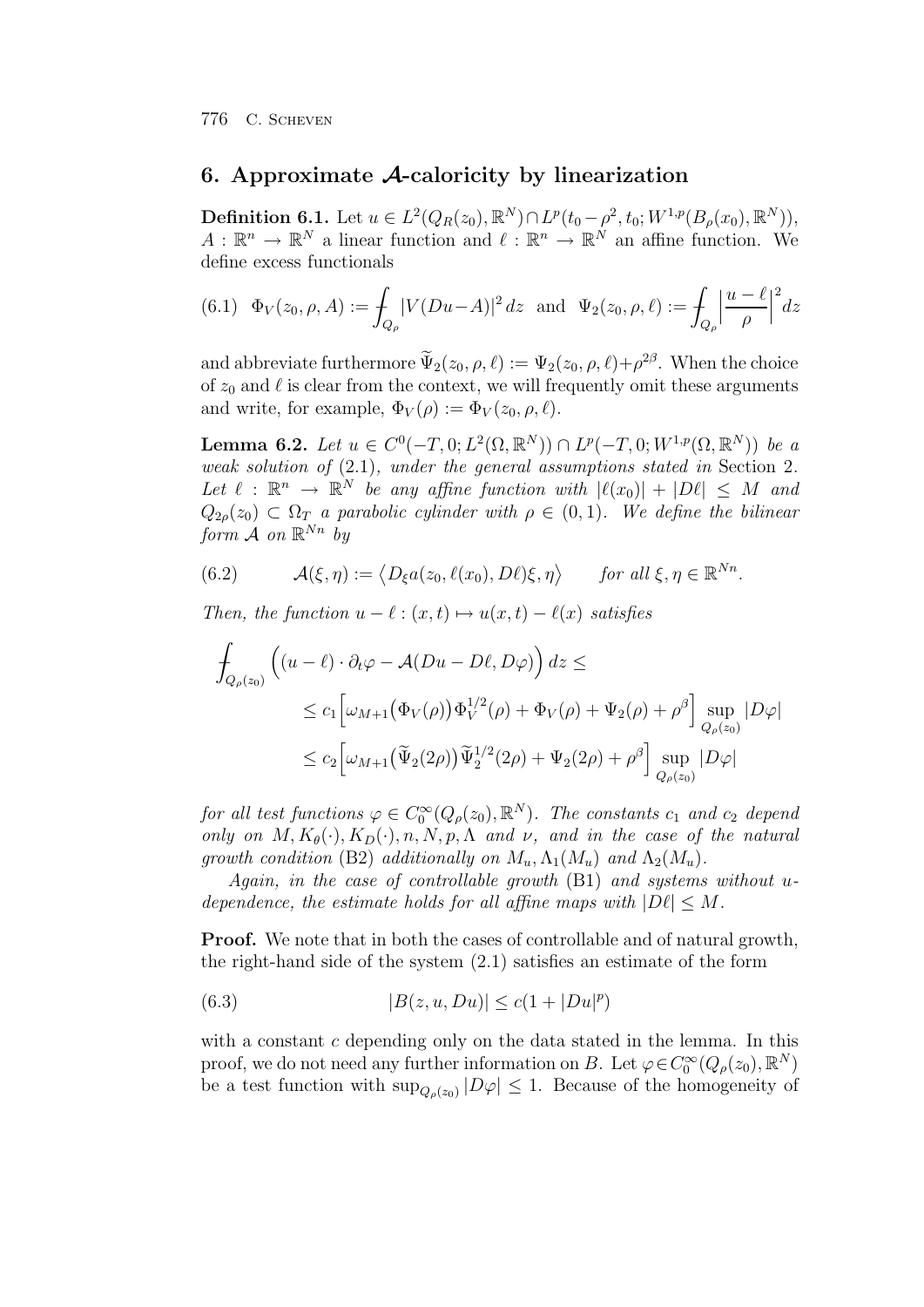the claimed estimate, it suffices to prove it under this constraint on  $\varphi$ . We use the fact that  $u$  is a solution of  $(2.1)$  together with the identities

$$
\int_{Q_{\rho}(z_0)} \langle a(z_0, \ell(z_0), D\ell), D\varphi \rangle dz = 0 \quad \text{and} \quad \int_{Q_{\rho}(z_0)} \ell \cdot \partial_t \varphi dz = 0
$$

and deduce

$$
(6.4) \quad \int_{Q_{\rho}(z_0)} \left( (u - \ell) \cdot \partial_t \varphi - \mathcal{A}(Du - D\ell, D\varphi) \right) dz =
$$
\n
$$
= \int_{Q_{\rho}(z_0)} \left\langle a(z_0, \ell(z_0), Du) - a(z_0, \ell(z_0), D\ell) - D_{\xi} a(z_0, \ell(z_0), D\ell)(Du - D\ell), D\varphi \right\rangle dz
$$
\n
$$
+ \int_{Q_{\rho}(z_0)} \left\langle a(z, u, Du) - a(z, \ell, Du), D\varphi \right\rangle dz
$$
\n
$$
+ \int_{Q_{\rho}(z_0)} \left\langle a(z, \ell, Du) - a(z_0, \ell(z_0), Du), D\varphi \right\rangle dz
$$
\n
$$
- \int_{Q_{\rho}(z_0)} B(z, u, Du) \cdot \varphi dz
$$
\n
$$
=: I + II + III - IV.
$$

We will estimate the integrand of  $I$  in different ways depending on whether  $|Du - D\ell| \leq 1$  or  $|Du - D\ell| > 1$ . In the first case, we use (A5) in order to estimate

$$
\begin{aligned} \left| a(z_0, \ell(z_0), Du) - a(z_0, \ell(z_0), D\ell) - D_{\xi} a(z_0, \ell(z_0), D\ell) (Du - D\ell) \right| &= \\ &= \Big| \int_0^1 \! D_{\xi} a(z_0, \ell(z_0), D\ell + s(Du - D\ell)) - D_{\xi} a(z_0, \ell(z_0), D\ell) \, ds \, (Du - D\ell) \Big| \\ &\leq 2\Lambda K_D(M+1) \, \omega_{M+1} (|Du - D\ell|^2) \, |Du - D\ell| \\ &\leq c(p) \Lambda K_D(M+1) \, \omega_{M+1} \big( 2^{\frac{2-p}{2}} |V(Du - D\ell)|^2 \big) \, |V(Du - D\ell)| \end{aligned}
$$

by Lemma 3.1(i), since  $|Du - D\ell| \leq 1$ . In the case  $|Du - D\ell| > 1$ , we simply employ the growth assumptions (A2) and (A4) on a and  $D_{\xi}a$  in order to estimate, using  $|\ell(z_0)| + |D\ell| \leq M$  by assumption,

$$
|a(z_0, \ell(z_0), Du) - a(z_0, \ell(z_0), D\ell) - D_{\xi}a(z_0, \ell(z_0), D\ell)(Du - D\ell)| \le
$$
  
\n
$$
\le \Lambda(1 + |Du|^2)^{\frac{p-1}{2}} + \Lambda(1 + |D\ell|^2)^{\frac{p-1}{2}} + \Lambda K_D(M)|Du - D\ell|
$$
  
\n
$$
\le c\Lambda(1 + M^{p-1} + K_D(M))|Du - D\ell|^p
$$
  
\n
$$
\le c\Lambda(1 + M^{p-1} + K_D(M))|V(Du - D\ell)|^2,
$$

where we used  $|Du - D\ell| > 1$  and Lemma 3.1(i) in the last two steps.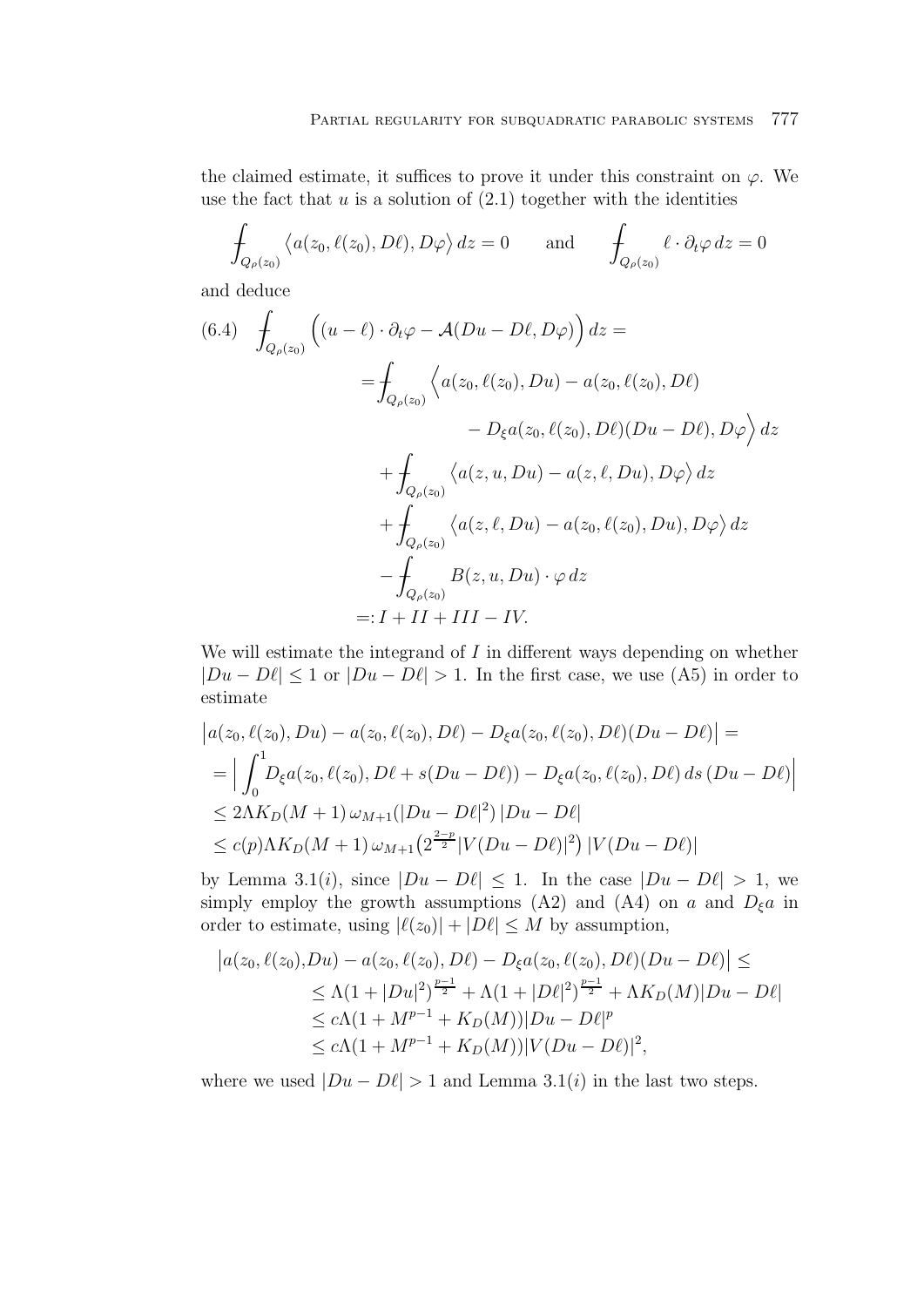Combining the last two estimates and keeping in mind that  $|D\varphi| \leq 1$ , we infer

$$
|I| \leq c \int_{Q_{\rho}(z_0)} \omega_{M+1} \left( 2^{\frac{2-p}{2}} |V(Du - D\ell)|^2 \right) |V(Du - D\ell)| \, dz + c\Phi_V(\rho)
$$
  

$$
\leq c \left( \int_{Q_{\rho}(z_0)} \omega_{M+1}^2 \left( 2^{\frac{2-p}{2}} |V(Du - D\ell)|^2 \right) dz \right)^{1/2} \Phi_V(\rho)^{1/2} + c\Phi_V(\rho)
$$
  

$$
\leq c \omega_{M+1} \left( 2^{\frac{2-p}{2}} \Phi_V(\rho) \right) \Phi_V(\rho)^{1/2} + c\Phi_V(\rho)
$$

by the Cauchy-Schwarz inequality and Jensen's inequality for the concave function  $s \mapsto \omega_{M+1}^2(s)$ . The concavity of  $\omega_{M+1}$  and  $\omega_{M+1}(0) = 0$  imply furthermore  $\omega_{M+1}(rs) \leq r \omega_{M+1}(s)$  for every  $r \geq 1$ . Thus, we can simplify the above estimate to

(6.5) 
$$
|I| \leq c \,\omega_{M+1}(\Phi_V(\rho))\Phi_V(\rho)^{1/2} + c\Phi_V(\rho).
$$

Next we turn our attention to the estimate of  $II$ . Here we use the continuity assumption  $(A3)$  on a and  $(2.2)$  in order to estimate

$$
|II| \le c(p)\Lambda K_{\theta}(2M+1)\int_{Q_{\rho}(z_{0})} |u - \ell|^{\beta} (1+|Du|^{p-1}) dz
$$
  
\n
$$
\le \frac{c}{|Q_{\rho}|}\int_{Q_{\rho}(z_{0})\cap\{|Du - D\ell|>1\}}\rho^{\beta} \frac{|u - \ell|^{\beta}}{\rho} |Du - D\ell|^{p-1} dz
$$
  
\n
$$
+ c(1+M^{p-1})\int_{Q_{\rho}(z_{0})}\rho^{\beta} \frac{|u - \ell|^{\beta}}{\rho} dz
$$
  
\n
$$
\le \frac{c}{|Q_{\rho}|}\int_{Q_{\rho}(z_{0})\cap\{|Du - D\ell|>1\}}|Du - D\ell|^{p} dz + c\int_{Q_{\rho}(z_{0})}\left|\frac{u - \ell}{\rho}\right|^{2} dz + c\rho^{\beta}
$$
  
\n(6.6)  $\le c(\Phi_{V}(\rho) + \Psi_{2}(\rho) + \rho^{\beta}),$ 

where we used Young's inequality, once with exponents  $\frac{2p}{2-p\beta} > 1$ ,  $\frac{2}{\beta}$  and  $\frac{p}{p-1}$ , and once with exponents  $\frac{2}{2-\beta} > 1$  and  $\frac{2}{\beta}$ , and furthermore the facts  $\rho \leq 1$ and Lemma 3.1(*i*). Similarly we estimate, using  $d_{par}(z, z_0) + |\ell(z) - \ell(z_0)| \le$  $(1 + M)\rho$  for all  $z \in Q_{\rho}(z_0)$ ,

$$
|III| \le c(p)\Lambda K_{\theta}(2M+1)\int_{Q_{\rho}(z_0)} (1+M)^{\beta} \rho^{\beta}(1+|Du|^{p-1}) dz
$$
  
\n
$$
\le \frac{c}{|Q_{\rho}|} \int_{Q_{\rho}(z_0)\cap\{|Du-D\ell|>1\}} \rho^{\beta}|Du-D\ell|^{p-1} dz + c\rho^{\beta}
$$
  
\n
$$
\le \frac{c}{|Q_{\rho}|} \int_{Q_{\rho}(z_0)\cap\{|Du-D\ell|>1\}} |Du-D\ell|^{p} dz + c\rho^{\beta}
$$
  
\n(6.7) 
$$
\le c\Phi_{V}(\rho) + c\rho^{\beta}.
$$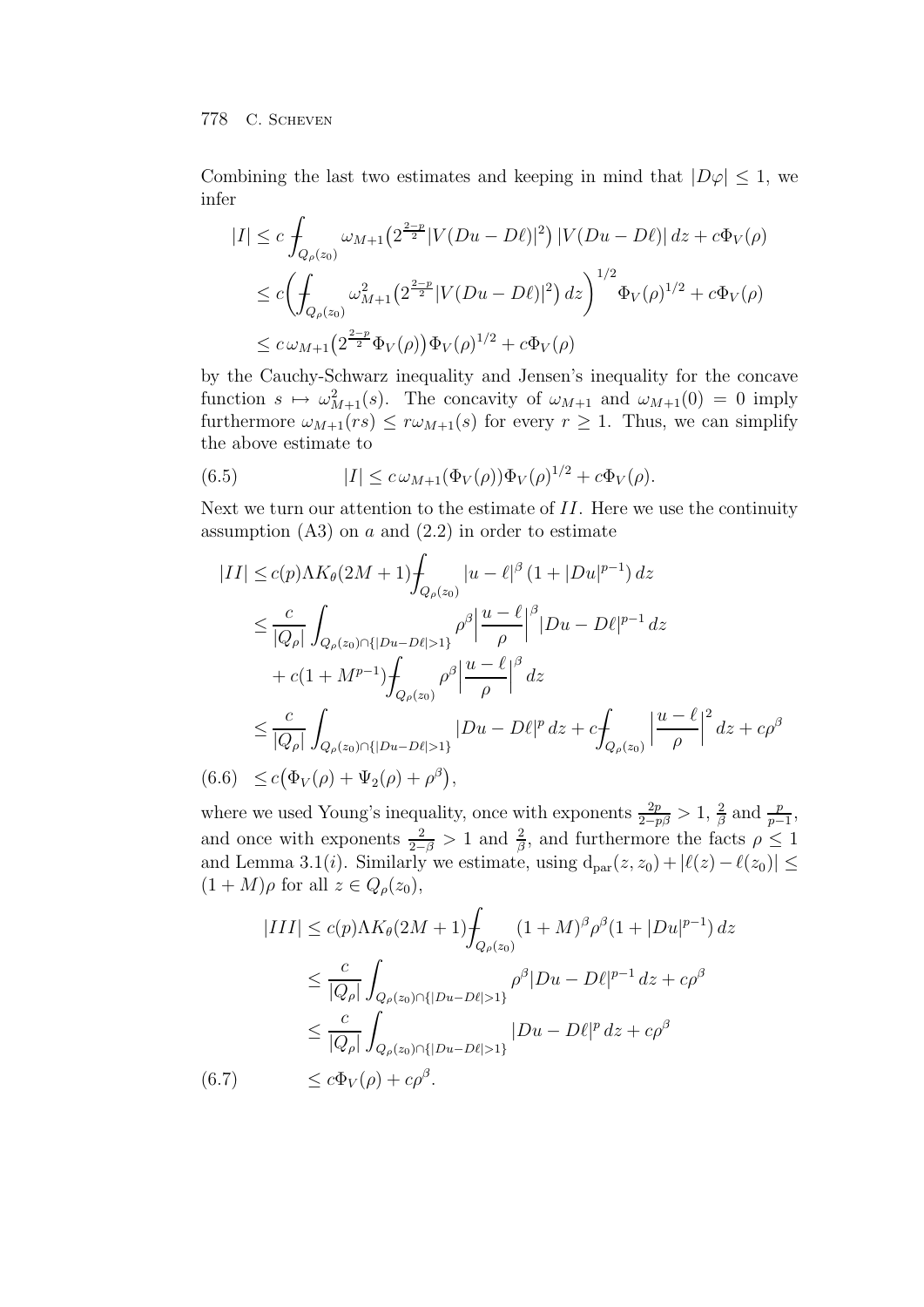Here we used again Young's inequality,  $\rho \leq 1$  and Lemma 3.1(*i*) in the last two steps. Finally, we can bound the term  $IV$  with the help of  $(6.3)$  by

$$
|IV| \leq \sup_{Q_{\rho}(z_0)} |\varphi| \int_{Q_{\rho}(z_0)} |B(z, u, Du)| dz \leq c\rho \int_{Q_{\rho}(z_0)} (1 + |Du|^p) dz,
$$

where we used  $\sup_{Q_{\rho}(z_0)} |\varphi| \leq c\rho \sup_{Q_{\rho}(z_0)} |D\varphi| \leq c\rho$  in the last step. Using Lemma 3.1(*i*) and  $|\widetilde{D\ell}| \leq M$ , we can estimate this term further by

$$
|IV| \le c\rho(1+M^p) + c\rho \int_{Q_\rho(z_0) \cap \{|Du - D\ell| > 1\}} |Du - D\ell|^p dz
$$
  
 
$$
\le c\rho(1+M^p) + c\rho \int_{Q_\rho(z_0)} |V(Du - D\ell)|^2 dz
$$
  
(6.8) 
$$
= c\rho + c\rho \Phi_V(\rho).
$$

Putting together  $(6.5)$ ,  $(6.6)$ ,  $(6.7)$  and  $(6.8)$ , we infer from  $(6.4)$ 

$$
\int_{Q_{\rho}(z_0)} \left( (u - \ell) \cdot \partial_t \varphi - \mathcal{A}(Du - D\ell, D\varphi) \right) dz \le
$$
\n
$$
\le c \left[ \omega_{M+1}(\Phi_V(\rho)) \Phi_V(\rho)^{1/2} + \Phi_V(\rho) + \Psi_2(\rho) + \rho^{\beta} \right]
$$

for all  $\varphi \in C_0^{\infty}(Q_{\rho}(z_0), \mathbb{R}^N)$  with  $\sup_{Q_{\rho}(z_0)} |D\varphi| \leq 1$ . This implies the first inequality claimed in the lemma. For the second one, we estimate the righthand side with the help of the Caccioppoli inequality from Theorem 4.1 in the form of (4.2). This yields the bound

$$
\omega_{M+1}(\Phi_V(\rho))\Phi_V(\rho)^{1/2} + \Phi_V(\rho) + \Psi_2(\rho) + \rho^{\beta} \le
$$
  

$$
\leq 2c_0^{1/2}\omega_{M+1}(4c_0\widetilde{\Psi}_2(2\rho))\widetilde{\Psi}_2^{1/2}(2\rho) + (4c_0 + 2^{n+4})(\Psi_2(2\rho) + \rho^{\beta}).
$$

Using once more the concavity of  $\omega_{M+1}$  in the form  $\omega_{M+1}(4c_0s) \leq 4c_0\omega_{M+1}(s)$ , we establish the second estimate.

# **7. Estimates for linear problems**

In this section, we derive an excess estimate for A-caloric maps, which will be used as comparison maps for the original problem. This estimate has been established in [7, 4] for smooth maps or maps in  $L^2(-T, 0; W^{1,2}(\Omega, \mathbb{R}^N))$ . For our purposes, we need the same estimate under the weaker assumption  $u \in L^p(-T, 0; W^{1,p}(\Omega, \mathbb{R}^N))$ . For this we employ an approximation argument similar to the one in [8]. The precise result reads as follows.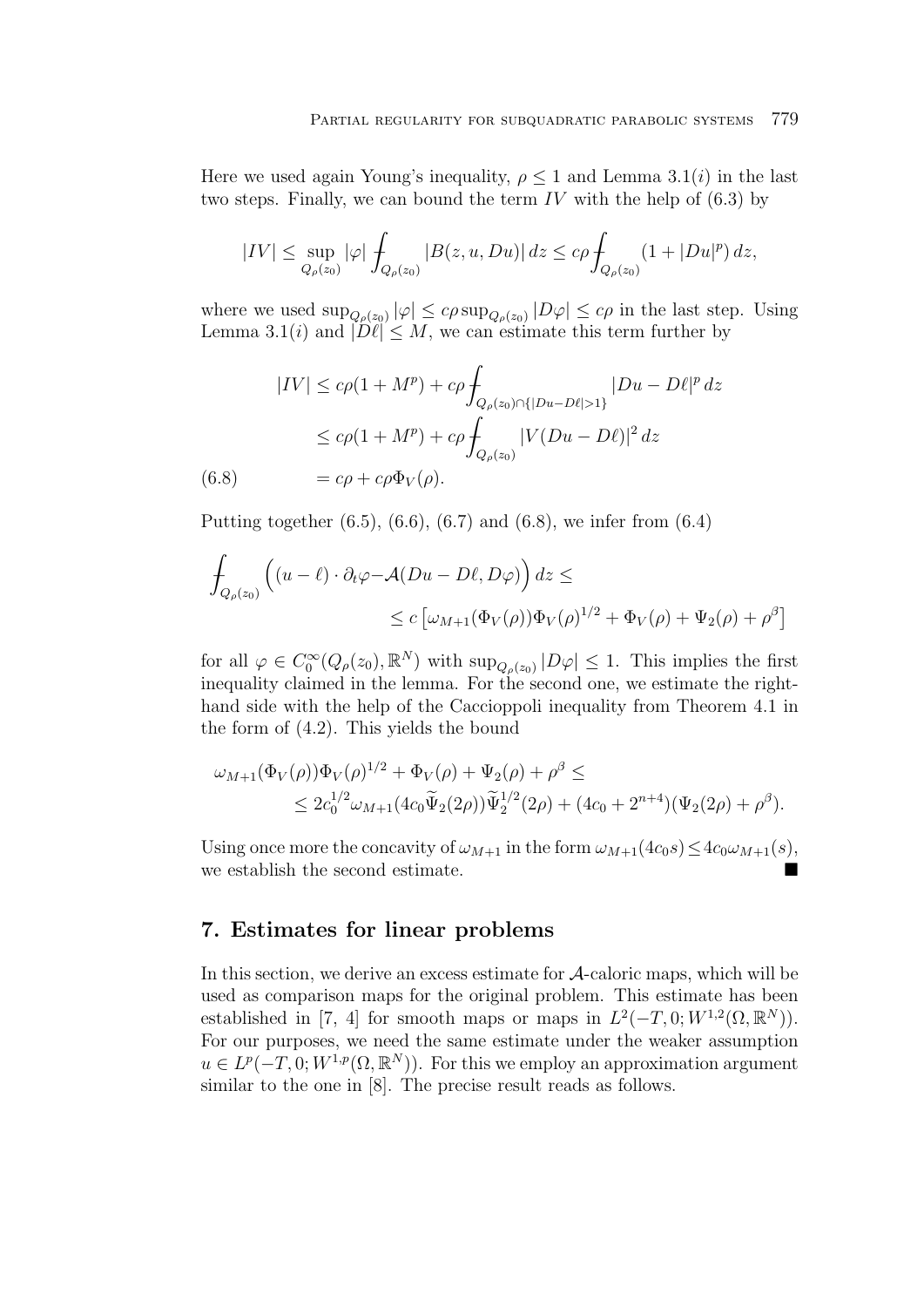**Lemma 7.1.** Assume that  $h \in L^1(t_0 - R^2, t_0; W^{1,1}(B_R(x_0), \mathbb{R}^N))$  is A-caloric, with A satisfying (5.1). Then there holds  $h \in C^{\infty}(Q_R(z_0), \mathbb{R}^N)$  and we have the following excess estimate for every  $\rho \in (0, R)$  and  $\tau \in (0, \frac{1}{2})$ .

(7.1) 
$$
\int_{Q_{\tau\rho}(z_0)} \left| \frac{h - \ell_{z_0,\tau\rho}^{(h)}}{\tau \rho} \right|^2 dz \le c_3 \tau^2 \int_{Q_{\rho}(z_0)} \left| \frac{h - \ell_{z_0,\rho}^{(h)}}{\rho} \right|^2 dz
$$

with the affine functions  $\ell_{z_0,r}^{(h)}(x) := (h)_{z_0,r} + (Dh)_{z_0,r}(x-x_0)$  for  $r = \tau \rho$  and  $r = \rho$  and a constant  $c_3 = c_3(n, N, L/\lambda)$ .

**Proof.** It only remains to prove that  $u \in L^2_{loc}(t_0 - R^2, t_0; W^{1,2}_{loc}(B_R(x_0), \mathbb{R}^N)),$ since under this assumption, a proof of the assertion can be found e.g. in [7, 4]. By a scaling argument, we may assume  $z_0 = 0$  and  $R = 1$ . We fix a radius  $S \in (\frac{1}{2}, 1)$  and consider mollifications

$$
h_{\varepsilon}(x) := \varphi_{\varepsilon} * h(x) \qquad \text{for all } x \in Q_S,
$$

where  $\varphi \in C_0^{\infty}(Q_1)$  denotes a standard smoothing kernel and the smoothing radius satisfies  $\varepsilon \in (0, 1 - S)$ . The maps  $h_{\varepsilon} \in C^{\infty}(Q_S, \mathbb{R}^N)$  are again A-caloric because of the linearity of the differential equation (5.2). We claim that for all radii  $\sigma < S$ , they satisfy the uniform estimates

(7.2) 
$$
\sup_{Q_{\sigma}} |Dh_{\varepsilon}| \leq c_{\sigma} \int_{Q_{S}} |Dh_{\varepsilon}| dz \leq c_{\sigma} \int_{Q_{1}} |Dh| dz
$$

with a constant  $c_{\sigma}$  independent from  $\varepsilon$ . For this we use the Caccioppoli-type estimate

$$
\int_{Q_{\sigma}} |\partial_t^j D^k Dh_{\varepsilon}|^2 dz \le \frac{c}{(\rho - \sigma)^{4j + 2k}} \int_{Q_{\rho}} |Dh_{\varepsilon}|^2 dz
$$

which holds for all radii  $0 < \sigma < \rho < S$  and all  $j, k \in \mathbb{N}$ . This estimate can be derived for the smooth A-caloric maps  $h_{\varepsilon}$  by standard arguments (see e.g. [7, Chapter 5]). By the Sobolev embedding  $W^{n+2,2} \hookrightarrow L^{\infty}$ , the above bound implies for all radii  $\sigma < \rho$  with  $\rho, \sigma \in (\frac{S}{2}, S)$ 

$$
\sup_{Q_{\sigma}} |Dh_{\varepsilon}|^{2} \leq c(n) \sum_{j+k \leq n+2} \sigma^{4j+2k} \int_{Q_{\sigma}} |\partial_{t}^{j} D^{k} Dh_{\varepsilon}|^{2} dz
$$
  

$$
\leq \frac{c(n)}{(\rho - \sigma)^{4(n+2)}} \int_{Q_{\rho}} |Dh_{\varepsilon}|^{2} dz
$$
  

$$
\leq \frac{1}{2} \sup_{Q_{\rho}} |Dh_{\varepsilon}|^{2} + \frac{c(n)}{(\rho - \sigma)^{8(n+2)}} \Biggl( \int_{Q_{S}} |Dh_{\varepsilon}| dz \Biggr)^{2},
$$

where we used the facts  $\sigma \leq 1$ ,  $\rho - \sigma \leq 1$  and Young's inequality. The first term in the last line can be absorbed with the help of Lemma 3.4. This yields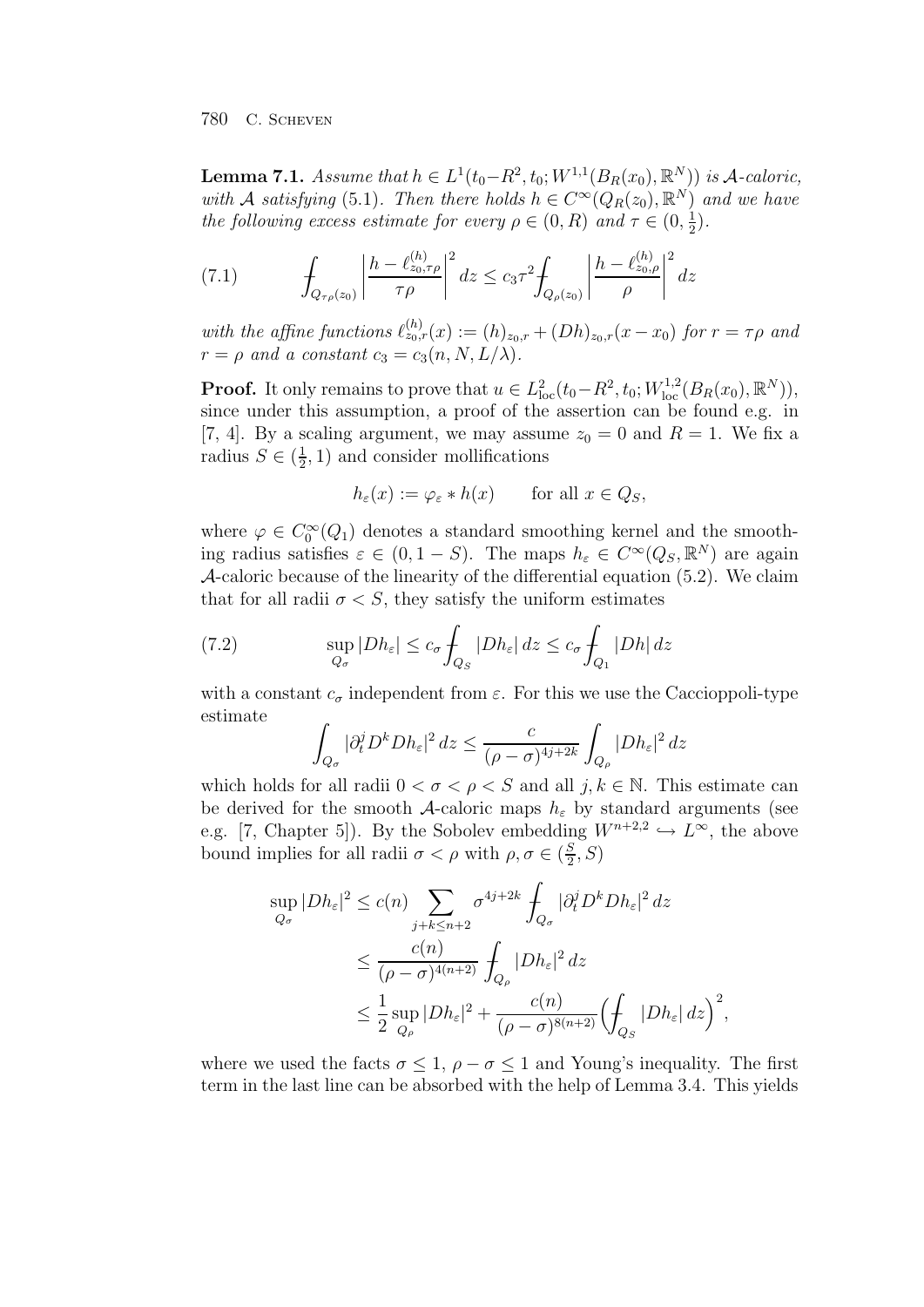the first estimate of the claim (7.2). The second one is a standard estimate for convolutions. Letting  $\varepsilon \searrow 0$  in (7.2), we infer that  $Dh \in L^{\infty}(Q_{\sigma}, \mathbb{R}^{Nn})$ for every  $\sigma < S$ , and since  $S \in (\frac{1}{2}, 1)$  was arbitrary, we have in particular  $h \in L^2_{loc}(-1, 0; W^{1,2}_{loc}(B_1, \mathbb{R}^N))$ , as desired.

## **8. A decay estimate**

In the sequel, for a given map u and any  $z_0 \in \Omega_T$  and  $r > 0$  we will abbreviate  $\ell_{z_0,r} = \ell_{z_0,r}^{(u)}$  for the unique affine function  $\mathbb{R}^n \to \mathbb{R}^N$  minimizing the functional

$$
\ell \mapsto \int_{Q_r(z_0)} |u - \ell|^2 \, dz.
$$

**Lemma 8.1.** We assume that the hypotheses listed in Section 2 are in force and let  $M > 0$  and  $\alpha \in (\beta, 1)$ . Then there are constants  $\kappa_M, \tau \in (0, 1)$ , depending only on  $\alpha$ ,  $M$ ,  $K_{\theta}(\cdot)$ ,  $K_D(\cdot)$ ,  $p$ ,  $n$ ,  $N$ ,  $\Lambda$ ,  $\nu$  and in the case of natural growth (B2) additionally on  $M_u$ ,  $\Lambda_1(M_u)$  and  $\Lambda_2(M_u)$ , such that the following holds. For all  $z_0 = (x_0, t_0) \in \mathbb{R}^n \times \mathbb{R}$  and  $\rho \in (0, 1)$  and any weak solution  $u \in C^{0}(t_{0}-\rho^{2},t_{0};L^{2}(B_{\rho}(x_{0}),\mathbb{R}^{N})) \cap L^{p}(t_{0}-\rho^{2},t_{0};W^{1,p}(B_{\rho}(x_{0}),\mathbb{R}^{N}))$  of (2.1) that satisfies

(8.1) 
$$
|u_{z_0,\rho}| + |D\ell_{z_0,\rho}| \le M
$$

together with the smallness assumption

(8.2) 
$$
\Psi_2(z_0,\rho,\ell_{z_0,\rho})+\rho^{\beta}\leq \kappa_M,
$$

we have the excess estimate

$$
\Psi_2(z_0, \tau \rho, \ell_{z_0, \tau \rho}) \leq \tau^{2\alpha} \big[ \Psi_2(z_0, \rho, \ell_{z_0, \rho}) + \rho^{2\beta} \big].
$$

In the case of systems without u-dependence, the assumption (8.1) can be replaced by  $|D\ell_{z_0,\rho}| \leq M$ .

**Proof.** In this proof, we will abbreviate  $\Psi_2(r) := \Psi_2(z_0, r, \ell_{z_0, \rho}), \widetilde{\Psi}_2(r) :=$  $\Psi_2(r) + r^{2\beta}$  and  $\Phi_V(r) := \Phi_V(z_0, r, D\ell_{z_0,\rho})$  for any  $r \in (0,\rho)$ . We let A be the bilinear form given in (6.2), with the choice  $\ell = \ell_{z_0,\rho}$ . By the growth and ellipticity conditions (A1) and (A4) it satisfies

$$
\mathcal{A}(\xi,\xi) \ge \nu(1+M^2)^{\frac{p-2}{2}}|\xi|^2 \quad \text{and} \quad \mathcal{A}(\xi,\eta) \le \Lambda K_D(M) |\xi| |\eta|
$$

for all  $\xi, \eta \in \mathbb{R}^{N_n}$ . For an  $\varepsilon > 0$  to be chosen later, we apply Lemma 5.2 with  $\lambda = \nu(1 + M^2)^{\frac{p-2}{2}}$  and  $L = \Lambda K_D(M)$ , which specifies the constant  $\delta > 0$ ,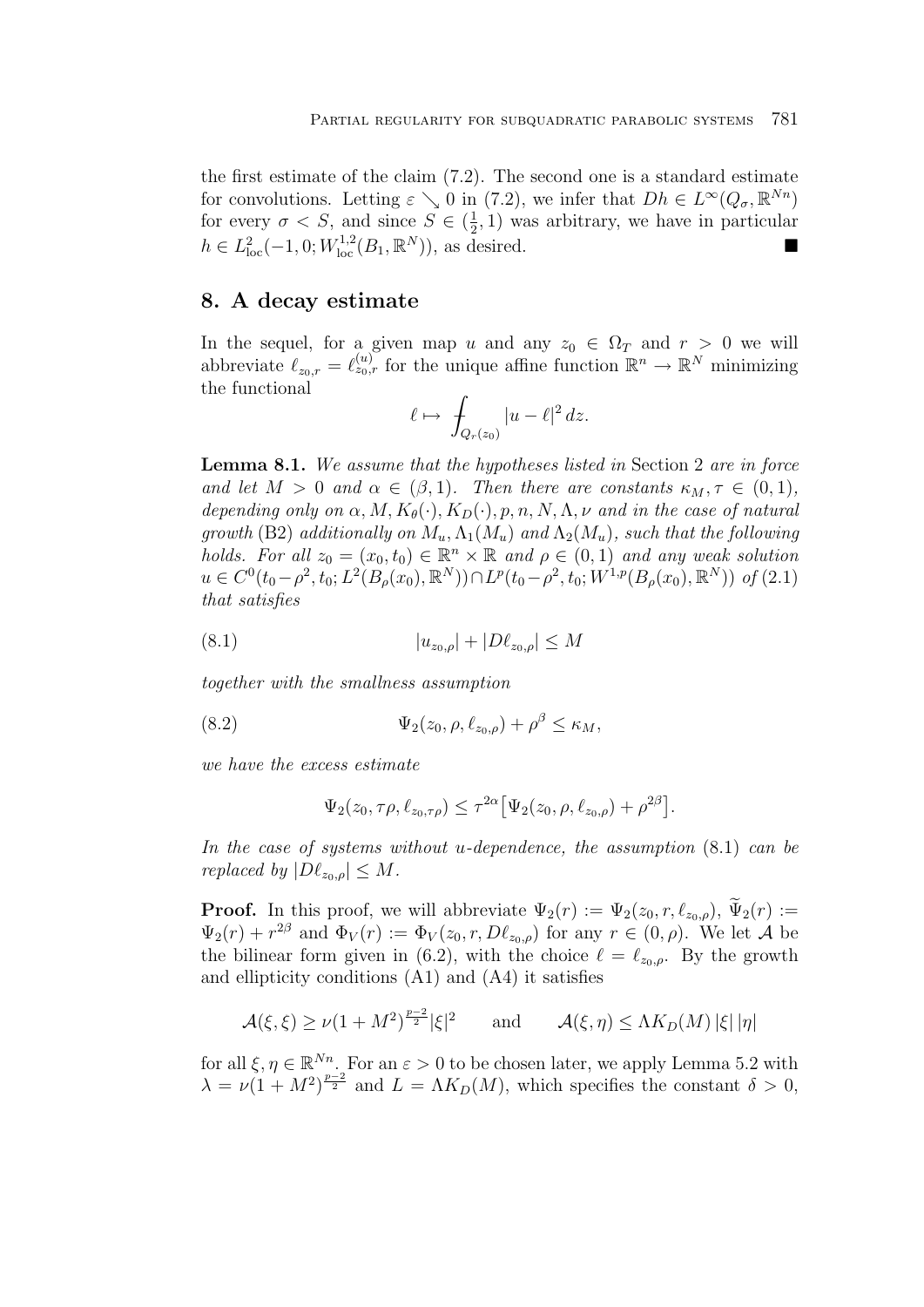depending at most on  $\varepsilon$ , p, n, N, v, M,  $\Lambda$  and  $K_D(M)$ . With the constants  $c_0$ and  $c_2$  determined by Theorem 4.1 and Lemma 6.2, respectively, we define

$$
\mu := \max \left\{ \frac{3c_2}{\delta}, 2^{\frac{n}{2}+2}, 2\sqrt{c_0} \right\} \widetilde{\Psi}_2^{1/2}(\rho)
$$

and choose

$$
\kappa_M:=\min\Big\{\frac{\delta^2}{9c_2^2},\,\frac{1}{2^{n+4}},\,\frac{1}{4c_0}\Big\}\in(0,1).
$$

Assuming (8.2) with this choice of  $\kappa_M$ , which implies in particular  $\widetilde\Psi_2(\rho) \leq$  $\kappa_M$ , we infer

$$
\mu \le \max \left\{ \frac{3c_2}{\delta}, \ 2^{\frac{n}{2}+2}, \ 2\sqrt{c_0} \right\} \kappa_M^{1/2} = 1.
$$

By Lemma 6.2, the rescaled map  $w := \mu^{-1}(u - \ell_{z_0,\rho})$  satisfies

$$
\int_{Q_{\rho/2}(z_0)} \left( w \cdot \partial_t \varphi - \mathcal{A}(Dw, D\varphi) \right) dz \le
$$
\n
$$
\leq \frac{c_2}{\mu} \left[ \omega_{M+1}(\widetilde{\Psi}_2(\rho)) \widetilde{\Psi}_2(\rho)^{1/2} + \Psi_2(\rho) + \rho^{\beta} \right] \sup_{Q_{\rho/2}(z_0)} |D\varphi|
$$
\n
$$
\leq \frac{3c_2}{\mu} \widetilde{\Psi}_2^{1/2}(\rho) \sup_{Q_{\rho/2}(z_0)} |D\varphi|
$$
\n(8.3)\n
$$
\leq \delta \sup_{Q_{\rho/2}(z_0)} |D\varphi|,
$$

where we subsequently used  $\omega_{M+1} \leq 1$ ,  $\Psi_2(\rho) \leq \kappa_M \leq 1$  and the definition of  $\mu$  in the last two steps. Since  $\mu \in (0, 1)$ , Lemma 3.1(*ii*) implies  $|V(Dw)| \le$  $\mu^{-1}|V(Du-D\ell_{z_0,\rho})|$ . Consequently, the Caccioppoli inequality established in Theorem 4.1 implies

$$
\sup_{t \in (t_0 - \rho^2/4, t_0)} \int_{B_{\rho/2}(x_0)} \left| \frac{w(x, t)}{\rho/2} \right|^2 dx + \int_{Q_{\rho/2}(z_0)} |V(Dw)|^2 dz \le
$$
\n
$$
\leq \frac{1}{\mu^2} \left[ \sup_{t \in (t_0 - \rho^2/4, t_0)} \int_{B_{\rho/2}(x_0)} \left| \frac{u(x, t) - \ell_{z_0, \rho}(x)}{\rho/2} \right|^2 dx + \int_{Q_{\rho/2}(z_0)} |V(Du - D\ell_{z_0, \rho})|^2 dz \right]
$$
\n
$$
\leq \frac{4c_0}{\mu^2} \tilde{\Psi}_2(\rho) \leq 1
$$

by the choice of  $\mu$ . Because of the last two estimates, we may apply the A-caloric approximation Lemma 5.2 on the cylinder  $Q_{\rho/2}(z_0)$ , which provides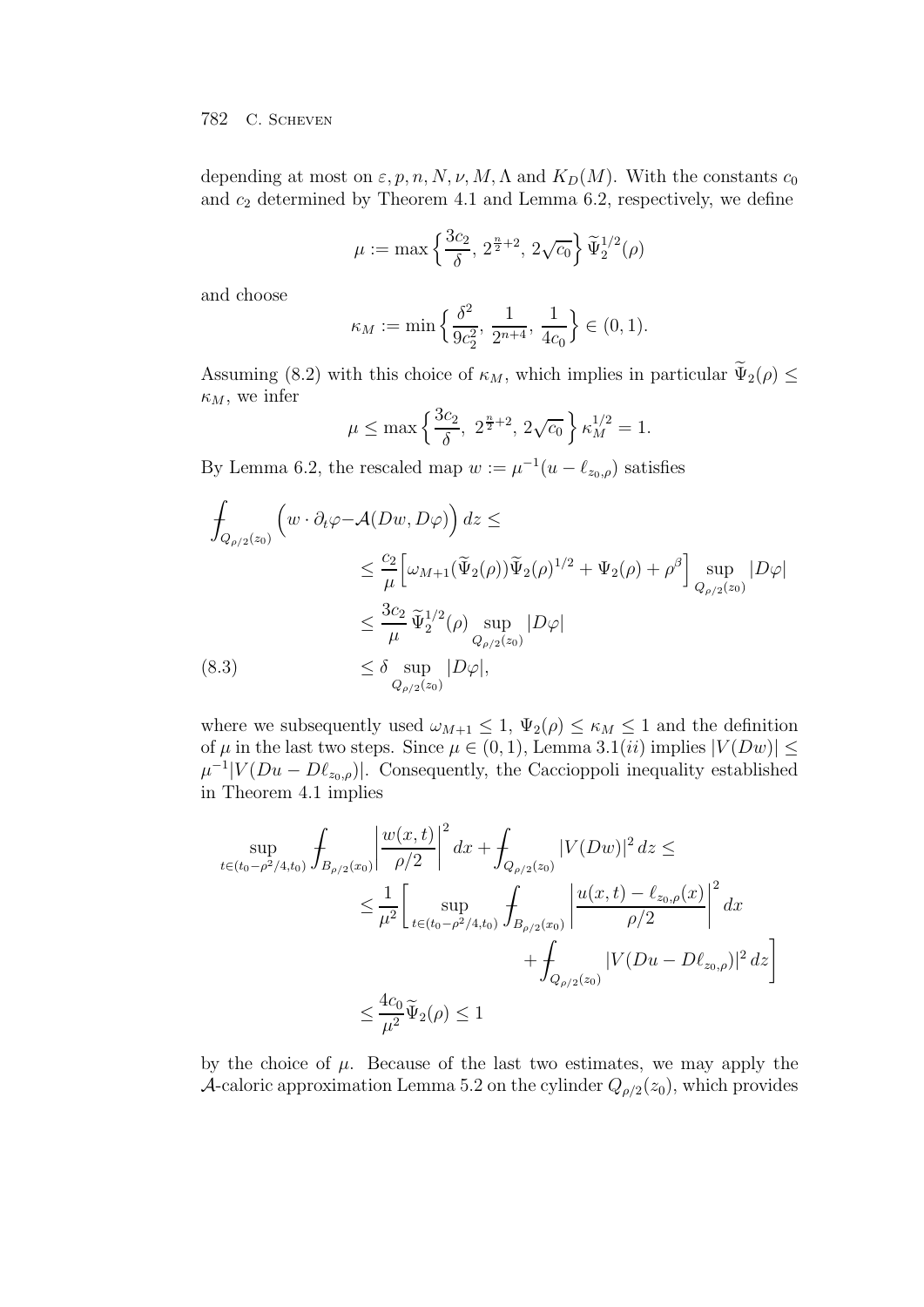an A-caloric function  $h \in C^{\infty}(Q_{\rho/4}(z_0), \mathbb{R}^N)$  with

(8.4) 
$$
\int_{Q_{\rho/4}(z_0)} \left( \left| \frac{h}{\rho/4} \right|^2 + |V(Dh)|^2 \right) dz \le 2^{n+5}
$$

and

(8.5) 
$$
\int_{Q_{\rho/4}(z_0)} \left|\frac{w-h}{\rho/4}\right|^2 dz \leq \varepsilon.
$$

We write  $\ell_{z_0,r}^{(h)}(x) := (h)_{z_0,r} + (Dh)_{z_0,r}(x-x_0)$  for any  $r \in (0,\rho)$ . For  $\tau \in (0,\frac{1}{8})$ to be chosen small later, we estimate

$$
\int_{Q_{\tau\rho}(z_0)} \left| \frac{w - \ell_{z_0, \tau\rho}^{(h)}}{\tau \rho} \right|^2 dz \le
$$
\n
$$
\leq 2(4\tau)^{-n-4} \int_{Q_{\rho/4}(z_0)} \left| \frac{w - h}{\rho/4} \right|^2 dz + 2 \int_{Q_{\tau\rho}(z_0)} \left| \frac{h - \ell_{z_0, \tau\rho}^{(h)}}{\tau \rho} \right|^2 dz.
$$

Here, we can estimate by Lemma 7.1

$$
\int_{Q_{\tau\rho}(z_0)} \left| \frac{h - \ell_{z_0, \tau\rho}^{(h)}}{\tau \rho} \right|^2 dz \le c_3 \tau^2 \int_{Q_{\rho/4}(z_0)} \left| \frac{h - \ell_{z_0, \rho/4}^{(h)}}{\rho/4} \right|^2 dz \le c \tau^2,
$$

where we used (8.4) in the last step. Combining the last three estimates, we arrive at

(8.6) 
$$
\int_{Q_{\tau\rho}(z_0)} \left| \frac{w - \ell_{z_0,\tau\rho}^{(h)}}{\tau \rho} \right|^2 dz \leq c(\tau^{-n-4}\varepsilon + \tau^2)
$$

for every  $\tau \in (0, \frac{1}{8})$ . Scaling back, we find by the minimizing property of  $\ell_{z_0,\tau\rho}$ , the definition of w, (8.6) and the definition of  $\mu$ 

$$
\int_{Q_{\tau\rho}(z_0)} \left| \frac{u - \ell_{z_0, \tau\rho}}{\tau \rho} \right|^2 dz \le \int_{Q_{\tau\rho}(z_0)} \left| \frac{u - \ell_{z_0, \rho} - \mu \ell_{z_0, \tau\rho}^{(h)}}{\tau \rho} \right|^2 dz
$$
\n
$$
= \mu^2 \int_{Q_{\tau\rho}(z_0)} \left| \frac{w - \ell_{z_0, \tau\rho}^{(h)}}{\tau \rho} \right|^2 dz \le c\mu^2 (\tau^{-n-4}\varepsilon + \tau^2) \le c(\tau^{-n-4}\varepsilon + \tau^2) \widetilde{\Psi}_2(\rho).
$$

For a given  $\alpha \in (\beta, 1)$ , we now choose first  $\tau \in (0, \frac{1}{8})$  and then  $\varepsilon \in (0, 1)$ sufficiently small in order to ensure

$$
\int_{Q_{\tau\rho}(z_0)} \left| \frac{u - \ell_{z_0, \tau\rho}}{\tau\rho} \right|^2 dz \leq \tau^{2\alpha} \widetilde{\Psi}_2(\rho).
$$

This is the claimed estimate. We point out that the choices of  $\varepsilon$  and  $\tau$ depend only on  $n, \delta, c_0, c_2$  and  $c_3$ , and consequently only on the data listed in the lemma. -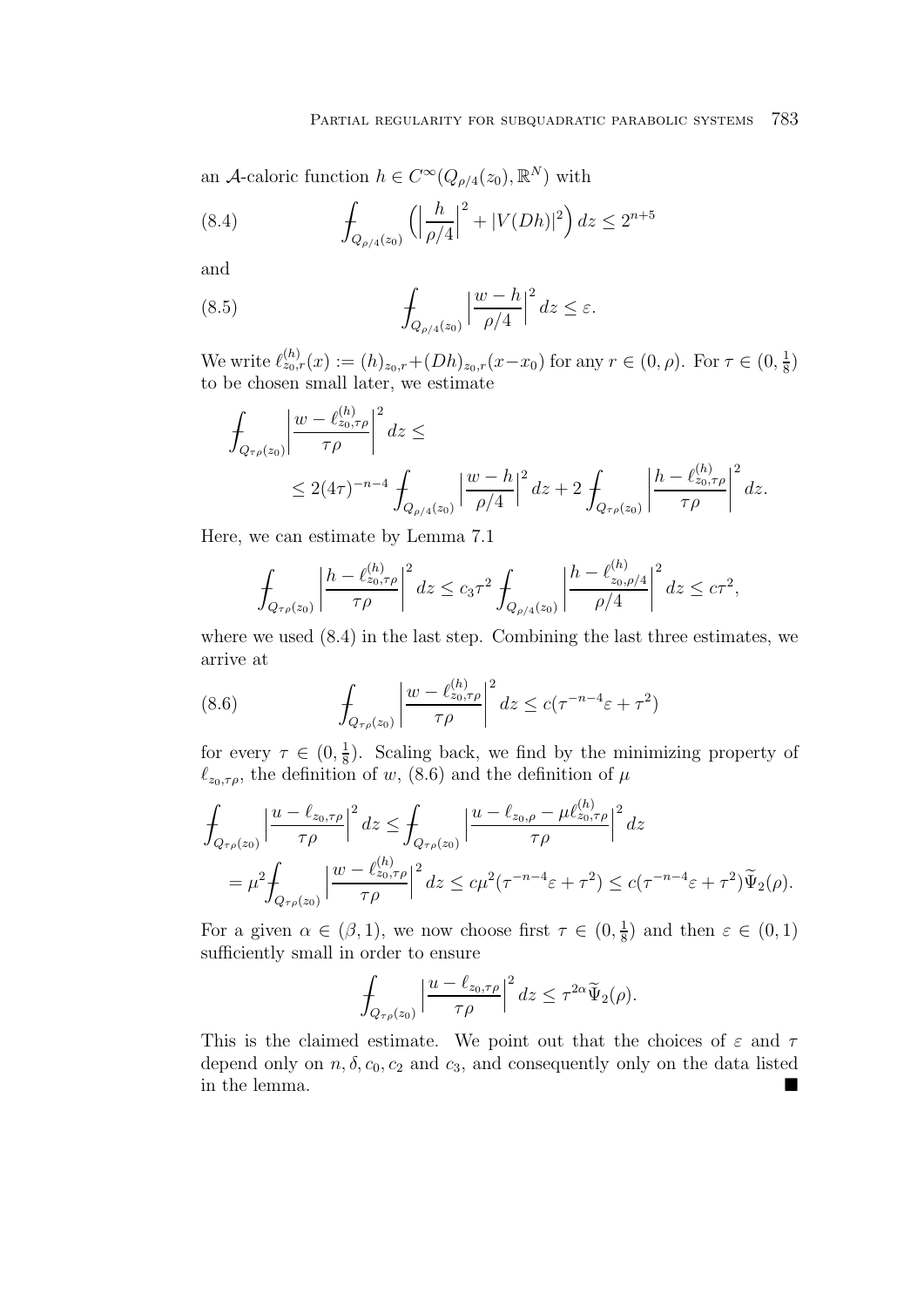**Lemma 8.2.** Under the assumptions listed in Section 2, we let  $M > 2$ . Then there are constants  $\varepsilon_0$ ,  $\rho_0 \in (0,1)$  and  $c_4 > 0$ , depending only on  $M, K_{\theta}(\cdot), K_D(\cdot), p, n, N, \Lambda, \nu,$  and in the case (B2) of natural growth additionally on  $M_u, \Lambda_1(M_u)$  and  $\Lambda_2(M_u)$ , with the following property. For any  $u \in C^0(-T, 0; L^2(\Omega, \mathbb{R}^N)) \cap L^p(-T, 0; W^{1,p}(\Omega, \mathbb{R}^N))$  that is a weak solution of the system (2.1) and  $Q_R(z_0) \subset \subset \Omega$ , assume that we have the bound

(8.7) 
$$
|u_{z_0,R}|+|(Du)_{z_0,R}|
$$

and the smallness properties  $R \leq \rho_0$  and

$$
R^{-2} \int_{Q_R(z_0)} |u - u_{z_0,R} - (Du)_{z_0,R}(x - x_0)|^2 dz < \varepsilon_0^2.
$$

Then there is a neighborhood U of  $z_0$  such that for all  $w \in U$  and all  $\rho \in$  $(0, \frac{R}{2}],$  there holds

$$
\int_{Q_{\rho}(w)} |Du - (Du)_{w,\rho}|^p dz \le c_4 \left(\frac{\rho}{R}\right)^{p\beta}.
$$

In case the structure function a in the system  $(2.1)$  does not depend on u, we may replace the condition (8.7) by  $|(Du)_{z_0,R}| < M-2$ .

**Proof.** We may fix an arbitrary  $\alpha \in (\beta, 1)$ , for convenience we choose  $\alpha = \frac{1+\beta}{2}$ . Furthermore we let  $\kappa_M, \tau \in (0,1)$  be the constants determined by Lemma 8.1. We choose the constants  $\varepsilon_0$ ,  $\rho_0 \in (0,1)$  so small that

$$
(8.8) \quad \varepsilon_0^2 + \frac{\rho_0^{2\beta}}{\tau^{2\beta} - \tau^{2\alpha}} + \rho_0^{\beta} \le \kappa_M \quad \text{and} \quad \varepsilon_0^2 + \frac{\rho_0^{2\beta}}{\tau^{2\beta} - \tau^{2\alpha}} \le \tau^{n+4} \frac{(1-\tau^{\beta})^2}{2(n+1)^2}.
$$

By the absolute continuity of the integral, we can choose a neighborhood  $U$ of  $z_0$  such that for all  $w \in U$ 

(8.9) 
$$
|u_{w,R}| + |(Du)_{w,R}| < M-2
$$

and

(8.10) 
$$
R^{-2} \int_{Q_R(w)} \left| u - u_{w,R} - (Du)_{w,R}(x - x_0) \right|^2 dz < \varepsilon_0^2.
$$

First we note that  $(8.9)$  and  $(8.10)$  imply by  $(3.6)$ 

$$
|u_{w,R}| + |D\ell_{w,R}| \le |u_{w,R}| + |(Du)_{w,R}|
$$
  
+ 
$$
\left[ \frac{n(n+2)}{R^2} \int_{Q_R(w)} |u - u_{w,R} - (Du)_{w,R}(x - x_0)|^2 dz \right]^{1/2}
$$
  
(8.11) 
$$
\le M - 2 + \sqrt{n(n+2)} \varepsilon_0 \le M - 1
$$

since  $\varepsilon_0^2 \leq \frac{1}{(n+1)^2} \leq \frac{1}{n(n+2)}$  by the choice of  $\varepsilon_0$ .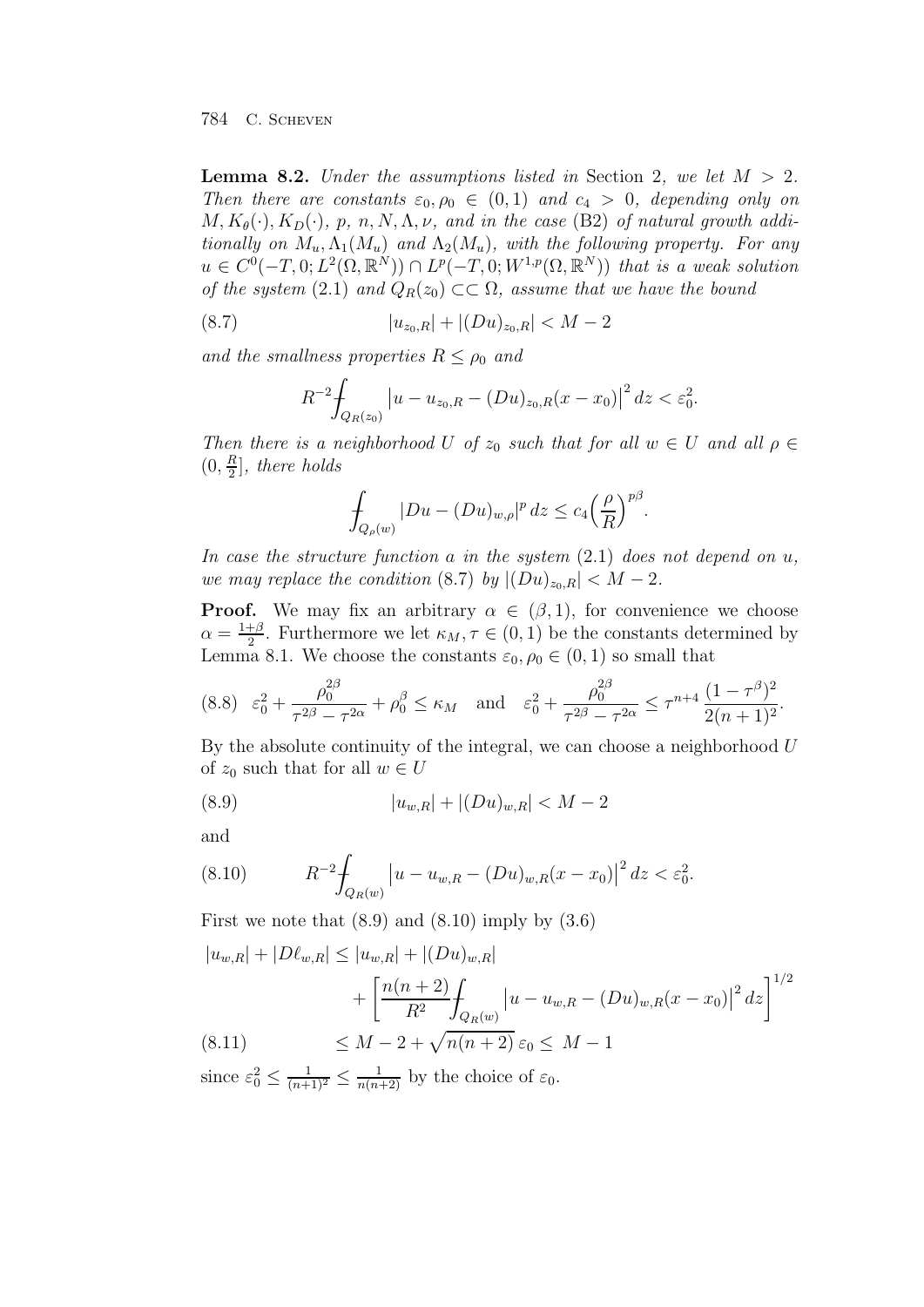Moreover, by the minimizing property of  $\ell_{w,R}$  we have

$$
(8.12) \quad \Psi_2(w, R, \ell_{w,R}) \le R^{-2} \int_{Q_R(w)} \left| u - u_{w,R} - (Du)_{w,R}(x - x_0) \right|^2 dz \le \varepsilon_0^2.
$$

Now we apply Lemma 8.1, which is possible since  $\varepsilon_0^2 + \rho_0^{\beta} \leq \kappa_M$ . We infer, with  $\tau \in (0, 1)$  determined by the lemma,

(8.13) 
$$
\Psi_2(w, \tau R, \ell_{w, \tau R}) \leq \tau^{2\alpha} \big[ \Psi_2(w, R, \ell_{w, R}) + R^{2\beta} \big].
$$

In particular,

(8.14) 
$$
\Psi_2(w, \tau R, \ell_{w, \tau R}) + (\tau R)^{\beta} \le (\varepsilon_0^2 + \rho_0^{2\beta}) + \rho_0^{\beta} \le \kappa_M.
$$

By (3.8), we can estimate

$$
|u_{w,\tau R}| + |D\ell_{w,\tau R}| \le
$$
  
\n
$$
\le |u_{w,R}| + |D\ell_{w,R}| + \sqrt{2} \frac{n+1}{\tau R} \left[ \int_{Q_{\tau R}(w)} |u - \ell_{w,R}|^2 dz \right]^{1/2}
$$
  
\n(8.15) 
$$
\le M - 1 + \sqrt{2} \frac{n+1}{\tau^{n/2+2}} \Psi_2^{1/2}(w, R, \ell_{w,R}) \le M
$$

by (8.11), (8.12) and the choice of  $\varepsilon_0$  in (8.8). By (8.14) and (8.15), we may apply Lemma 8.1 again on the ball  $Q_{\tau R}(w)$ . Continuing in this fashion, we successively derive the estimates

$$
\Psi_2(w, \tau^k R, \ell_{w, \tau^k R}) \le \tau^{2\alpha k} \Psi_2(w, R, \ell_{w, R}) + \tau^{2\beta k} R^{2\beta} \sum_{j=1}^k \tau^{2\alpha j - 2\beta j} \n\le \tau^{2\beta k} \left[ \Psi_2(w, R, \ell_{w, R}) + \frac{\tau^{2\alpha}}{\tau^{2\beta} - \tau^{2\alpha}} R^{2\beta} \right] \n(8.16) \le \tau^{2\beta k} \left[ \varepsilon_0^2 + \frac{\rho_0^{2\beta}}{\tau^{2\beta} - \tau^{2\alpha}} \right]
$$

for every  $k \in \mathbb{N}$ . This implies in particular, by our choice of the constants in (8.8),

(8.17) 
$$
\Psi_2(w, \tau^k R, \ell_{w, \tau^k R}) + (\tau^k R)^{\beta} \leq \varepsilon_0^2 + \frac{\rho_0^{2\beta}}{\tau^{2\beta} - \tau^{2\alpha}} + \rho_0^{\beta} \leq \kappa_M.
$$

Similarly to (8.15) we infer furthermore, using (8.11) and (8.16),

$$
|u_{w,\tau^k R}| + |D\ell_{w,\tau^k R}| \le |u_{w,R}| + |D\ell_{w,R}| + \sqrt{2} \frac{n+1}{\tau^{n/2+2}} \sum_{j=0}^{k-1} \Psi_2^{1/2}(w, \tau^j R, \ell_{w,\tau^j R})
$$
  
(8.18) 
$$
\le M - 1 + \sqrt{2} \frac{n+1}{\tau^{n/2+2}} \sum_{j=0}^{k-1} \tau^{\beta j} \Big[ \varepsilon_0^2 + \frac{\rho_0^{2\beta}}{\tau^{2\beta} - \tau^{2\alpha}} \Big]^{1/2} \le M
$$

by the choice of  $\varepsilon_0$  and  $\rho_0$  according to (8.8).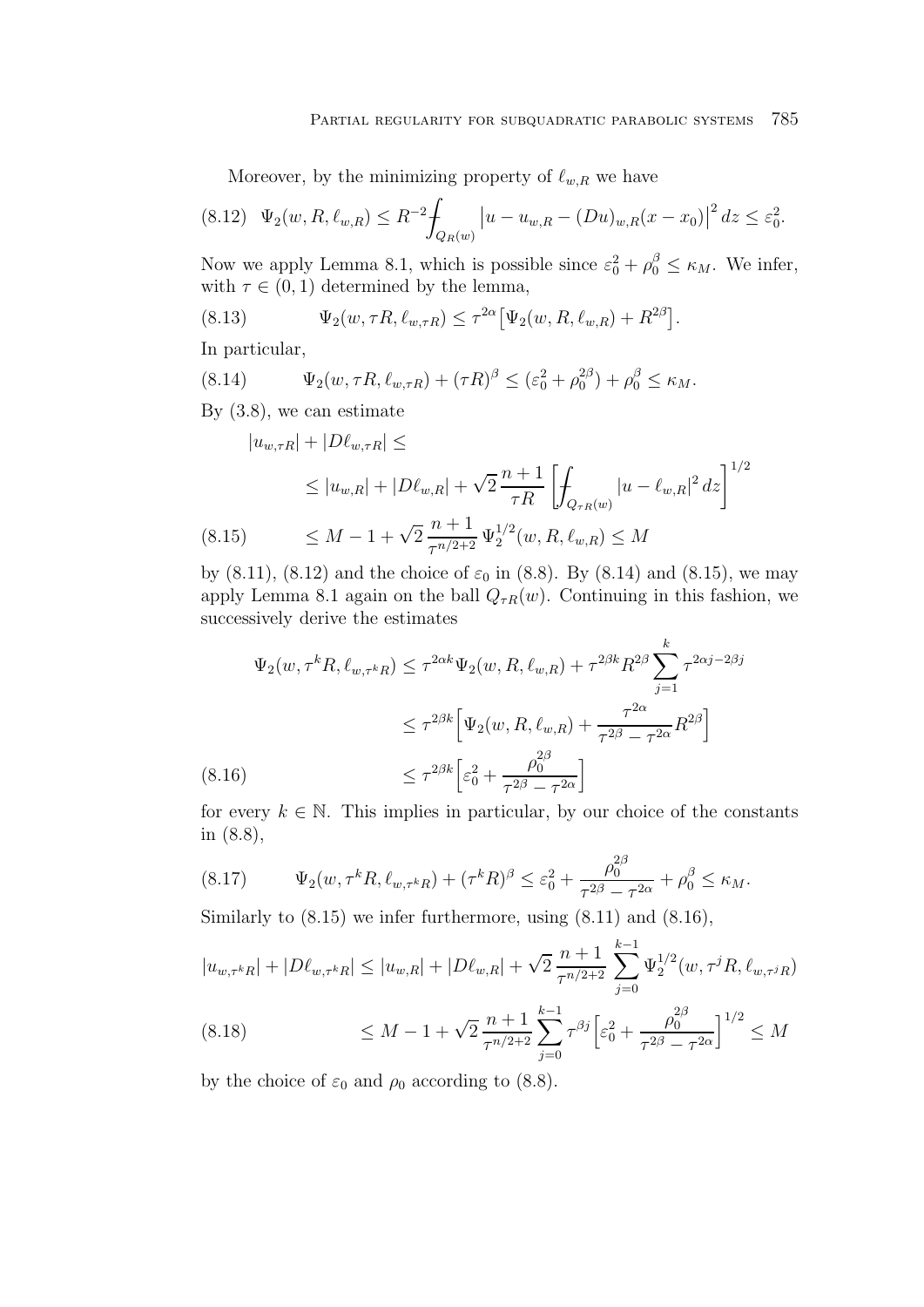During the iteration, the last two estimates  $(8.17)$  and  $(8.18)$  guarantee that Lemma 8.1 is applicable in each step. Furthermore, the inequality (8.18) ensures that we may apply the Caccioppoli inequality from Theorem 4.1 to infer, for all  $k \in \mathbb{N}_0$ ,

(8.19) 
$$
\int_{Q_{\tau^k R/2}(w)} |V(Du - D\ell_{w,\tau^k R})|^2 dz \le
$$
  
 
$$
\leq c (\Psi_2(w, \tau^k R, \ell_{w,\tau^k R}) + \tau^{2\beta k} R^{2\beta}) \leq c \tau^{2\beta k}
$$

by the decay estimate  $(8.16)$ . Combining this with Lemma  $3.1(i)$ , we infer, distinguishing the cases  $|Du - D\ell_{w,\tau^k R}| \leq 1$  and  $|Du - D\ell_{w,\tau^k R}| > 1$ 

$$
\begin{aligned} &\int_{Q_{\tau^k R/2}(w)} |Du - (Du)_{w,\tau^k R/2}|^p \, dz \leq \\ &\leq c \int_{Q_{\tau^k R/2}(w)} |Du - D\ell_{w,\tau^k R}|^p \, dz \\ &\leq c \int_{Q_{\tau^k R/2}(w)} \left| V \left( Du - D\ell_{w,\tau^k R} \right) \right|^p \, dz + c \int_{Q_{\tau^k R/2}(w)} \left| V \left( Du - D\ell_{w,\tau^k R} \right) \right|^2 \, dz \\ &\leq c (\tau^{p\beta k} + \tau^{2\beta k}) \leq c \tau^{p\beta k}, \end{aligned}
$$

where we applied Hölder's inequality and  $(8.19)$  in the penultimate estimate. This is the claim for radii of the form  $\rho = \tau^k R/2$ ,  $k \in \mathbb{N}_0$ . For general  $\rho \in (0, \frac{R}{2}]$ , the claim follows by a standard argument.

By the characterization of Hölder continuous maps with respect to the parabolic metric by Campanato–Da Prato [23], the last lemma yields a first characterization of the singular set.

**Theorem 8.3.** Let  $u \in C^0(-T, 0; L^2(\Omega, \mathbb{R}^N)) \cap L^p(-T, 0; W^{1,p}(\Omega, \mathbb{R}^N))$  be a weak solution to (2.1), under the assumptions stated in Section 2. Then there is an open set  $\Omega^u \subset \Omega_T$  with  $Du \in C^{(\beta,\beta/2)}_{loc}(\Omega^u,\mathbb{R}^{Nn})$ , and the singular set satisfies  $\Omega_T \setminus \Omega^u \subset \Sigma_1^u \cup \Sigma_2^u$ , where

$$
\widetilde{\Sigma}_1^u := \left\{ z_0 \in \Omega_T \, : \, \liminf_{\rho \searrow 0} \rho^{-2} \int_{Q_\rho(z_0)} \left| u - u_{z_0, \rho} - (Du)_{z_0, \rho} (x - x_0) \right|^2 dz > 0 \right\}
$$

and

$$
\Sigma_2^u := \Big\{ z_0 \in \Omega_T \, : \, \limsup_{\rho \searrow 0} \big( |u_{z_0, \rho}| + |(Du)_{z_0, \rho}| \big) = \infty \Big\}.
$$

In the case of systems without u-dependence, the set  $\Sigma_2^u$  can be replaced by

$$
\widehat{\Sigma}_2^u := \Big\{ z_0 \in \Omega_T \, : \, \limsup_{\rho \searrow 0} |(Du)_{z_0, \rho}| = \infty \Big\}.
$$

Note that it is a priori not clear if  $|\tilde{\Sigma}_{1}^{u}| = 0$ . This will be established in the next section.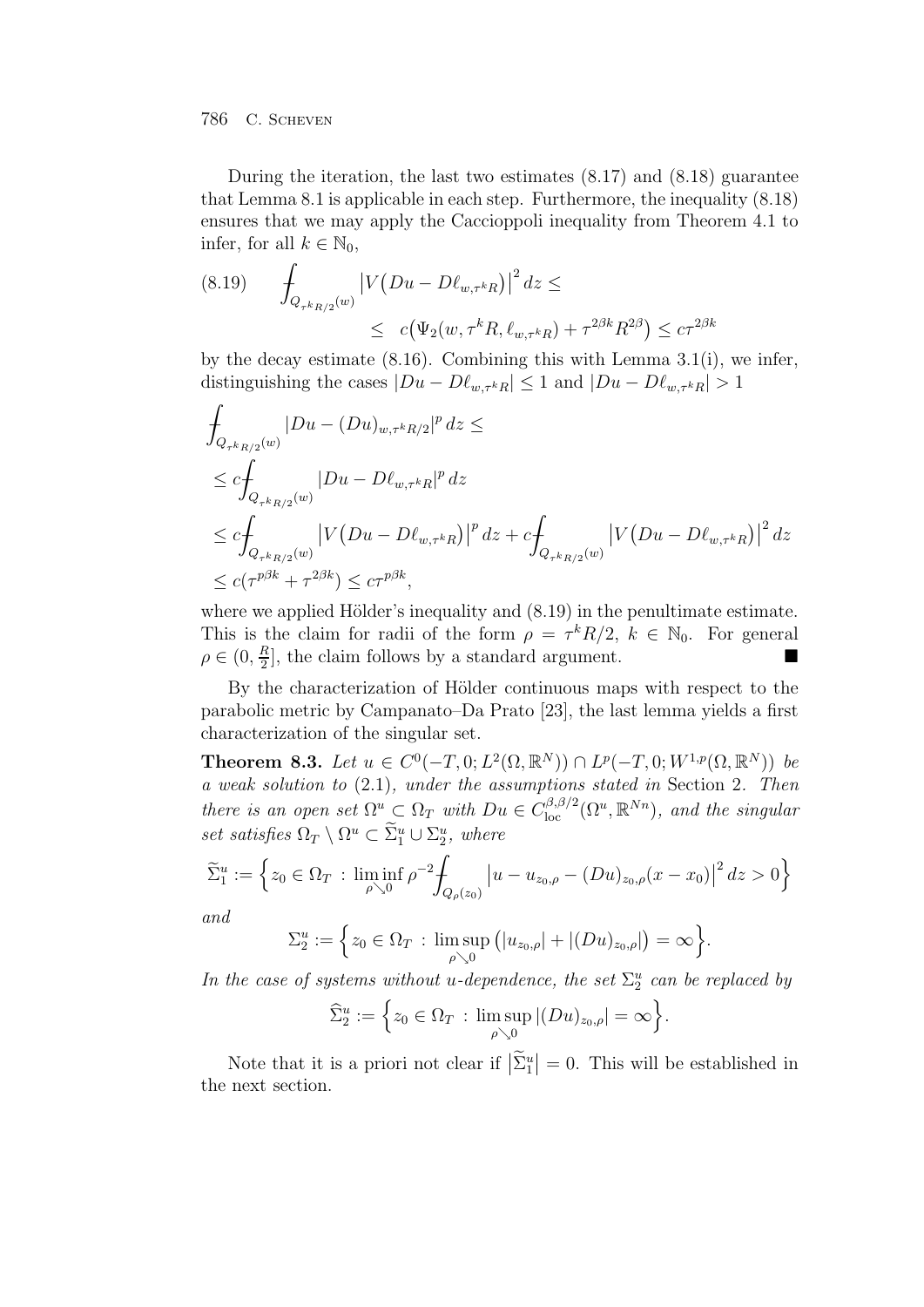# **9.** A Poincaré type inequality for solutions

In order to deduce the regularity of u outside of a negligible set, we need a Poincaré type inequality for the solution that involves only spatial derivatives. For this we will need some control on the change of the mean values over the time slices with respect to the time. This will be accomplished in the following lemma.

We begin with the observation that in both the cases of the controllable growth condition (B1) and the natural growth condition (B2), we can assume that the inhomogeneity satisfies

$$
(9.1) \t\t |B(z, u, \xi)| \le \Lambda_B(1 + |\xi|^p)
$$

for all  $z \in \Omega_T$ ,  $u \in \mathbb{R}^N$  and  $\xi \in \mathbb{R}^{N_n}$ , where the constant  $\Lambda_B$  depends on  $\Lambda$ and p in the case of controllable growth and on  $\Lambda_1(M_u)$  and  $\Lambda_2(M_u)$  in the case of natural growth.

**Lemma 9.1.** For every  $M > 0$  there is a constant  $c_5$ , depending only on  $p, n, N, M, K_{\theta}(\cdot)$  and  $K_{D}(\cdot)$ , with the following property. Assume that we have a weak solution  $u \in C^0(-T, 0; L^2(\Omega, \mathbb{R}^N)) \cap L^p(-T, 0; W^{1,p}(\Omega, \mathbb{R}^N))$ of  $(2.1)$ , where the assumptions  $(A2)$  to  $(A4)$  and  $(9.1)$  are in force. Furthermore let  $u_0 \in \mathbb{R}^N$  be a constant and  $A \in \mathbb{R}^{N_n}$  a linear map with  $|u_0| + |A| \leq M$ , and let  $Q_{\sigma}(z_0) \subset \Omega_T$  be a parabolic cylinder with  $\sigma \in (0,1]$ . Then, at all times  $r, s \in (t_0 - \sigma^2, t_0)$ , we have the following estimate for an arbitrary test function  $\psi \in W_0^{1,p} \cap L^{\infty}(B_{\sigma}(x_0), \mathbb{R}^N)$ .

$$
\left| \int_{B_{\sigma}(x_0)} [u(\cdot, r) - u(\cdot, s)] \cdot \psi \, dx \right| \le
$$
  
\n
$$
\leq c_5 \Lambda |r - s|^{\frac{1}{p}} |Q_{\sigma}|^{\frac{p-1}{p}} ||D\psi||_{L^p} \left( \left[ \int_{Q_{\sigma}(z_0)} |Du - A|^p \, dz \right]^{\frac{p-1}{p}} + \min\{1, Y\} \right)
$$
  
\n
$$
+ \Lambda_B ||\psi||_{L^{\infty}} |Q_{\sigma}| \int_{Q_{\sigma}(z_0)} (1 + |Du|^p) \, dz,
$$

where

$$
Y := Y(\sigma, z_0; u_0) := \sigma^{\tilde{\beta}} \Big[ \int_{Q_{\sigma}(z_0)} \left( 1 + \left| \frac{u - u_0}{\sigma} \right|^2 \right) dz \Big]^{\frac{\tilde{\beta}}{2}}
$$

with  $\tilde{\beta} := \min\{\beta, 2(p-1)/p\}.$ 

In the case of systems without u-dependence, the term Y may be replaced by  $\sigma^{\tilde{\beta}}$ .

**Proof.** Throughout this proof, we assume  $z_0 = 0$  for notational convenience and write c for universal constants depending at most on p, n, N,  $M$ ,  $K_{\theta}(\cdot)$ and  $K_D(\cdot)$ . We test equation (2.1) with functions of the form  $\varphi(x, t) :=$  $\zeta_h(t)\psi(x)$ , where  $\psi \in C_0^{\infty}(B_{\sigma},\mathbb{R}^N)$  is arbitrary and  $\zeta_h$  is a Lipschitz conti-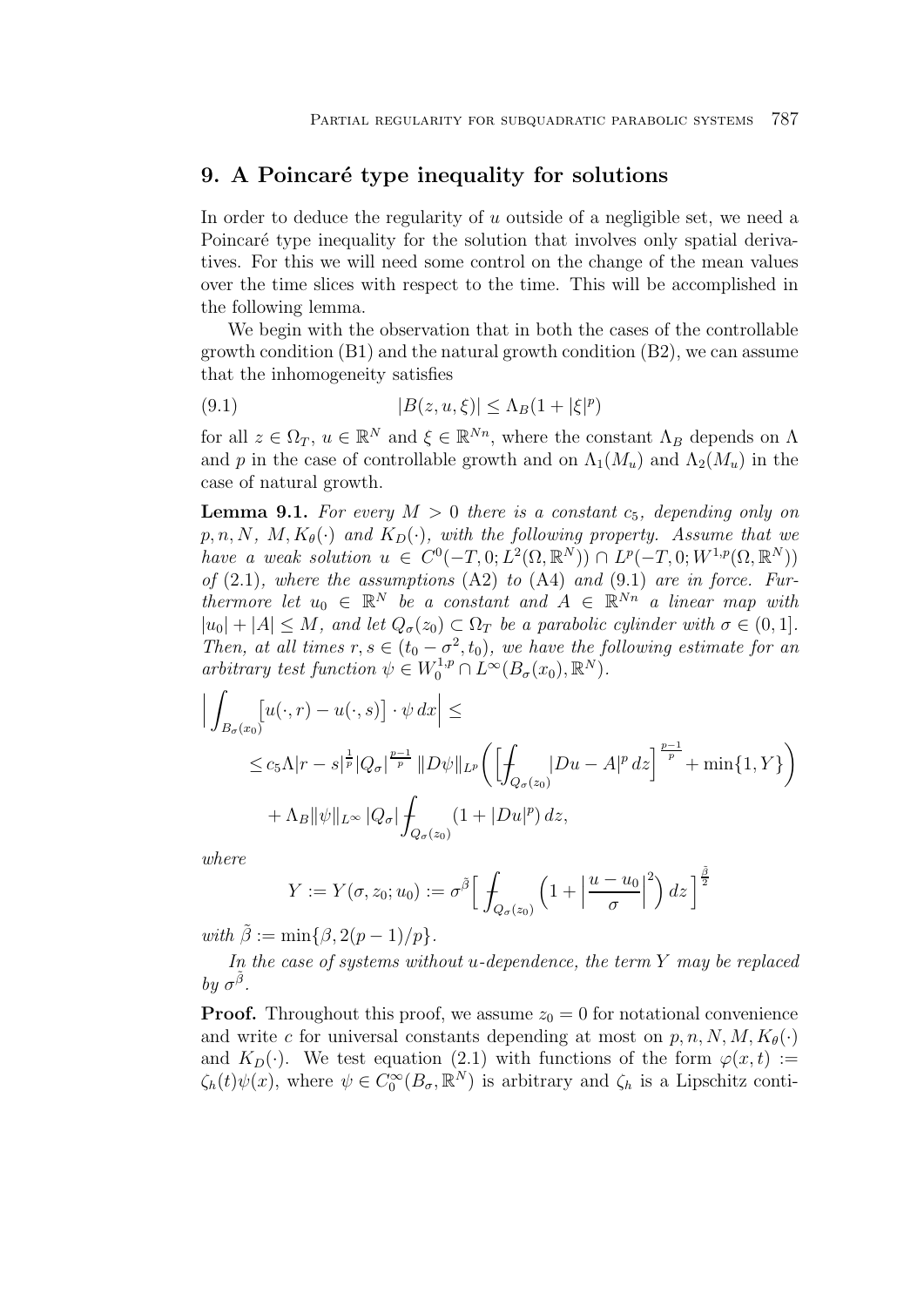nuous cut-off function in time that is defined as follows, for arbitrary times  $s < r$  in the interval  $(-\sigma^2, 0)$ .

$$
\zeta_h(t) := \begin{cases} \frac{1}{h}(t-s) & \text{for } s < t \le s+h \\ 1 & \text{for } s+h < t \le r-h \\ -\frac{1}{h}(t-r) & \text{for } r-h < t \le r \end{cases}
$$

and  $\zeta_h \equiv 0$  elsewhere. Here we assumed that  $0 < h < \frac{1}{2}(r - s)$ . Testing the parabolic system with this choice of  $\varphi$ , we find

$$
\int_{Q_{\sigma}} u(z) \cdot \zeta'_{h}(t) \psi(x) dx dt =
$$
\n
$$
= \int_{Q_{\sigma}} \langle a(z, u, Du), D\psi(x) \rangle \zeta_{h}(t) dx dt - \int_{Q_{\sigma}} B(z, u, Du) \cdot \psi(x) \zeta_{h}(t) dx dt,
$$

where we abbreviate as usually  $z = (x, t)$ . Letting h tend to zero, we infer that for all times  $s < r$ , we have

$$
\left| \int_{B_{\sigma}} (u(x, r) - u(x, s)) \cdot \psi(x) dx \right| \le
$$
  
\n
$$
\leq \|\psi\|_{L^{\infty}} \int_{s}^{r} \int_{B_{\sigma}} |B(z, u, Du)| dx dt
$$
  
\n
$$
+ \left| \int_{s}^{r} \int_{B_{\sigma}} \langle a(z, u, Du), D\psi(x) \rangle dx dt \right|
$$
  
\n
$$
\leq \Lambda_{B} \|\psi\|_{L^{\infty}} \int_{s}^{r} \int_{B_{\sigma}} (1 + |Du|^{p}) dx dt
$$
  
\n(9.2) 
$$
+ (r - s)^{\frac{1}{p}} \Bigg[ \int_{s}^{r} \Big| \int_{B_{\sigma}} \langle a(z, u, Du), D\psi(x) \rangle dx \Big|^{\frac{p}{p-1}} dt \Bigg]^{\frac{p-1}{p}}.
$$

Here we used  $(9.1)$  and Hölder's inequality in the last step. Next we estimate the inner integral in the last line at a fixed time t. For this we use the fact

$$
\int_{B_{\sigma}} \langle a(0, t, u_0, A), D\psi \rangle dx = 0,
$$

from which we infer

$$
\left| \int_{B_{\sigma}} \langle a(x, t, u, Du), D\psi(x) \rangle dx \right| \le
$$
  
\n
$$
\leq \int_{B_{\sigma}} \left| \langle a(x, t, u, Du) - a(0, t, u_0, Du), D\psi(x) \rangle \right| dx
$$
  
\n
$$
+ \int_{B_{\sigma}} \left| \langle a(0, t, u_0, Du) - a(0, t, u_0, A), D\psi(x) \rangle \right| dx
$$
  
\n
$$
=: I + II.
$$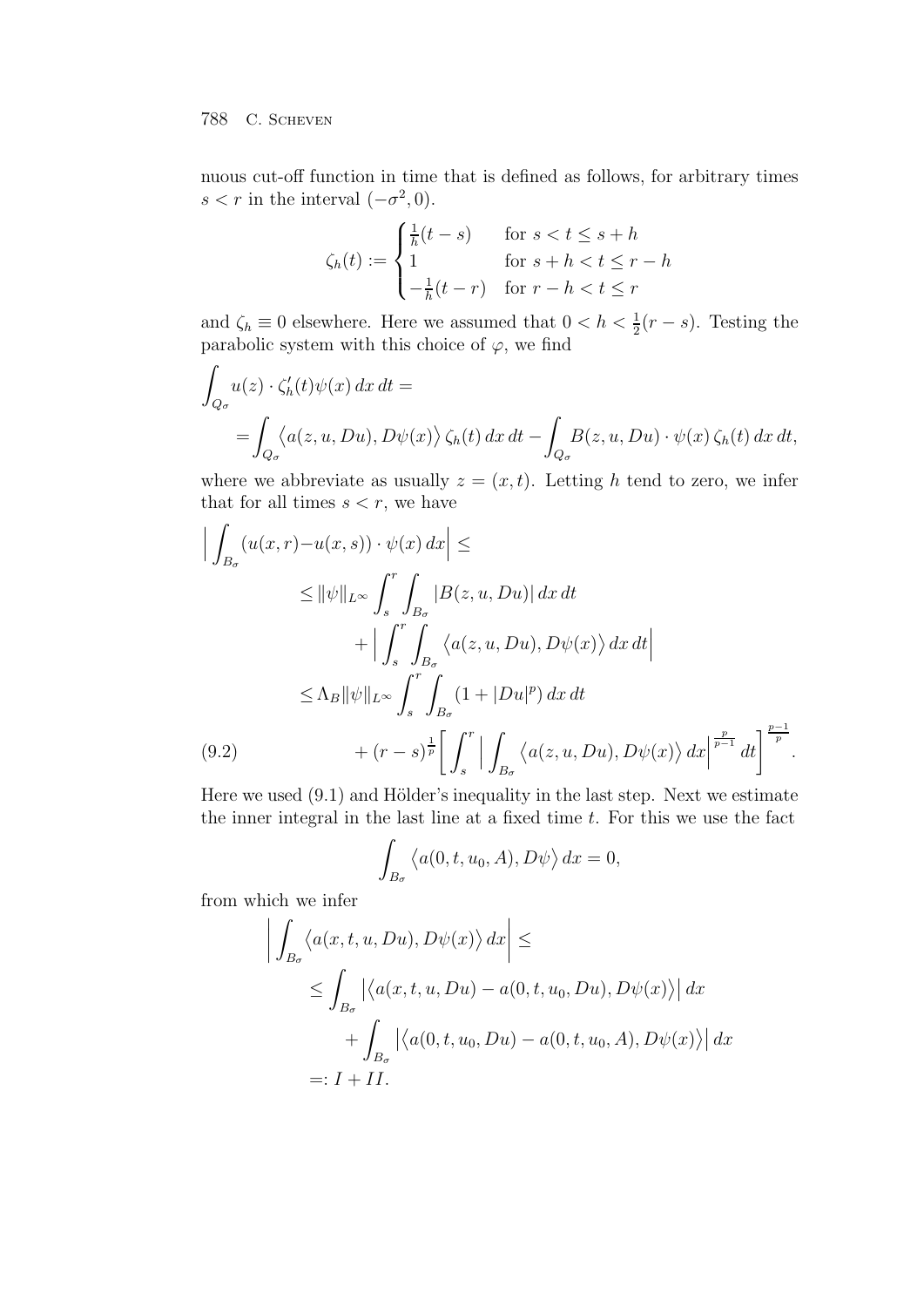The first term can be estimated by the continuity assumption (A3) as

$$
I \le c(p)\Lambda \int_{B_{\sigma} \times \{t\}} \theta(|u| + |u_0|, |x| + |u - u_0|)(1 + |Du|^{p-1})|D\psi| dx
$$
  
\n
$$
\le c(p)\Lambda \int_{B_{\sigma} \times \{t\}} \theta(|u| + |u_0|, |x| + |u - u_0|)(1 + M^{p-1})|D\psi| dx
$$
  
\n
$$
+ c(p)\Lambda \int_{B_{\sigma} \times \{t\}} \theta(|u| + |u_0|, |x| + |u - u_0|)|Du - A|^{p-1}|D\psi| dx
$$
  
\n
$$
=: I_1 + I_2.
$$

Here we used the assumption  $|A| \leq M$  for the last estimate. In order to bound the term  $I_1$ , we first apply Hölder's inequality and then the fact that  $\theta \leq 1$  and  $\tilde{\beta} \leq \beta$  by definition, which yields

$$
(9.3) \quad I_1 \le c(p, M) \Lambda \, \|D\psi\|_{L^p} \Big( \int_{B_{\sigma} \times \{t\}} [\theta(|u|+|u_0|, |x|+|u-u_0|)]^{\frac{\tilde{\beta}}{\tilde{\beta}}\frac{p}{p-1}} \, dx \Big)^{\frac{p-1}{p}}.
$$

For the estimate of  $I_2$ , we simply use  $\theta \leq 1$  and Hölder's inequality, which implies

(9.4) 
$$
I_2 \leq c(p)\Lambda \|D\psi\|_{L^p} \Big(\int_{B_{\sigma} \times \{t\}} |Du - A|^p dx\Big)^{\frac{p-1}{p}}.
$$

The term II will be estimated in different ways depending on whether  $|Du A| \leq 1$  or  $|Du-A| > 1$ . In the first case, we observe  $|u_0|+|A+\tau(Du-A)| \leq$  $|u_0| + |A| + |Du - A| \leq M + 1$  for all  $\tau \in (0, 1)$ , so that by  $(A4)$ ,

$$
\left| \langle a(0, t, u_0, Du) - a(0, t, u_0, A), D\psi(x) \rangle \right| \le
$$
  
\n
$$
\le \int_0^1 \left| \langle D_\xi a(0, t, u_0, A + \tau(Du - A))(Du - A), D\psi \rangle \right| d\tau
$$
  
\n
$$
\le \Lambda K_D(M+1)|Du - A||D\psi| \le \Lambda K_D(M+1)|Du - A|^{p-1}|D\psi|
$$

since  $|Du - A| \leq 1$  and  $p < 2$ . In the case  $|Du - A| > 1$ , we use instead the growth assumption  $(A2)$  on a, which implies

$$
\left| \langle a(0, t, u_0, Du) - a(0, t, u_0, A), D\psi(x) \rangle \right| \le
$$
  
\n
$$
\le c(p)\Lambda(1 + M^{p-1} + |Du|^{p-1})|D\psi|
$$
  
\n
$$
\le c(p)\Lambda(1 + M^{p-1})|Du - A|^{p-1}|D\psi|.
$$

Combining the last two estimates, we arrive at

(9.5) 
$$
II \le c\Lambda \int_{B_{\sigma} \times \{t\}} |Du - A|^{p-1} |D\psi| dx
$$

$$
\le c\Lambda ||D\psi||_{L^p} \Big(\int_{B_{\sigma} \times \{t\}} |Du - A|^p dx\Big)^{\frac{p-1}{p}},
$$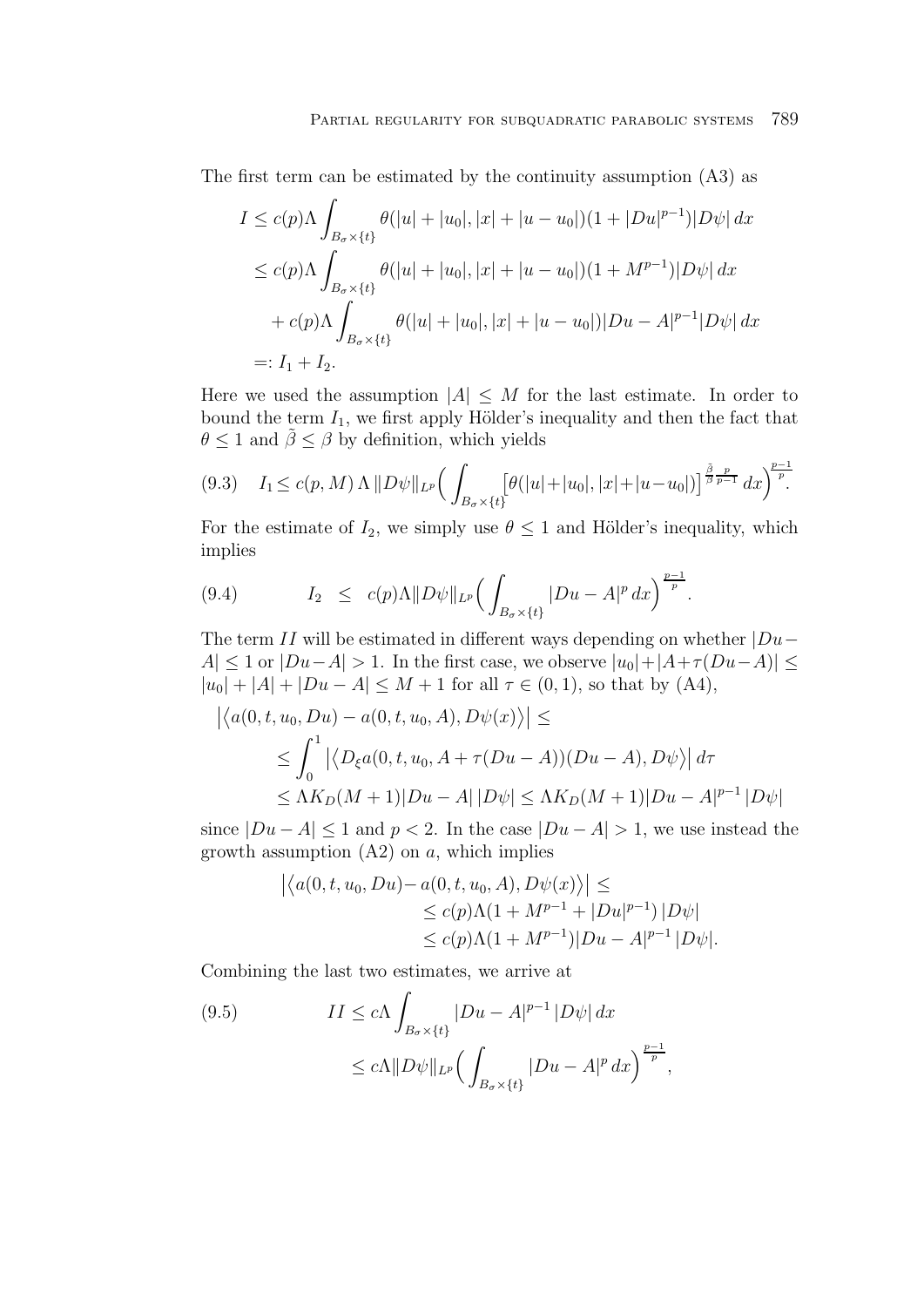by Hölder's inequality. Putting together the estimates  $(9.3)$ ,  $(9.4)$  and  $(9.5)$ , we have shown

$$
\left| \int_{B_{\sigma}} \left\langle a(x, t, u, Du), D\psi(x) \right\rangle dx \right|^{p} \le
$$
  
\n
$$
\leq c \Lambda^{\frac{p}{p-1}} \|D\psi\|_{L^p}^{\frac{p}{p-1}} \int_{B_{\sigma} \times \{t\}} |Du - A|^p dx
$$
  
\n
$$
+ c \Lambda^{\frac{p}{p-1}} \|D\psi\|_{L^p}^{\frac{p}{p-1}} \int_{B_{\sigma} \times \{t\}} \left[ \theta(|u| + |u_0|, |x| + |u - u_0|) \right]^{\frac{\tilde{\beta}}{\tilde{\beta}} \frac{p}{p-1}} dx.
$$

Integrating with respect to time, we infer from (9.2)

$$
\left| \int_{B_{\sigma}} (u(x, r) - u(x, s)) \cdot \psi(x) dx \right| \le
$$
  
\n
$$
\leq \Lambda_B ||\psi||_{L^{\infty}} \int_{s}^{r} \int_{B_{\sigma}} (1 + |Du|^{p}) dx dt
$$
  
\n
$$
+ c\Lambda (r - s)^{\frac{1}{p}} ||D\psi||_{L^{p}} \left( \left[ \int_{Q_{\sigma}} |Du - A|^{p} dz \right]^{\frac{p-1}{p}} + \left[ \int_{Q_{\sigma}} \left[ \theta(|u| + |u_{0}|, |x| + |u - u_{0}|) \right]^{\frac{\tilde{\beta}}{\tilde{\beta}} \frac{p}{p-1}} dz \right]^{\frac{p-1}{p}} \right)
$$
  
\n
$$
\leq \Lambda_B ||\psi||_{L^{\infty}} |Q_{\sigma}| \int_{Q_{\sigma}} (1 + |Du|^{p}) dz
$$
  
\n
$$
+ c\Lambda (r - s)^{\frac{1}{p}} ||D\psi||_{L^{p}} |Q_{\sigma}|^{\frac{p-1}{p}} \left( \left[ \int_{Q_{\sigma}} |Du - A|^{p} dz \right]^{\frac{p-1}{p}} + \left[ \int_{Q_{\sigma}} \left[ \theta(|u| + |u_{0}|, |x| + |u - u_{0}|) \right]^{\frac{\tilde{\beta}}{\tilde{\beta}}} dz \right]^{\frac{\tilde{\beta}}{2}} \right)
$$

by Hölder's inequality, since  $\tilde{\beta} \frac{p}{p-1} \leq 2$  by definition. The last integral can be estimated by the property  $(2.2)$  of  $\theta$ , combined with the assumption  $|u_0| \leq M$ . We get

$$
\int_{Q_{\sigma}} \left[ \theta(|u| + |u_0|, |x| + |u - u_0|) \right]^{\frac{2}{\beta}} dz \le
$$
\n
$$
\le K_{\theta} (2M + 1)^{\frac{2}{\beta}} \int_{Q_{\sigma}} (\sigma + |u - u_0|)^2 dz
$$
\n
$$
= K_{\theta} (2M + 1)^{\frac{2}{\beta}} \sigma^2 \int_{Q_{\sigma}} \left( 1 + \left| \frac{u - u_0}{\sigma} \right|^2 \right) dz = cY^{2/\tilde{\beta}}
$$

with  $Y$  as in the statement of the lemma. Alternatively, we can estimate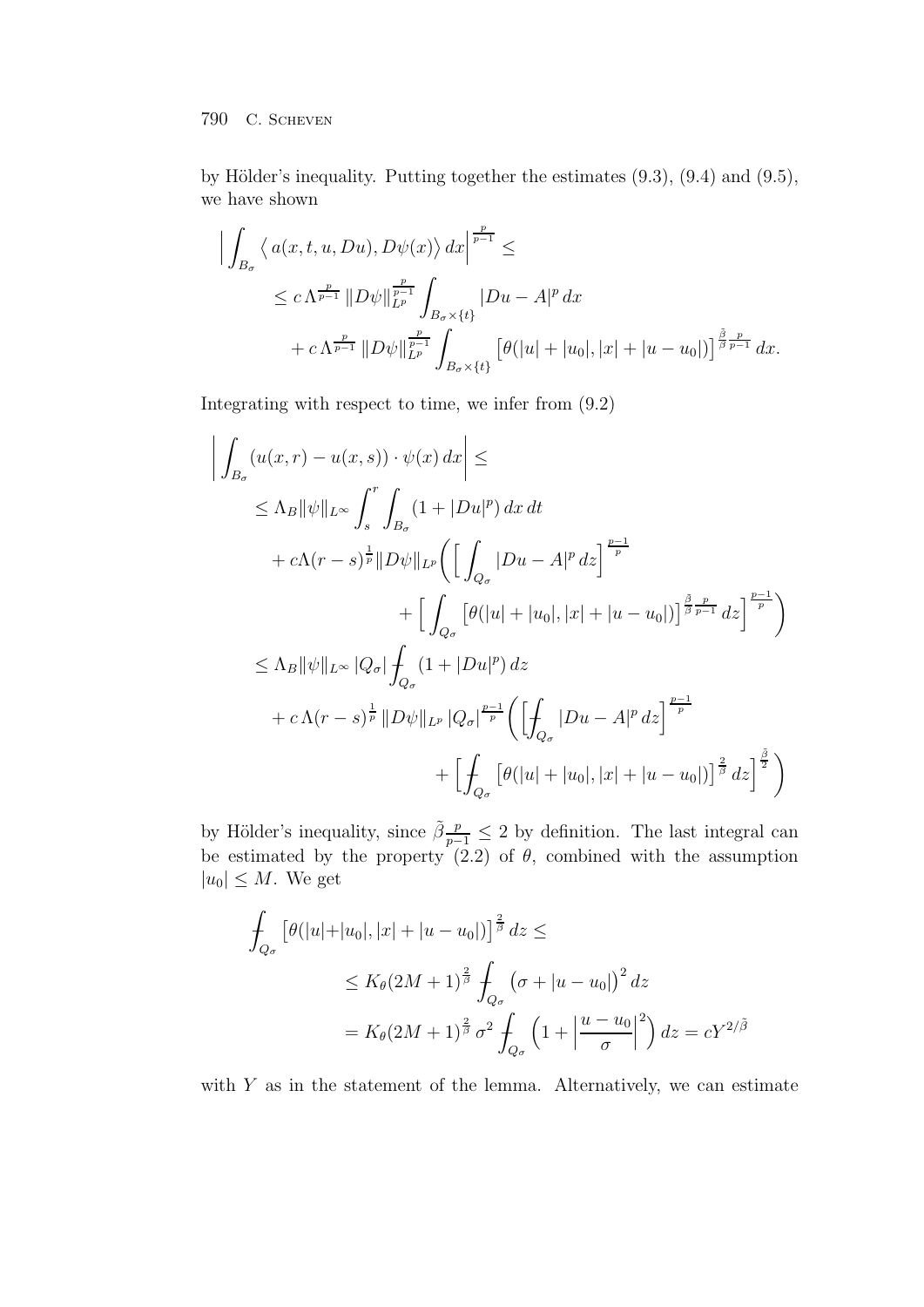the integral using the fact  $\theta \leq 1$ . Combining both estimates, we arrive at

$$
\left| \int_{B_{\sigma}} (u(x, r) - u(x, s)) \cdot \psi(x) dx \right|
$$
  
\n
$$
\leq \Lambda_B ||\psi||_{L^{\infty}} |Q_{\sigma}| \int_{Q_{\sigma}} (1 + |Du|^p) dz
$$
  
\n
$$
+ c\Lambda (r - s)^{\frac{1}{p}} ||D\psi||_{L^p} |Q_{\sigma}|^{\frac{p-1}{p}} \left( \left[ \int_{Q_{\sigma}} |Du - A|^p dz \right]^{\frac{p-1}{p}} + \min\{1, Y\} \right)
$$

for all  $\psi \in C_0^{\infty}(B_\sigma, \mathbb{R}^N)$  and all times  $r < s$  in  $(-\sigma^2, 0)$ . By an approximation argument, the above estimate also holds for all  $\psi \in W_0^{1,p} \cap L^\infty(B_\sigma, \mathbb{R}^N)$ . This establishes the claim.

Lemma 9.2 (Poincaré-Sobolev inequality for solutions). Assume that the function  $u \in C^0(-T, 0; L^2(\Omega, \mathbb{R}^N)) \cap L^p(-T, 0; W^{1,p}(\Omega, \mathbb{R}^N))$  weakly solves the system (2.1), under the assumptions stated in Section 2, and  $Q_{2R}(z_0) \subset \Omega_T$ for some  $R \in (0,1)$ . Furthermore assume that  $A : \mathbb{R}^n \to \mathbb{R}^N$  is a linear map and  $|u_{z_0,R}|+|A| \leq M$  for some  $M > 0$ . Then there holds

$$
R^{-2} \n\int_{Q_R(z_0)} |u - u_{z_0,R} - A(x - x_0)|^2 \, dz \le
$$
  
\n
$$
\leq c_6 \left( \n\int_{Q_{2R}(z_0)} |Du - A|^p \, dz \right)^{\frac{2}{p}} + c_6 \left( \n\int_{Q_{2R}(z_0)} |Du - A|^p \, dz \right)^{\frac{2}{p}(p-1)}
$$
  
\n
$$
+ c_6 R^{2\tilde{\beta}} \left( \n\int_{Q_{2R}(z_0)} (1 + |Du|^p) \, dz \right)^2,
$$

where  $\tilde{\beta} = \min\{\beta, 2(p-1)/p\}$ , with a constant  $c_6$  that depends only on  $M, K_{\theta}(\cdot), K_{D}(\cdot), n, N, p, \Lambda, \nu,$  and in the case of natural growth additionally on  $M_u, \Lambda_1(M_u)$  and  $\Lambda_2(M_u)$ .

In the case of a system without u-dependence, the estimate holds without a condition on  $|u_{z_0,R}|$ .

**Proof.** We assume again that  $z_0 = 0$ . Let  $\sigma$  and  $\rho$  be two radii with  $R \leq \sigma < \rho \leq 2R$ . We choose a symmetric smoothing kernel  $\psi \in C_0^{\infty}(B_1)$ with  $\int_{B_1} \psi dx = 1$  and  $\|\psi\|_{L^\infty} + \|D\psi\|_{L^\infty} \leq 2(n+2)|B^n|^{-1}$ . The rescaled functions  $\psi_R(x) := R^{-n} \psi(\frac{x}{R})$  satisfy

$$
(9.6) \t\t\t ||D\psi_R||_{L^p} \le c(n)R^{-1-n\frac{p-1}{p}} \le c(n)\sigma^{-1-n\frac{p-1}{p}}
$$

(9.7)  $\|\psi_B\|_{L^\infty} \le c(n)R^{-n} \le c(n)\sigma^{-n}.$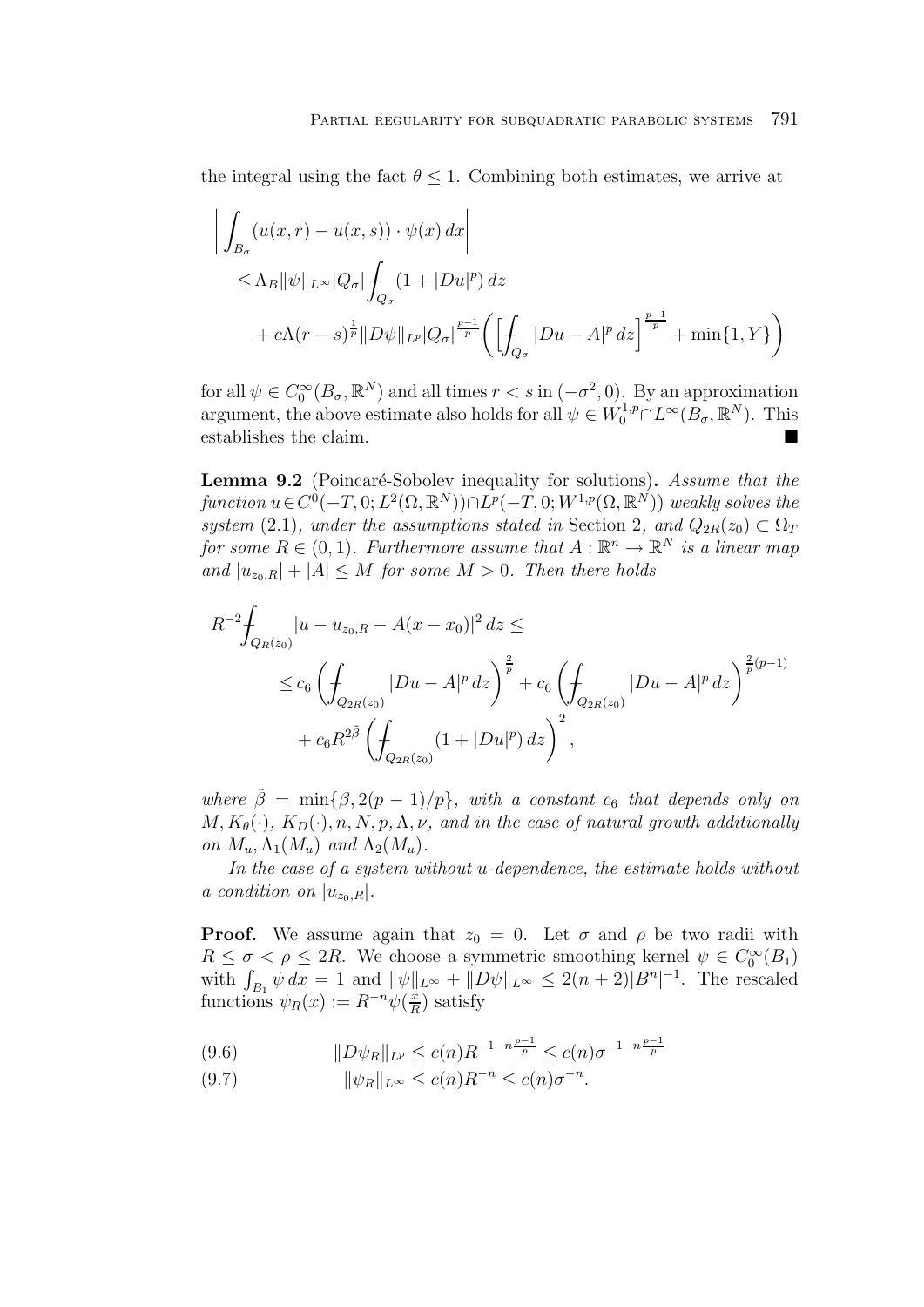In the sequel, we will employ several different notions of means of  $u$ . For means over the time slice at time  $t \in (-R^2, 0)$ , we shall write

$$
\tilde{u}_R(t) := \int_{B_R} u(x, t) dx \quad \text{and} \quad \tilde{u}_R^{\psi}(t) := \int_{B_R} u(x, t) \psi_R(x) dx,
$$

and for means over the cylinder  $Q_R$ , we will use the notations

$$
u_R := \int_{Q_R} u(z) dz = \int_{-R^2}^0 \tilde{u}_R(t) dt
$$
 and  $u_R^{\psi} := \int_{-R^2}^0 \tilde{u}_R^{\psi}(t) dt$ .

We will refer to the means involving  $\psi$  as  $\psi$ -means later. At first, we want to compare the different notions of means. We apply Lemma 9.1 with  $u_0 = u_R$ , using  $|u_R| + |A| \leq M$ . Since  $\psi_R \in C_0^{\infty}(B_{\sigma})$ , the lemma yields for any  $t\in(-\sigma^2,0)$ 

$$
(9.8) \quad \left| \tilde{u}_R^{\psi}(t) - u_R^{\psi} \right| \le
$$
\n
$$
\leq \int_{-R^2}^0 \left| \tilde{u}_R^{\psi}(t) - \tilde{u}_R^{\psi}(s) \right| ds \leq 4 \int_{-\sigma^2}^0 \left| \tilde{u}_R^{\psi}(t) - \tilde{u}_R^{\psi}(s) \right| ds
$$
\n
$$
\leq c\sigma^{2/p} \left( \sigma^{n+2} \right)^{\frac{p-1}{p}} \left\| D\psi_R \right\|_{L^p} \left( \left[ \int_{Q_{\sigma}} |Du - A|^p \, dz \right]^{\frac{p-1}{p}} + \min\{1, Y\} \right)
$$
\n
$$
+ c\sigma^{n+2} \|\psi_R\|_{L^{\infty}} \int_{Q_{\sigma}} (1 + |Du|^p) \, dz
$$
\n
$$
\leq c\sigma \left( \left[ \int_{Q_{2R}} |Du - A|^p \, dz \right]^{\frac{p-1}{p}} + \min\{1, Y\} \right) + c\sigma^2 \int_{Q_{2R}} (1 + |Du|^p) \, dz
$$

by (9.6) and (9.7), where  $Y = Y(\sigma, 0; u_R)$  with the notation introduced in Lemma 9.1. Furthermore, we note that by Jensen's and Poincaré's inequalities, there holds

$$
\begin{aligned}\n|u_R - u_R^{\psi}|^p &\leq \int_{-R^2}^0 |\tilde{u}_R(t) - \tilde{u}_R^{\psi}(t)|^p \, dt \\
&\leq 2^{p-1} \int_{Q_R} \left( |u(x, t) - \tilde{u}_R(t) - Ax|^p + |u(x, t) - \tilde{u}_R^{\psi}(t) - Ax|^p \right) \, dz \\
&\leq c(p, n) R^p \int_{Q_R} |Du - A|^p \, dz \leq c(p, n) \sigma^p \int_{Q_{2R}} |Du - A|^p \, dz.\n\end{aligned}
$$

Here we applied the Poincaré inequality separately on the time slices, once for functions with vanishing mean value and once for those with vanishing  $\psi$ -mean value.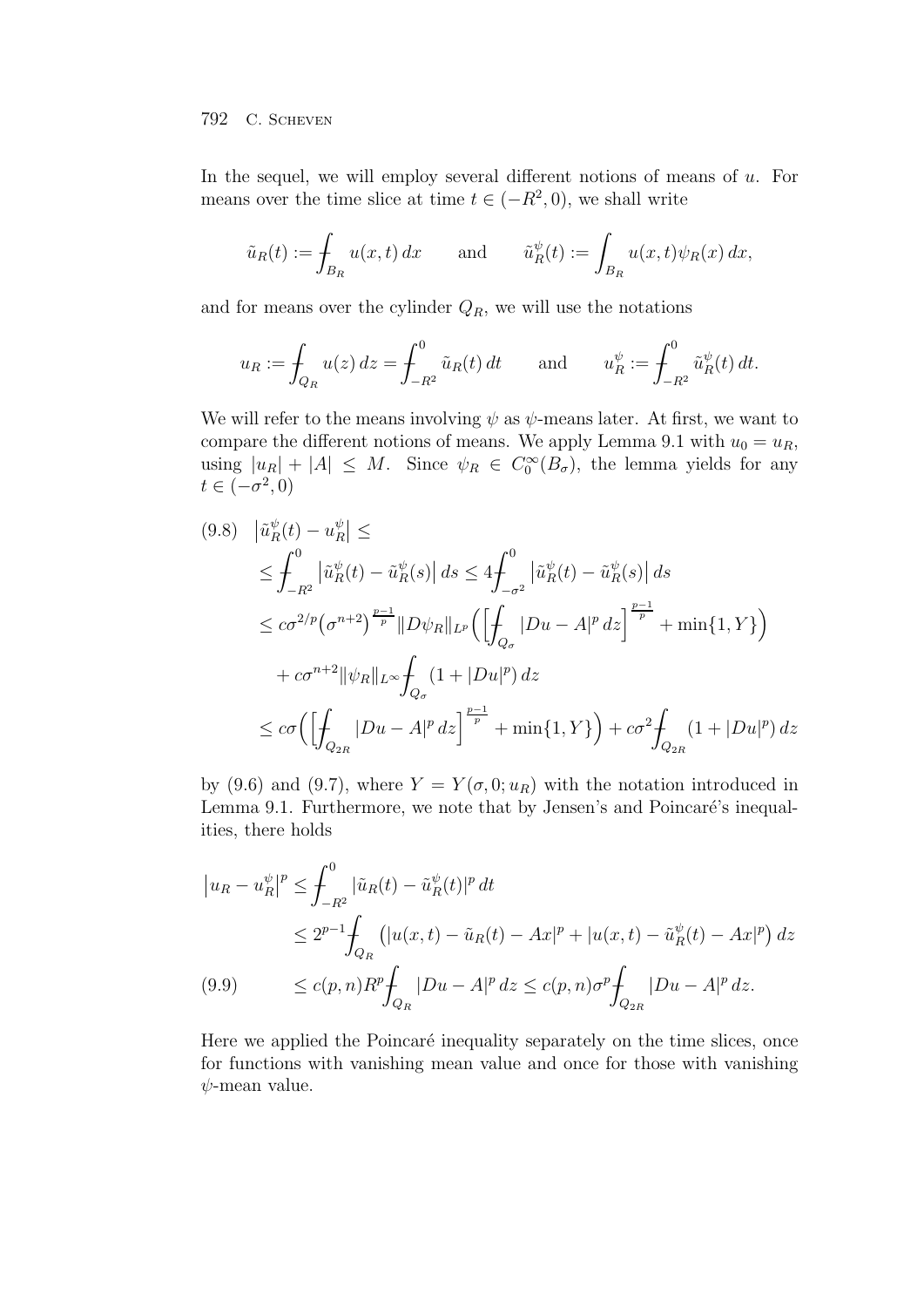Next, we give an estimate for the behavior of the  $\psi$ -means under a change of the radius. For this we subsequently use the symmetry of  $\psi$ , Jensen's inequality and the fact  $\sigma \in [R, 2R]$ , which leads to the estimate

$$
\int_{-\sigma^2}^0 |\tilde{u}_R^{\psi}(t) - \tilde{u}_\sigma^{\psi}(t)|^p dt = \int_{-\sigma^2}^0 \left| \int_{B_R} (u(x, t) - \tilde{u}_\sigma^{\psi}(t) - Ax) \psi_R(x) dx \right|^p dt
$$
  

$$
\leq c \int_{-\sigma^2}^0 \left( \int_{B_\sigma} |u(x, t) - \tilde{u}_\sigma^{\psi}(t) - Ax|^2 dx \right)^{\frac{p}{2}} dt.
$$

Combining this with the Minkowski inequality, we infer

$$
\int_{-\sigma^2}^0 \left( \int_{B_{\sigma}} \left| \frac{u(x,t) - \tilde{u}_R^{\psi}(t) - Ax}{\sigma} \right|^2 dx \right)^{\frac{p}{2}} dt \le
$$
  

$$
\le c \int_{-\sigma^2}^0 \left( \int_{B_{\sigma}} \left| \frac{u(x,t) - \tilde{u}_\sigma^{\psi}(t) - Ax}{\sigma} \right|^2 dx \right)^{\frac{p}{2}} dt.
$$

Now we slicewise apply the Poincaré inequality for functions with vanishing  $\psi$ -mean value to the right-hand side of the above estimate, using  $p > \frac{2n}{n+2}$ . This leads to

$$
(9.10) \quad \int_{-\sigma^2}^0 \left(\int_{B_{\sigma}} \left|\frac{u(x,t)-\tilde{u}_R^{\psi}(t)-Ax}{\sigma}\right|^2 dx\right)^{\frac{p}{2}} dt \leq c \int_{Q_{\sigma}} |Du-A|^p \, dz.
$$

We apply Minkowski's inequality and employ the estimates (9.10), (9.8) and (9.9) with the result

$$
\int_{-\sigma^2}^{0} \left( \oint_{B_{\sigma}} \left| \frac{u(x,t) - u_R - Ax}{\sigma} \right|^2 dx \right)^{\frac{p}{2}} dt \le
$$
\n
$$
\leq c \int_{-\sigma^2}^{0} \left( \oint_{B_{\sigma}} \left| \frac{u(x,t) - \tilde{u}_R^{\psi}(t) - Ax}{\sigma} \right|^2 dx \right)^{\frac{p}{2}} dt
$$
\n
$$
+ c \int_{-\sigma^2}^{0} \sigma^{-p} |\tilde{u}_R^{\psi}(t) - u_R^{\psi}|^p dt + c \sigma^{-p} |u_R^{\psi} - u_R|^p
$$
\n
$$
\leq c \int_{Q_{2R}} |Du - A|^p dz + c \left[ \oint_{Q_{2R}} |Du - A|^p dz \right]^{p-1}
$$
\n
$$
+ c \min\{1, Y^p\} + cR^p \left[1 + \oint_{Q_{2R}} |Du|^p dz\right]^p.
$$

We introduce the abbreviations

$$
\Psi_2^A(r) := \int_{Q_r} \left| \frac{u(z) - u_R - Ax}{r} \right|^2 dz
$$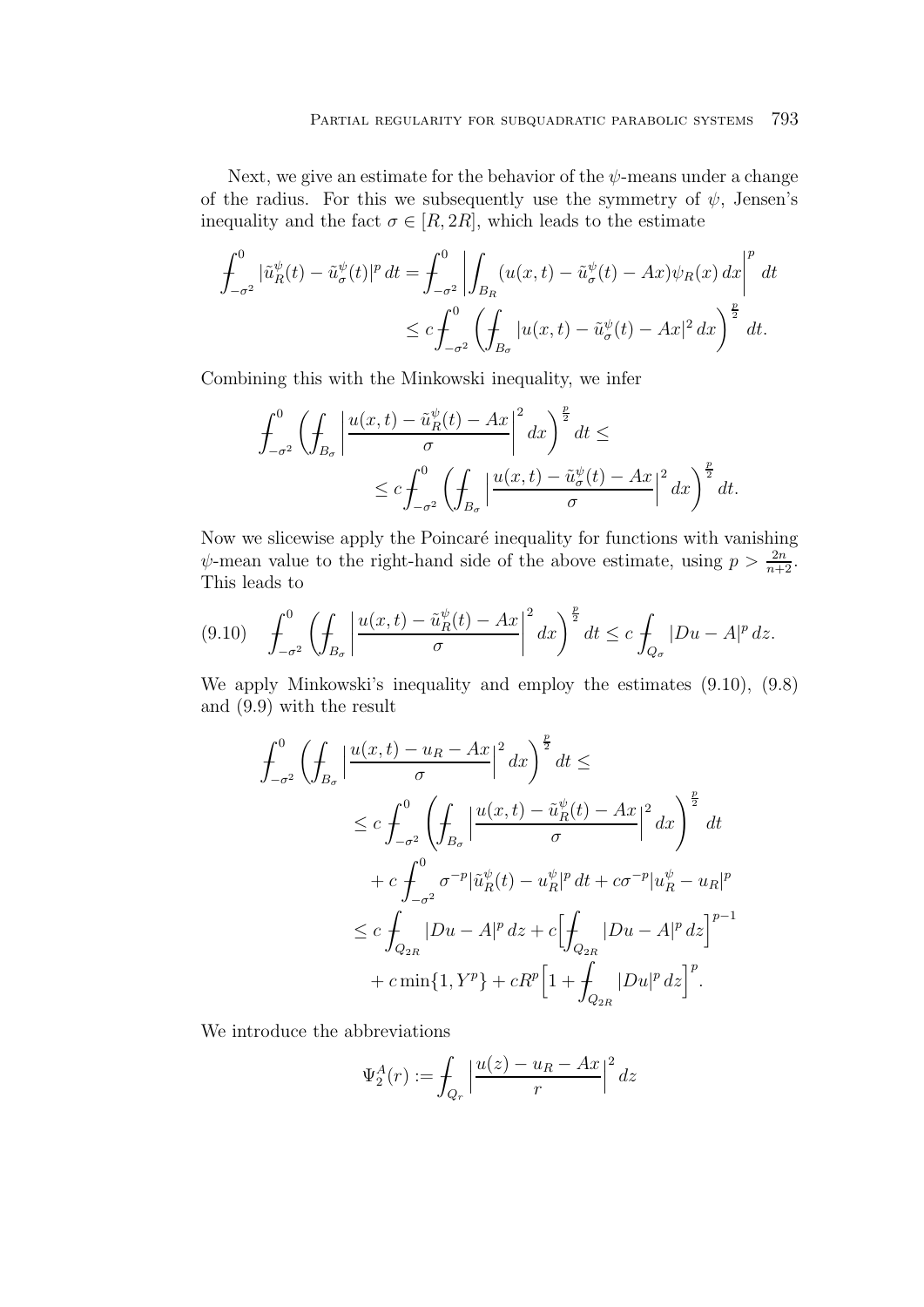and

$$
\widehat{\Phi}_p^A(r) := \int_{Q_r} |Du - A|^p \, dz + \left[ \int_{Q_r} |Du - A|^p \, dz \right]^{p-1}
$$

for all  $r \in [R, 2R]$ . With this notation, the last inequality reads

$$
(9.11) \quad \int_{-\sigma^2}^{0} \left( \int_{B_{\sigma}} \left| \frac{u(x,t) - u_R - Ax}{\sigma} \right|^2 dx \right)^{\frac{p}{2}} dt \le
$$
  

$$
\le c \left( \widehat{\Phi}_p^A(2R) + \min\{1, Y^p\} + R^p \Big[ 1 + \int_{Q_{2R}} |Du|^p dz \Big]^p \right).
$$

From Theorem 4.1 with  $\ell(x) = u_R + Ax$  we know, since  $|u_R| + |A| \le M$ ,

$$
\sup_{-\sigma^2 < s < 0} \int_{B_{\sigma}} \left| \frac{u(x,s) - u_R - Ax}{\sigma} \right|^2 dx \le
$$
\n
$$
(9.12) \le c_0 \frac{(2R)^2}{(\rho - \sigma)^2} \int_{Q_{\rho}} \left| \frac{u(x,t) - u_R - Ax}{\rho} \right|^2 dx + c_0 (2R)^{2\beta}.
$$

Combining the estimates (9.12) and (9.11), we infer

$$
\Psi_2^A(\sigma) = \int_{Q_{\sigma}} \left| \frac{u - u_R - Ax}{\sigma} \right|^2 dz
$$
\n
$$
\leq c \sup_{-\sigma^2 < s < 0} \left( \int_{B_{\sigma}} \left| \frac{u(x, s) - u_R - Ax}{\sigma} \right|^2 dx \right)^{1 - \frac{p}{2}} \times
$$
\n
$$
\times \int_{-\sigma^2}^0 \left( \int_{B_{\sigma}} \left| \frac{u(x, t) - u_R - Ax}{\sigma} \right|^2 dx \right)^{\frac{p}{2}} dt
$$
\n
$$
\leq c \left( \frac{R^{2 - p}}{(\rho - \sigma)^{2 - p}} \left[ \Psi_2^A(\rho) \right]^{1 - \frac{p}{2}} + R^{\beta(2 - p)} \right) \times
$$
\n
$$
\times \left( \widehat{\Phi}_p^A(2R) + \min \left\{ 1, Y^p \right\} + R^p \left[ 1 + \int_{Q_{2R}} |Du|^p dz \right]^p \right).
$$

Applying Young's inequality with exponents  $\frac{2}{2-p}$  and  $\frac{2}{p}$ , we conclude

$$
(9.13) \t\Psi_2^A(\sigma) \le \frac{1}{2} \Psi_2^A(\rho) + R^{2\beta} + c \Big( \frac{R}{\rho - \sigma} \Big)^{\frac{2}{p}(2-p)} \Big( \Big[ \widehat{\Phi}_p^A(2R) \Big]^{\frac{2}{p}} + \min \left\{ 1, Y^2 \right\} + R^2 \Big[ 1 + \int_{Q_{2R}} |Du|^p \, dz \Big]^2 \Big)
$$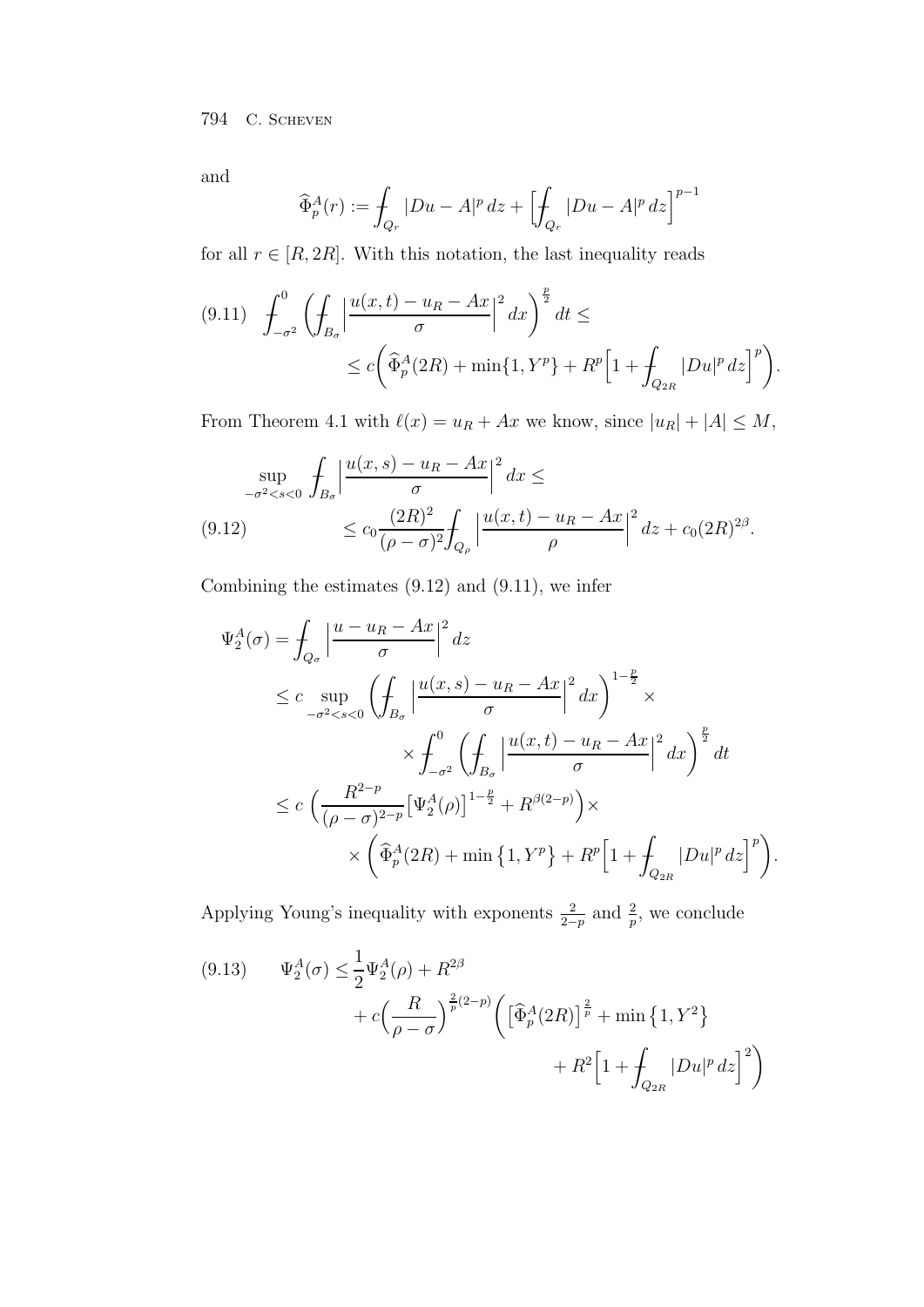for all  $\sigma < \rho$  in the interval [R, 2R]. In order to estimate the term Y, we apply this estimate with the choice  $A = 0$  and infer from Young's inequality, since  $p - 1 \in [0, 1]$ ,

$$
\Psi_2^0(\sigma) \le \frac{1}{2} \Psi_2^0(\rho) + R^{2\beta} \n+ c \left( \frac{R}{\rho - \sigma} \right)^{\frac{2}{p}(2-p)} \left( \left[ \widehat{\Phi}_p^0(2R) \right]^{\frac{2}{p}} + \left[ 1 + \int_{Q_{2R}} |Du|^p \, dz \right]^2 \right) \n\le \frac{1}{2} \Psi_2^0(\rho) + c \left( \frac{R}{\rho - \sigma} \right)^{\frac{2}{p}(2-p)} \left[ 1 + \int_{Q_{2R}} |Du|^p \, dz \right]^2,
$$

where we used the facts  $R \leq 1$  and  $\frac{R}{\rho - \sigma} \geq 1$  in the last step. Since the above estimate holds for all radii  $\sigma < \rho$  in [R, 2R], we may apply Lemma 3.4 with  $\sigma_0 = \sigma$  and  $\rho_0 = \rho$ , which gives

$$
\int_{Q_{\sigma}} \left| \frac{u - u_R}{\sigma} \right|^2 dz = \Psi_2^0(\sigma) \le c \left( \frac{R}{\rho - \sigma} \right)^{\frac{2}{p}(2-p)} \left[ 1 + \int_{Q_{2R}} |Du|^p \, dz \right]^2
$$

for all  $\sigma < \rho$  in [R, 2R]. We can thus estimate, since  $\sigma \leq 2R$  and  $\frac{R}{\rho - \sigma} \geq 1$ ,

$$
Y^2 = \sigma^{2\tilde{\beta}} \Biggl[ \int_{Q_{\sigma}} \left( 1 + \left| \frac{u - u_R}{\sigma} \right|^2 \right) dz \Biggr]^{\tilde{\beta}} \n\leq c R^{2\tilde{\beta}} \Biggl( \frac{R}{\rho - \sigma} \Biggr)^{\frac{2}{p}(2-p)\tilde{\beta}} \Biggl[ 1 + \int_{Q_{2R}} |Du|^p \, dz \Biggr]^{2\tilde{\beta}}.
$$

Plugging this estimate into (9.13) and keeping in mind that  $\frac{R}{\rho - \sigma} \geq 1$ ,  $R \leq 1$ and  $\tilde{\beta}$  < 1, we conclude

$$
\begin{split} \Psi_{2}^{A}(\sigma) & \leq \frac{1}{2} \Psi_{2}^{A}(\rho) + R^{2\beta} \\ & + c \Big( \frac{R}{\rho - \sigma} \Big)^{\frac{2}{p}(2-p)(1 + \tilde{\beta})} \left( \Big[ \widehat{\Phi}_{p}^{A}(2R) \Big]^{\frac{2}{p}} + R^{2\tilde{\beta}} \Big[ 1 + \int_{Q_{2R}} |Du|^{p} \, dz \Big]^{2} \right). \end{split}
$$

We apply again Lemma 3.4, now with  $\sigma_0 = R$  and  $\rho_0 = 2R$ , and arrive at

$$
\int_{Q_R} \left| \frac{u - u_R - Ax}{R} \right|^2 dz = \Psi_2^A(R)
$$
\n
$$
\leq c \left( \left[ \widehat{\Phi}_p^A(2R) \right]^{\frac{2}{p}} + R^{2\tilde{\beta}} \left[ 1 + \int_{Q_{2R}} |Du|^p dz \right]^2 \right),
$$

since  $R \leq 1$  and  $\tilde{\beta} \leq \beta$ . Recalling the definition of  $\widehat{\Phi}_{p}^{A}$ , we derive the claim.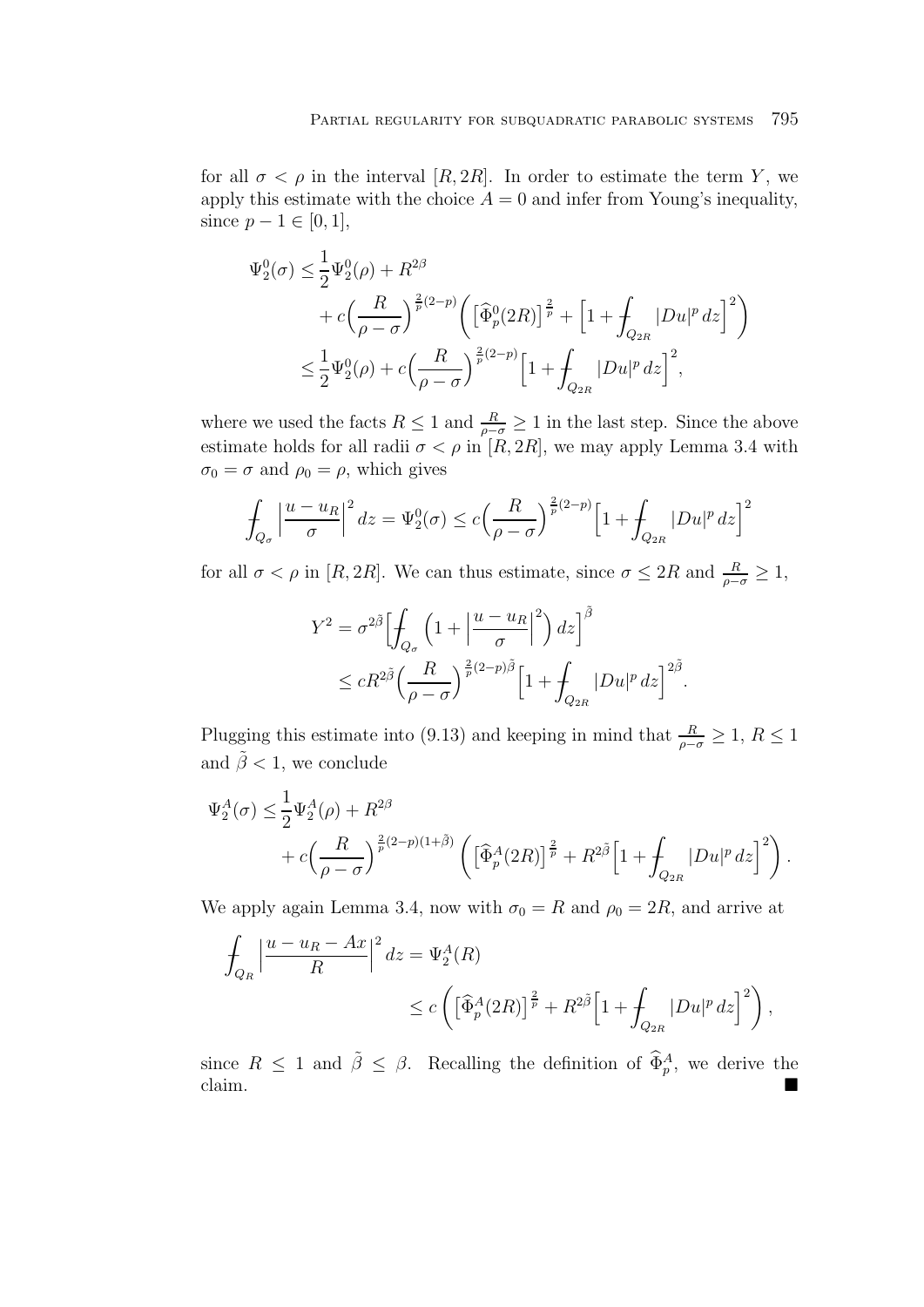## **10. Characterization of the singular set**

In this section, we will complete the proofs of Theorem 1.1 and the Propositions 1.2 and 1.3.

**Proof of Proposition 1.2.** For the proof of the proposition, we will show that every point  $z_0 \in \Omega_T \setminus (\Sigma_1^u \cup \Sigma_2^u)$  is a regular point. First we observe that for any such point  $z_0$ , by the definition of  $\Sigma_1^u$  and  $\Sigma_2^u$  we can find a sequence  $\rho_k \searrow 0$  with

$$
\lim_{k \to \infty} \int_{Q_{2\rho_k}(z_0)} |Du - (Du)_{z_0,2\rho_k}|^p \, dz = 0 \quad \text{and}
$$
  

$$
M := \lim_{k \to \infty} \left( |u_{z_0,\rho_k}| + |(Du)_{z_0,\rho_k}| \right) < \infty.
$$

Consequently, there also holds

(10.1) 
$$
\lim_{k \to \infty} \int_{Q_{2\rho_k}(z_0)} |Du - (Du)_{z_0, \rho_k}|^p dz = 0,
$$

and

$$
(10.2) \limsup_{k \to \infty} \int_{Q_{2\rho_k}(z_0)} |Du|^p dz \le
$$
  
 
$$
\leq 2^{p-1} \lim_{k \to \infty} \int_{Q_{2\rho_k}(z_0)} |Du - (Du)_{z_0, \rho_k}|^p dz + 2^{p-1} \lim_{k \to \infty} |(Du)_{z_0, \rho_k}|^p < \infty.
$$

Applying the Poincaré inequality from Lemma 9.2 with  $R = \rho_k$  and  $A =$  $(Du)_{z_0,\rho_k}$ , we thus infer for some  $\tilde{\beta} > 0$  and the function  $\varphi(t) := t^{2/p} + t^{2(p-1)/p}$ 

$$
\rho_k^{-2} \int_{Q_{\rho_k}(z_0)} |u - u_{z_0, \rho_k} - (Du)_{z_0, \rho_k}(x - x_0)|^2 dz \le
$$
  
\n
$$
\le c \varphi \Biggl( \int_{Q_{2\rho_k}(z_0)} |Du - (Du)_{z_0, \rho_k}|^p dz \Biggr) + c \rho_k^{2\tilde{\beta}} \Biggl( \int_{Q_{2\rho_k}(z_0)} (1 + |Du|^p) dz \Biggr)^2
$$
  
\n
$$
\implies 0,
$$

where we applied  $(10.1)$  and  $(10.2)$  in the last step. Thus, Theorem 8.3 yields that Du is of class  $C^{\beta,\beta/2}$  in a neighborhood of  $z_0$ , as claimed.

**Proof of Theorem 1.1.** Lebesgue's differentiation theorem implies  $|\Sigma_1^u|$  =  $0 = \left| \Sigma_2^u \right|$ . Consequently, Proposition 1.2 implies that the singular set is negligible, more precisely  $Du \in C^{(\beta,\beta/2)}_{loc}(\Omega^u,\mathbb{R}^{Nn})$  for an open set with  $|\Omega_T \setminus \Omega^u|=0$ . In order to show that  $u \in C^{\alpha,\alpha/2}_{\text{loc}}(\Omega^u,\mathbb{R}^N)$  for every  $\alpha \in (0,1)$ , we note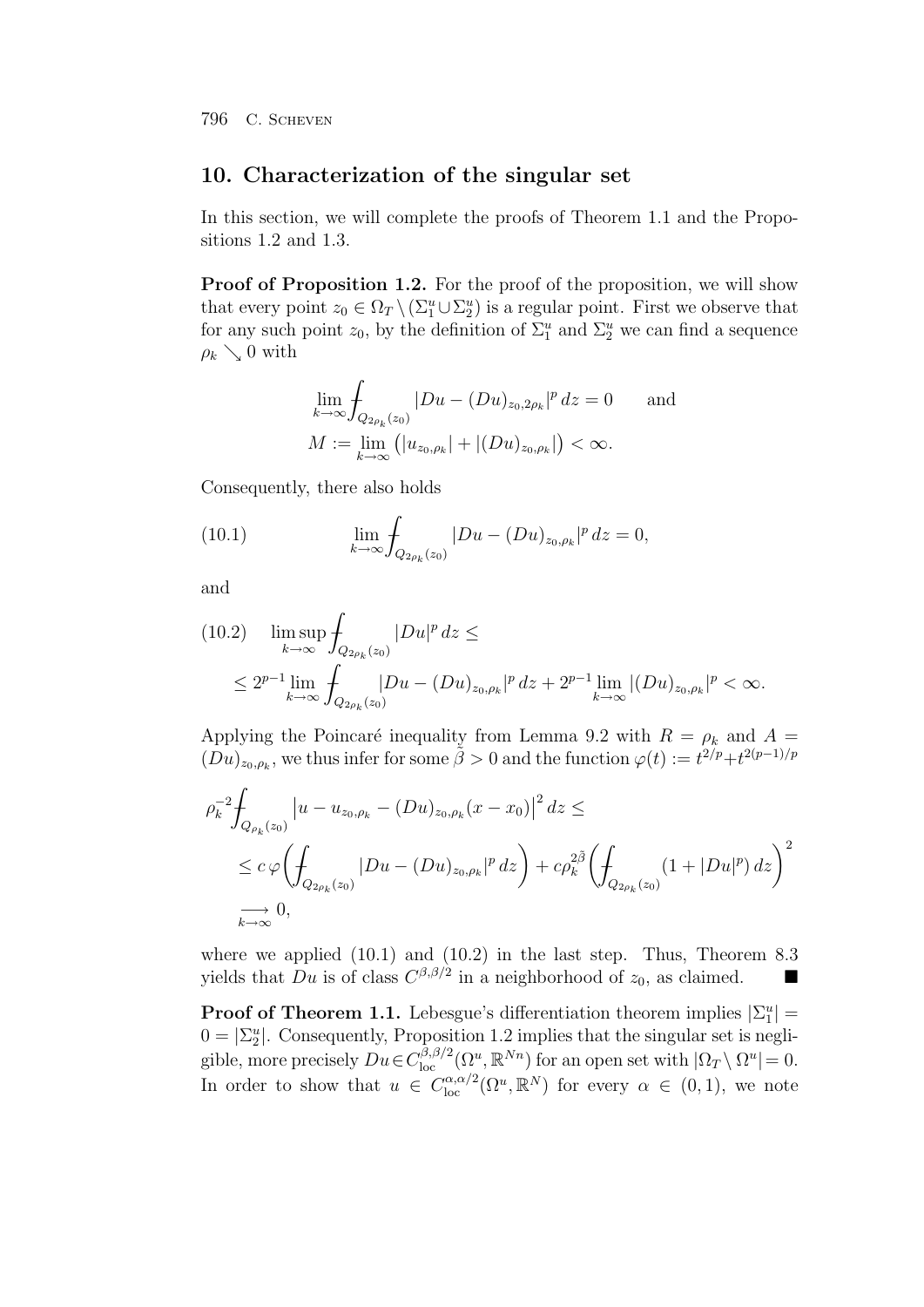that for every  $w_0 \in \Omega^u$  there is a neighborhood U of  $w_0$  and a constant  $L = L(w_0) \geq 1$  with  $||Du||_{C^{\beta,\beta/2}(U)} \leq L$  on U. The Poincaré inequality from Lemma 9.2 thus implies for every parabolic cylinder  $Q_{2\rho}(z_0) \subset U$  with  $\rho \leq 1$ 

$$
\rho^{-2} \int_{Q_{\rho}(z_0)} \left| u - u_{z_0, \rho} - (Du)_{z_0, \rho}(x - x_0) \right|^2 dz \le
$$
  
\$\le c(L\rho^{\beta})^2 + c(L\rho^{\beta})^{2(p-1)} + c\rho^{2\tilde{\beta}}(1 + L^p)^2 \le c(1 + L^{2p}),

since  $\rho \leq 1$  and  $\tilde{\beta} > 0$ . From this we infer

$$
\int_{Q_{\rho}(z_0)} |u - u_{z_0, \rho}|^2 dz \le
$$
\n
$$
\leq 2 \int_{Q_{\rho}(z_0)} |u - u_{z_0, \rho} - (Du)_{z_0, \rho}(x - x_0)|^2 dz + 2\rho^2 |(Du)_{z_0, \rho}|^2
$$
\n
$$
\leq c(1 + L^{2p})\rho^2
$$

for all  $z_0 \in U$  and all sufficiently small radii  $\rho > 0$ . By the characterization of Hölder continuous maps by Campanato-Da Prato [23], this implies the claim  $u \in C_{\text{loc}}^{\alpha,\alpha/2}(\Omega^u,\mathbb{R}^N)$  for all  $\alpha \in (0,1)$ .

**Proof of Proposition 1.3.** We choose an arbitrary point  $z_0 \in \Omega_T \setminus (S_1^u \cup S_2^u)$ and claim that  $z_0$  is a regular point. By the choice of  $z_0$ , we can find a sequence  $\rho_k \searrow 0$  with

(10.3) 
$$
\lim_{k \to \infty} \int_{Q_{2\rho_k}(z_0)} |V(Du) - [V(Du)]_{z_0, 2\rho_k}|^2 dz = 0
$$

and

$$
\limsup_{k \to \infty} \int_{Q_{2\rho_k}(z_0)} |V(Du)|^2 dz < \infty.
$$

Here we argued similarly as in the derivation of (10.2) for the last estimate. By Lemma  $3.1(i)$ , we know furthermore

(10.4) 
$$
\limsup_{k \to \infty} \int_{Q_{2\rho_k}(z_0)} |Du|^p dz < \infty.
$$

Next we employ Lemma 3.1(iii), which yields for any  $A_k \in \mathbb{R}^{Nn}$ 

$$
|Du - A_k|^p \le c(1 + |A_k|^2 + |Du|^2)^{\frac{2-p}{2}} \, |V(Du) - V(A_k)|^p
$$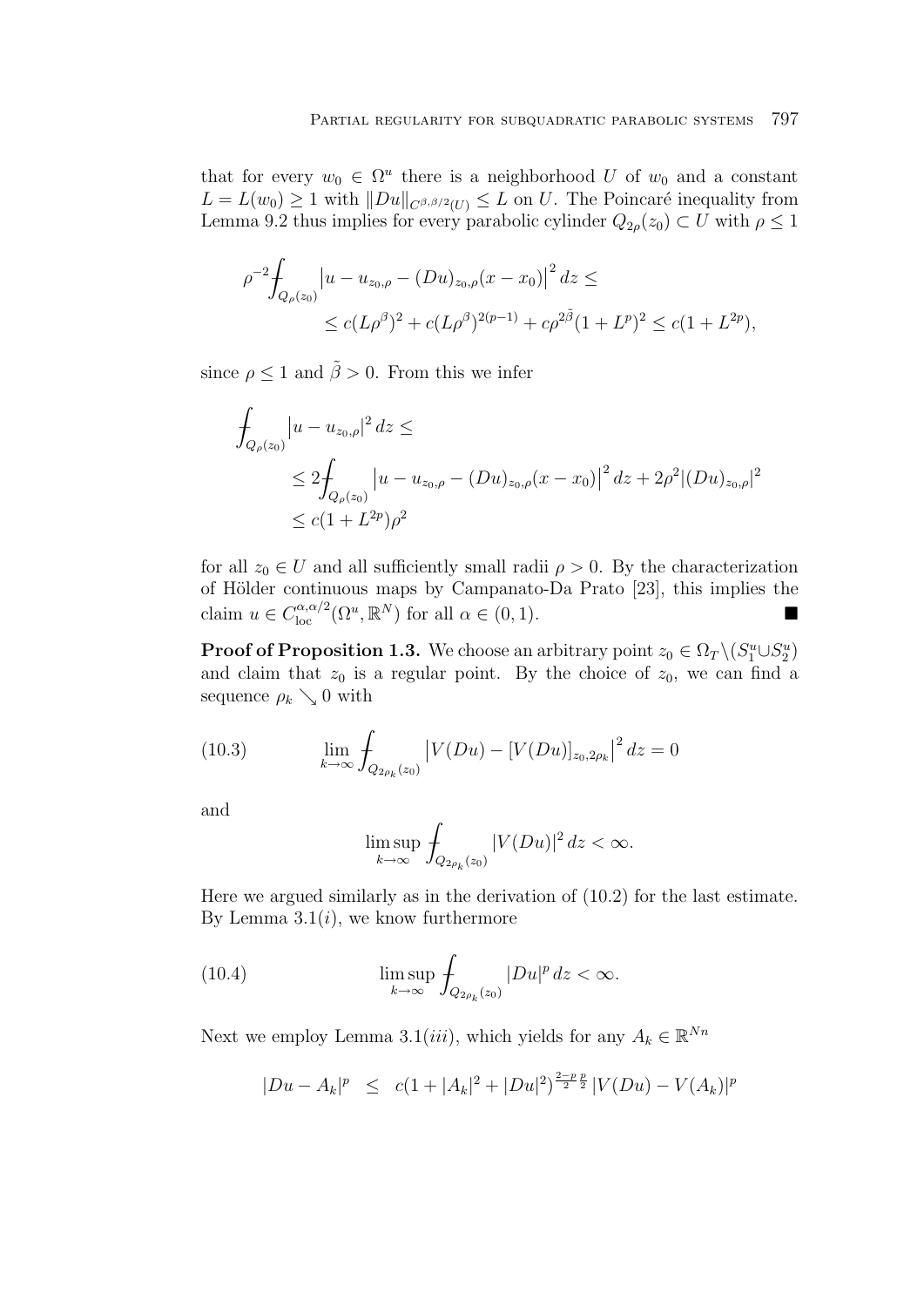so that by Hölder's inequality,

$$
\limsup_{k \to \infty} \oint_{Q_{2\rho_k}(z_0)} |Du - (Du)_{z_0, \rho_k}|^p dz \le
$$
\n
$$
\le c \limsup_{k \to \infty} \oint_{Q_{2\rho_k}(z_0)} |Du - A_k|^p dz
$$
\n
$$
\le c \limsup_{k \to \infty} \left(1 + |A_k|^p + \oint_{Q_{2\rho_k}(z_0)} |Du|^p dz\right)^{\frac{2-p}{2}} \times
$$
\n
$$
\times \left(\oint_{Q_{2\rho_k}(z_0)} |V(Du) - V(A_k)|^2 dz\right)^{\frac{p}{2}}.
$$

Here, we choose  $A_k \in \mathbb{R}^{Nn}$  with  $V(A_k)=[V(Du)]_{z_0,2\rho_k}$ , which satisfies

(10.5) 
$$
\limsup_{k \to \infty} |A_k| < \infty
$$

because of Lemma 3.1(*i*) and  $z_0 \notin S_2^u$ . Plugging this choice of  $A_k$  in the above estimate and using  $(10.5)$ ,  $(10.4)$  and  $(10.3)$ , we deduce

(10.6) 
$$
\lim_{k \to \infty} \int_{Q_{2\rho_k}(z_0)} |Du - (Du)_{z_0, \rho_k}|^p dz = 0.
$$

In the same fashion as in the proof of Proposition 1.2, we deduce from (10.6) and (10.4) that

$$
\lim_{k \to \infty} \rho_k^{-2} \int_{Q_{\rho_k}(z_0)} \left| u - u_{z_0, \rho_k} - (Du)_{z_0, \rho_k} (x - x_0) \right|^2 dz = 0.
$$

Thus, Lemma 8.2 and the characterization of Hölder continuous maps by Campanato-Da Prato [23] imply that  $z_0$  is a regular point. П

## **References**

- [1] Acerbi, E. and Fusco, N.: Regularity for minimizers of nonquadratic functionals: the case  $1 < p < 2$ . *J. Math. Anal. Appl.* **140** (1989), no. 1, 115–135.
- [2] Beck, L.: Partial regularity for weak solutions of nonlinear elliptic systems: the subquadratic case. *Manuscripta Math.* **123** (2007), no. 4, 453–491.
- [3] BÖGELEIN, V.: Partial regularity and singular sets of solutions of higher order parabolic systems. *Ann. Mat. Pura Appl.* **188** (2009), no. 1, 61–122.
- [4] BÖGELEIN, V., DUZAAR, F. AND MINGIONE, G.: The boundary regularity of non-linear parabolic systems I. *Ann. Inst. H. Poincaré Anal. Non Linéaire* **27** (2010), no. 1, 201–255.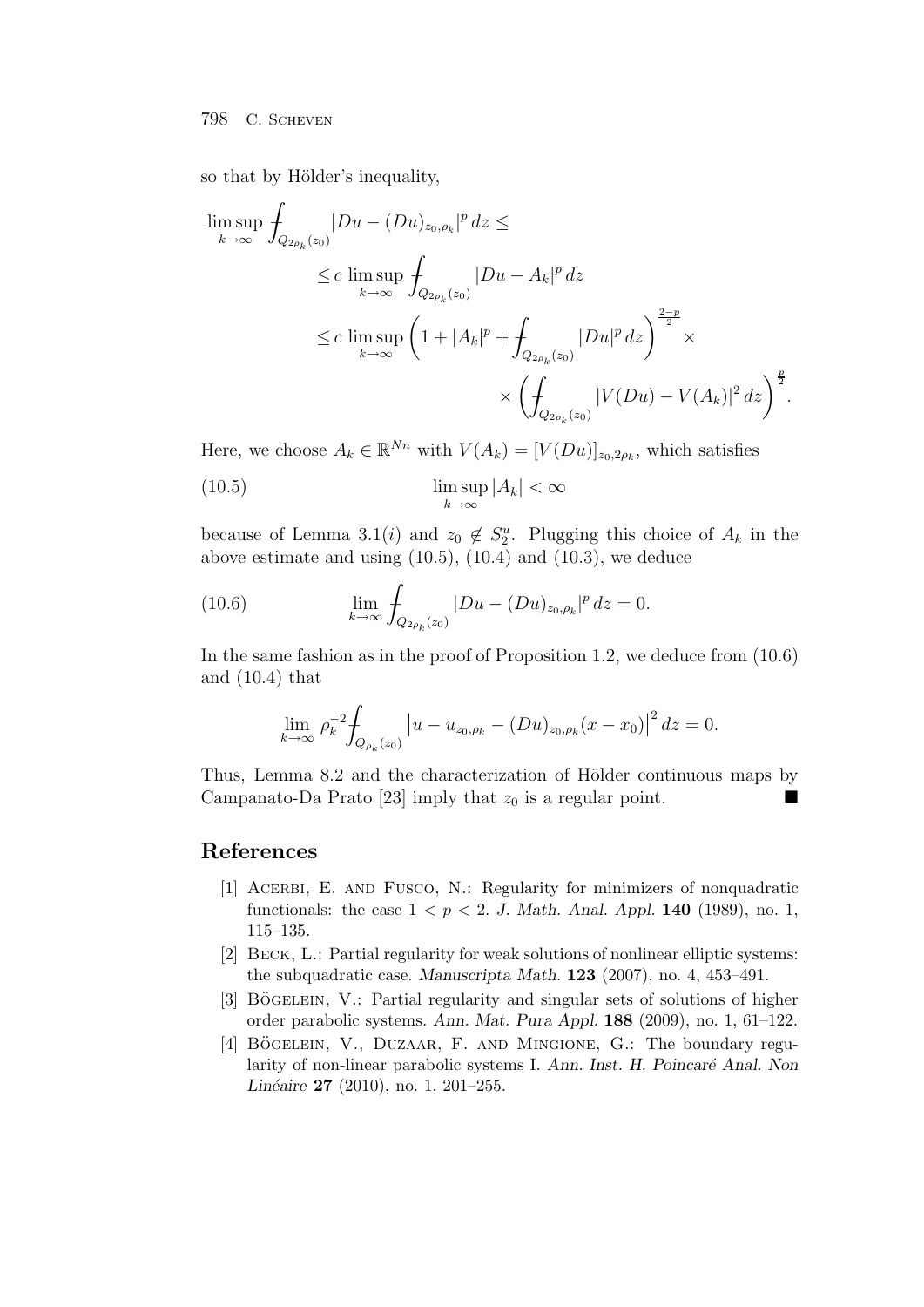- [5] BÖGELEIN, V., DUZAAR, F. AND MINGIONE, G.: The boundary regularity of non-linear parabolic systems II. *Ann. Inst. H. Poincaré Anal. Non Linéaire* **27** (2010), no. 1, 145–200.
- [6] BÖGELEIN, V., DUZAAR, F. AND MINGIONE, G.: The regularity of general parabolic systems with degenerate diffusions. Preprint, 2010.
- [7] Campanato, S.: Equazioni paraboliche del secondo ordine e spazi  $\mathcal{L}^{2,\theta}(\Omega,\delta)$ . *Ann. Mat. Pura Appl.* **73** (1966), 55–102.
- [8] Carozza, M., Fusco, N. and Mingione, G.: Partial regularity of minimizers of quasiconvex integrals with subquadratic growth. *Ann. Mat. Pura Appl.* **175** (1998), 141–164.
- [9] Carozza, M. and Mingione, G.: Partial regularity of minimizers of quasiconvex integrals with subquadratic growth: the general case. *Ann. Polon. Math.* **77** (2001), no. 3, 219–243.
- [10] Carozza, M. and Passarelli, A.: A regularity theorem for minimisers of quasiconvex integrals: The case  $1 < p < 2$ . *Proc. Roy. Soc. Edinburgh Sect. A* **126** (1996), no. 6, 1181–1199.
- [11] DiBenedetto, E.: *Degenerate parabolic equations.* Universitext. Springer-Verlag, New York, 1993.
- [12] DiBenedetto, E. and Friedman, A.: Regularity of solutions of nonlinear degenerate parabolic systems. *J. Reine Angew. Math.* **349** (1984), 83–128.
- [13] DIBENEDETTO, E. AND FRIEDMAN, A.: Hölder estimates for nonlinear degenerate parabolic systems. *J. Reine Angew. Math.* **357** (1985), 1–22.
- [14] De Giorgi, E.: *Frontiere orientate di misura minima.* Seminario di Matematica della Scuola Normale Superiore di Pisa, 1960-61. Editrice Tecnico Scientifica, Pisa, 1961.
- [15] De Giorgi, E.: Un esempio di estremali discontinue per un problema variazionale di tipo ellittico. *Boll. Un. Mat. Ital.* **1** (1968), 135–137.
- [16] Duzaar, F., Grotowski, J.and Kronz, M.: Regularity of almost minimizers of quasi-convex variational integrals with subquadratic growth. *Ann. Mat. Pura Appl.* **184** (2005), no. 4, 421–448.
- [17] Duzaar, F., Kristensen, J. and Mingione, G.: The existence of regular boundary points for non-linear elliptic systems. *J. Reine Angew. Math.* **602** (2007), 17–58.
- [18] Duzaar, F. and Mingione, G.: The p-harmonic approximation and the regularity of p-harmonic maps. *Calc. Var. Partial Differential Equations* **20** (2004), no. 3, 235–256.
- [19] Duzaar, F. and Mingione, G.: Regularity for degenerate elliptic problems via *p*-harmonic approximation. Ann. Inst. H. Poincaré Anal. Non *Lin´eaire* **21** (2004), no. 5, 735–766.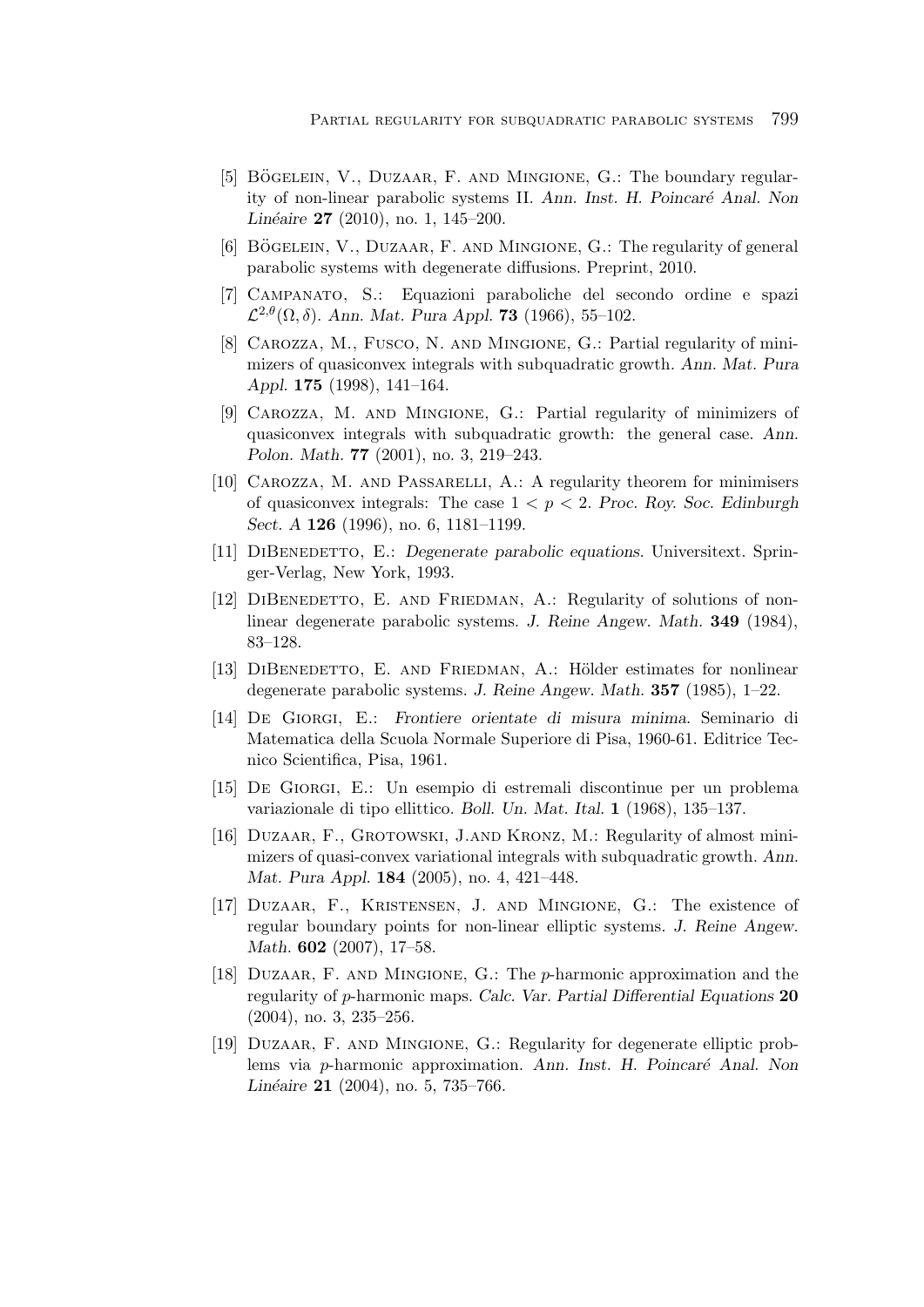- 800 C. Scheven
	- [20] Duzaar, F. and Mingione, G.: Second order parabolic systems, optimal regularity, and singular sets of solutions. Ann. Inst. H. Poincaré Anal. Non *Lin´eaire* **22** (2005), 705–751.
	- [21] Duzaar, F. and Mingione, G.: Harmonic type approximation lemmas. *J. Math. Anal. Appl.* **352** (2009), no. 1, 301–335.
	- [22] Duzaar, F., Mingione, G. and Steffen, K.: Parabolic systems with polynomial growth and regularity. To appear in *Mem. Amer. Math. Soc.* DOI: 10.1090/S0065-9266-2011-00614-3.
	- [23] DA PRATO, G.: Spazi  $\mathcal{L}^{p,\vartheta}(\Omega,\delta)$  e loro proprietà. *Ann. Mat. Pura Appl.* **69** (1965), 383–392.
	- [24] GIAQUINTA, M.: *Multiple integrals in the calculus of variations and nonlinear elliptic systems.* Annals of Mathematics Studies **105**. Princeton University Press, Princeton, NJ, 1983.
	- [25] GIAQUINTA, M. AND STRUWE, M.: An optimal regularity result for a class of quasilinear parabolic systems. *Manuscripta Math.* **36** (1981/82), no. 2, 223–239.
	- [26] Giaquinta, M. and Struwe, M.: On the partial regularity of weak solutions of nonlinear parabolic systems. *Math. Z.* **179** (1982), no. 4, 437–451.
	- [27]  $HAO, W, LEONARDI, S, AND NEČAS, J.: An example of irregular solution$ to a nonlinear Euler-Lagrange elliptic system with real analytic coefficients. *Ann. Scuola Norm. Sup. Pisa Cl. Sci.* (*4*) **23** (1996), no.1, 57–67.
	- [28] JOHN, O. AND STARÁ, J.: On the regularity of weak solutions to parabolic systems in two spatial dimensions. *Comm. Partial Differential Equations* **23** (1998), no. 7-8, 1159–1170.
	- [29] Kronz, M.: Partial regularity results for minimizers of quasiconvex functionals of higher order. Ann. Inst. H. Poincaré Anal. Non Linéaire **19** (2002), no. 1, 81–112.
	- [30] Kinnunen, J. and Lewis, J.: Higher integrability for parabolic systems of p-Laplacian type. *Duke Math. J.* **102** (2000), no. 2, 253–271.
	- [31] Lions, J.: *Quelques m´ethodes de r´esolution des probl`emes aux limites non lin´eaires.* Dunod, Gauthier-Villars, Paris, 1969.
	- [32] Misawa, M.: Partial regularity results for evolutional p-Laplacian systems with natural growth. *Manuscripta Math.* **109** (2002), no.4, 419–454.
	- [33] MISAWA, M.: Local Hölder regularity of gradients for evolutional  $p$ -Laplacian systems. *Ann. Mat. Pura Appl.* **181** (2002), no. 4, 389–405.
	- [34] NAUMANN, J., WOLF, J. AND WOLFF, M.: On the Hölder continuity of weak solutions to nonlinear parabolic systems in two space dimensions. *Comment. Math. Univ. Carolin.* **39** (1998), no.2, 237–255.
	- [35] NECAS, J. AND SVERÁK, V.: On regularity of solutions of nonlinear parabolic systems. *Ann. Scuola Norm. Sup. Pisa Cl. Sci. (4)* **18** (1991), no. 1, 1–11.